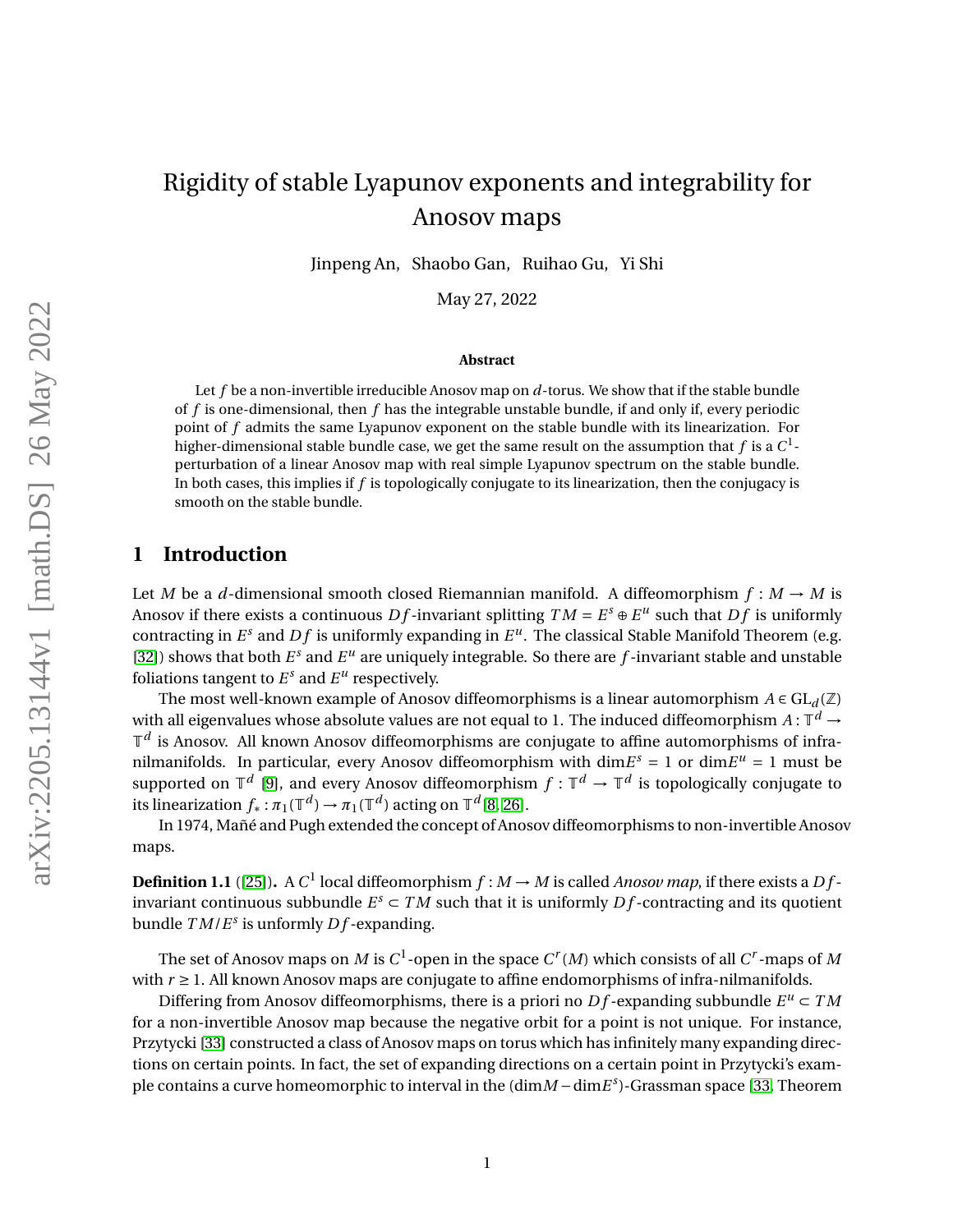2.15]. In the same paper [\[33\]](#page-35-1), Przytycki defined Anosov maps in the way of orbit space (see Definition [2.11\)](#page-8-0) which allowed us to define the unstable bundle along every orbit. However, these unstable bundles are not integrable in general when project on the manifold *M*.

We say an Anosov map *f* has an *integrable unstable bundle*, if there exists a continuous *D f* invariant splitting  $TM = E^s \oplus E^u$ , such that  $Df$  is uniformly contracting on  $E^s$  (*stable bundle*) and expanding on  $E^u$  (*unstable bundle*). Here  $E^u$  is uniquely integrable, see [\[33\]](#page-35-1). For example,

$$
A_0 = \begin{bmatrix} 3 & 1 \\ 1 & 1 \end{bmatrix} : \mathbb{T}^2 \to \mathbb{T}^2,
$$

is an Anosov map on torus with integrable unstable bundle.

There are plenty of Anosov maps without integrable unstable bundles. Actually, Przytycki [\[33,](#page-35-1) Theorem 2.18] showed that any non-invertible Anosov map *f* on any manifold *M* with non-trivial stable bundle can be  $C^1$ -approximated by Anosov maps without integrable unstable bundles. Moreover, for every transitive Anosov map without integrable unstable bundle, it must have a residual set in the manifold in which every point has infinitely many expanding directions ([\[29\]](#page-35-2)).

In this paper, we give an equivalent characterization for a class of Anosov maps on  $d$ -torus  $\mathbb{T}^d$ which has integrable unstable bundle.

Let  $f: \mathbb{T}^d \to \mathbb{T}^d$  be an Anosov map on torus, then  $f$  is homotopic to a linear toral map  $A = f_*$  :  $\pi_1(\mathbb{T}^d)\to\pi_1(\mathbb{T}^d).$  Here *A* is also an Anosov map [\[1,](#page-33-2) Theorem 8.1.1] and is called the *linearization* of *f*. A toral Anosov map *f* is called *irreducible*, if its linearization *A* ∈  $GL_d(\mathbb{R})$  ∩  $M_d(\mathbb{Z})$  has irreducible characteristic polynomial over Q.

<span id="page-1-0"></span>**Theorem 1.1.** Let  $f: \mathbb{T}^d \to \mathbb{T}^d$  be a  $C^{1+\alpha}$  irreducible non-invertible Anosov map with one-dimensional *stable bundle. Then f has integrable unstable bundle, if and only if, every periodic point of f admits the same Lyapunov exponent on the stable bundle.*

*Remark* 1.2*.* In both cases, the Lyapunov exponent of *f* on the stable bundle is equal to its linearization  $f_{\ast}$  on the stable bundle. Moreover, the necessity only need  $C^{1}$  regularity of  $f$ : if a  $C^{1}$  irreducible noninvertible Anosov map  $f:\mathbb{T}^d\to\mathbb{T}^d$  with dim $E^s=1$  has integrable unstable bundle, then every periodic point of *f* admits the same stable Lyapunov exponent to its linearization *f*∗.

In fact, an Anosov map on torus is conjugate to its linearization if and only if it admits an integrable unstable bundle [\[30\]](#page-35-3). A direct corollary is the following, which is an interesting example of rigidity in smooth dynamics, in the sense of "weak equivalence" (topological conjugacy) implies "strong equivalence"(smooth conjugacy).

<span id="page-1-1"></span>**Corollary 1.3.** Let  $f : \mathbb{T}^d \to \mathbb{T}^d$  be a  $C^{1+\alpha}$  irreducible non-invertible Anosov map with one-dimensional *stable bundle. If f is topologically conjugate to its linearization f*∗ : T *<sup>d</sup>* → T *d , then the conjugacy is C* <sup>1</sup>+*α-smooth along stable foliation.*

In particular, we have the following corollary on two torus  $\mathbb{T}^2.$ 

**Corollary 1.4.** Let  $f : \mathbb{T}^2 \to \mathbb{T}^2$  be a non-invertible Anosov map, then the following are equivalent:

- *f has integrable unstable bundle;*
- *f* is topologically conjugate to its linearization  $f_* : \mathbb{T}^2 \to \mathbb{T}^2$ .

*Both of them imply the conjugacy between f and f*<sup>∗</sup> *is C*1+*α-smooth along the stable foliation.*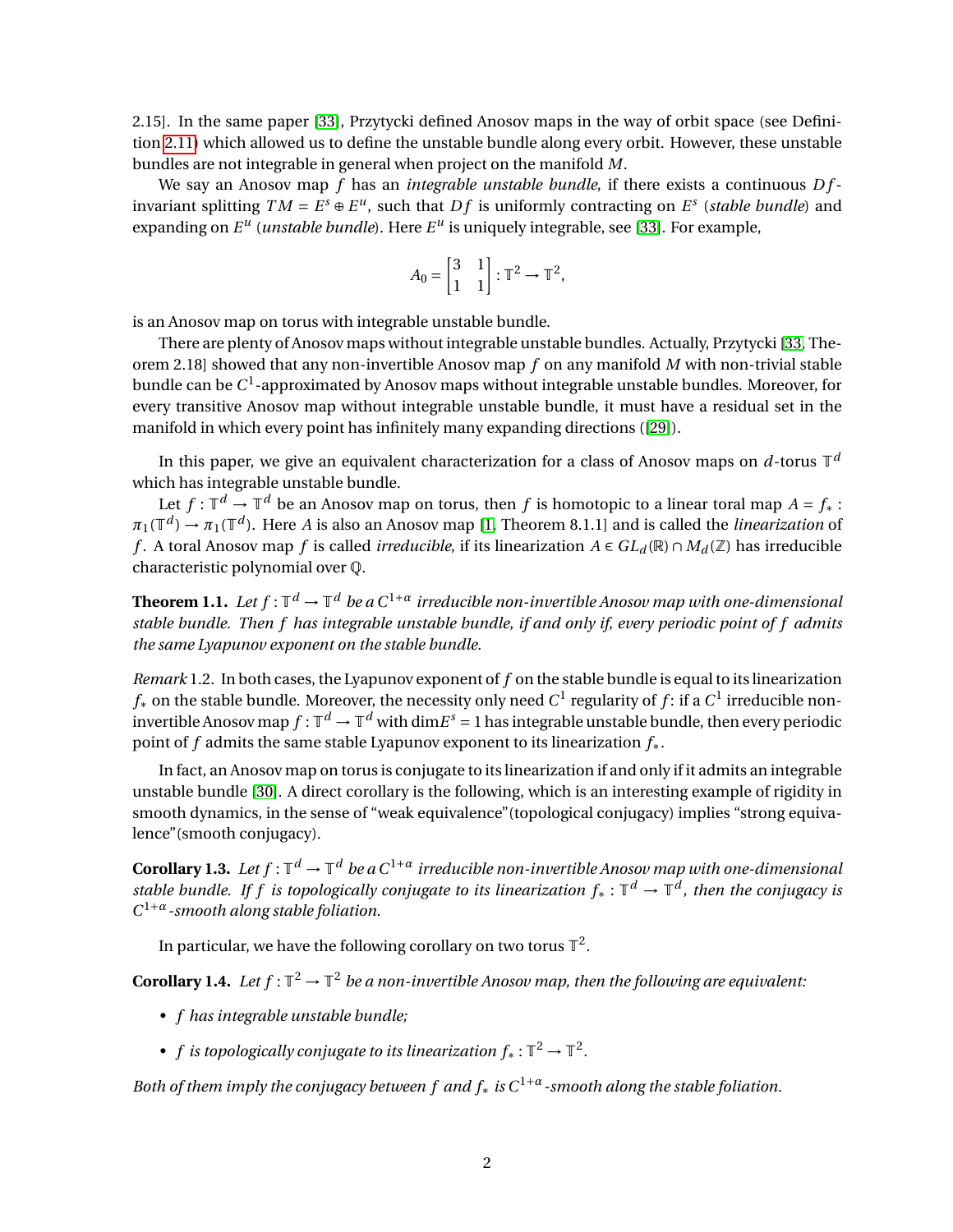<span id="page-2-2"></span>*Remark* 1.5. Recently, Micena [\[28,](#page-35-4) Theorem 1.10] shows that for a  $C^∞$  non-invertible Anosov map  $f: \mathbb{T}^2 \to \mathbb{T}^2$  with integrable unstable bundle, if it admits periodic data on the stable and unstable bundle, then *f* is *C* <sup>∞</sup>-conjugate to *f*<sup>∗</sup> (also see [\[27,](#page-35-5) Theorem C]). Our result shows that we only need to assume *f* admits periodic data on the unstable bundle, then it is *C* <sup>∞</sup>-conjugate to *f*∗.

For higher-dimensional stable bundle case, we prove a local rigidity result for linear Anosov maps on T *<sup>d</sup>* with real simple spectrum. We say a hyperbolic matrix *A* ∈ *M<sup>d</sup>* (Z) ∩*GL<sup>d</sup>* (R) has *real simple spectrum on stable bundle*, if all eigenvalues on the stable bundle are real and have mutually distinct moduli. Then *A* admits a dominated splitting

$$
T\mathbb{T}^d = L_1^s \oplus \cdots \oplus L_k^s \oplus L^u,
$$

with  $\dim L_i^s = 1$  for  $i = 1, \dots, k$ .

If a map  $f:\mathbb{T}^d\to\mathbb{T}^d$  is  $C^1$ -close to a hyperbolic  $A\in M_d(\mathbb{Z})\cap GL_d(\mathbb{R})$  with real simple spectrum on stable bundle, then *f* is Anosov and has *k*-Lyapunov exponents on the stable bundle:

$$
\lambda_1^s(p,f) < \lambda_2^s(p,f) < \cdots < \lambda_k^s(p,f) < 0, \qquad \forall \, p \in \text{Per}(f).
$$

We say *f* has *spectral rigidity on stable bundle* if for every periodic point  $p \in Per(f)$ , it satisfies

$$
\lambda_i^s(p, f) = \log |\mu_i|, \qquad i = 1, \cdots, k.
$$

Here  $\mu_i$  is the eigenvalue of *A* in the eigenspace  $L_i^s$ .

<span id="page-2-0"></span>**Theorem 1.2.** *Let*  $A \in M_d(\mathbb{Z}) \cap GL_d(\mathbb{R})$  *be hyperbolic and irreducible with real simple spectrum on stable bundle.* If  $A: \mathbb{T}^d \to \mathbb{T}^d$  is non-invertible, then for every  $f \in C^{1+\alpha}(\mathbb{T}^d)$  which is  $C^1$ -close to A, f has *integrable unstable bundle, if and only if, it has spectral rigidity on stable bundle.*

Since *f* having integrable unstable bundle is equivalent to *f* being topologically conjugate to *A*, we have the following corollary.

<span id="page-2-1"></span>**Corollary 1.6.** *Let*  $A \in M_d(\mathbb{Z}) \cap GL_d(\mathbb{R})$  *be hyperbolic and irreducible with real simple spectrum on stable bundle. Assume*  $A: \mathbb{T}^d \to \mathbb{T}^d$  *is non-invertible and*  $f \in C^{1+\alpha}(\mathbb{T}^d)$  *is*  $C^1$ *-close to A. If f is topologically conjugate to A, then the conjugacy is*  $C^{1+\beta}$ -smooth along stable foliation, for some  $0 < \beta \leq \alpha$ .

*Remark* 1.7*.* Here we lose the regularity of conjugacy because the weak stable bundle may only be *C β* continuous for some  $0 < \beta \leq \alpha$ .

We mention that the irreducible condition is necessary for our result. Indeed,

$$
A_1 = \begin{bmatrix} 2 & 1 & 0 \\ 1 & 1 & 0 \\ 0 & 0 & 2 \end{bmatrix} : \mathbb{T}^3 \to \mathbb{T}^3,
$$

is a non-invertible Anosov map with one-dimensional stable bundle and integrable unstable bundle, and it can be treated as a product system on  $\mathbb{T}^2\times S^1.$  Note that one of its factor systems

$$
A_2 = \begin{bmatrix} 2 & 1 \\ 1 & 1 \end{bmatrix} : \mathbb{T}^2 \to \mathbb{T}^2,
$$

is an Anosov diffeomorphism. So, we can make a smooth perturbation  $f:\mathbb{T}^2\to\mathbb{T}^2$  of  $A_2$  which is not smooth conjugate to  $A_2$ . Then the product map

$$
F = \begin{bmatrix} f & 0 \\ 0 & 2 \end{bmatrix} : \mathbb{T}^3 \to \mathbb{T}^3,
$$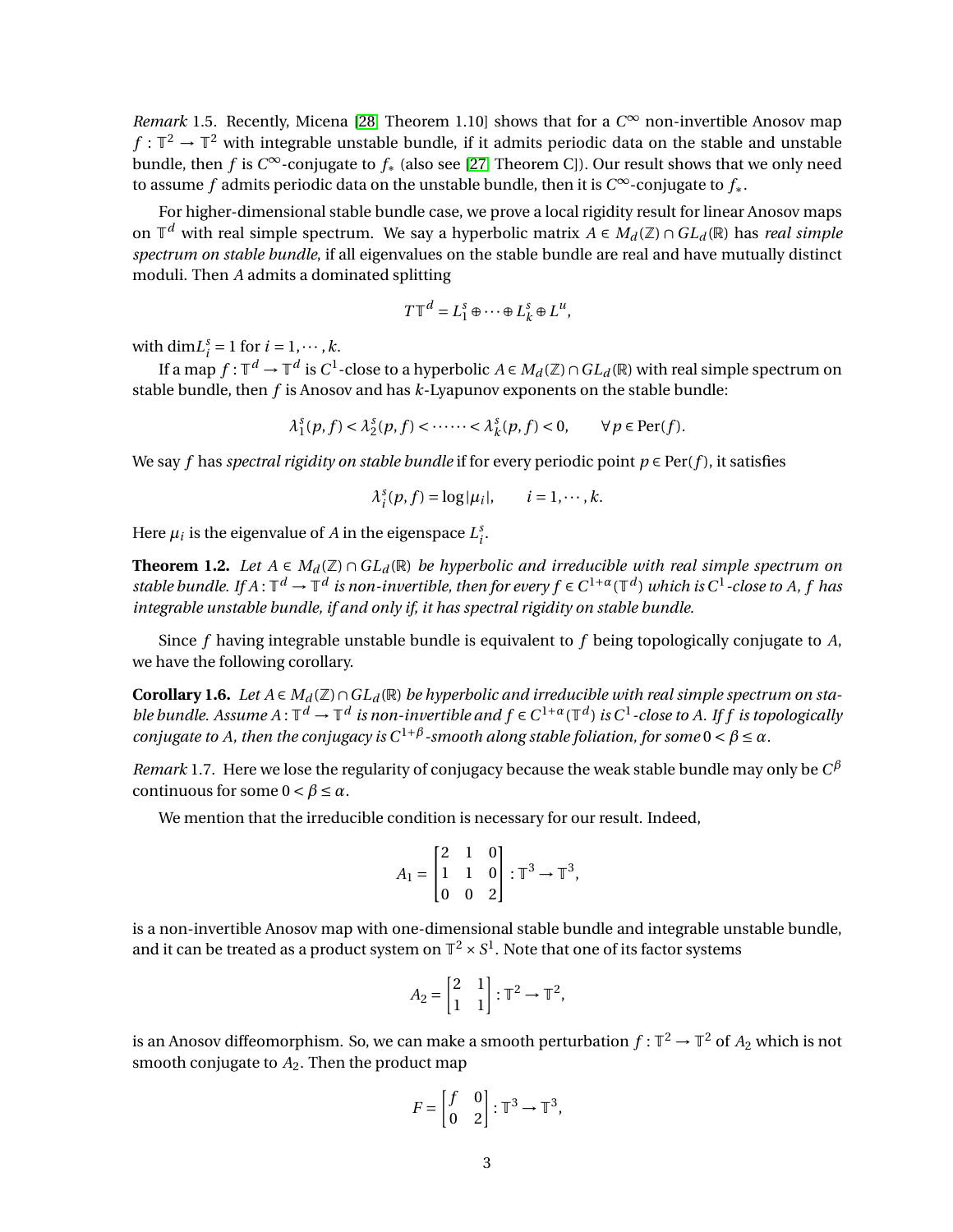is still an Anosov map with integrable unstable bundle, but it loses the rigidity of Lyapunov exponents on stable bundle.

We would like to give another view of Theorem [1.1](#page-1-0) and Theorem [1.2.](#page-2-0) In [\[14\]](#page-34-2), Gogolev and Guysinsky show that for an Anosov diffeomorphism  $g : \mathbb{T}^3 \to \mathbb{T}^3$  with partially hyperbolic splitting  $T\mathbb{T}^3 =$  $E^{ss} \oplus E^{ws} \oplus E^u$ , if *g* has spectral rigidity on the weak stable bundle  $E^{ws}$ , then  $E^{ss} \oplus E^u$  is integrable. See [\[12,](#page-34-3) [15\]](#page-34-4) for higher-dimensional Anosov diffeomorphisms on T *d* . Conversely, Gan and Shi [\[11\]](#page-34-5) proved that if  $E^{ss} \oplus E^u$  is integrable, then *g* has spectral rigidity on  $E^{ws}$ . See [\[17\]](#page-34-6) for higher-dimensional Anosov diffeomorphisms on  $\mathbb{T}^d.$ 

For a non-invertible Anosov map  $f:\mathbb{T}^d\to\mathbb{T}^d$  and every  $x\in\mathbb{T}^d$ , we can see the preimage set of  $x$ :

Perimage(x) = 
$$
\bigcup_{k \ge 0} P_k(x)
$$
 where  $P_k(x) = \{z \in \mathbb{T}^d | f^k(z) = f^k(x)\}\$ 

as the strongest stable manifold of *x*. So the stable bundle of *f* is corresponding to the weak stable bundle  $E^{ws}$  of the Anosov diffeomorphism g. It is clear that f has integrable unstable bundle implies for every  $x \in \mathbb{T}^d$ , the unstable bundle of *x* is independent of the choice of negative orbits of *x*. So we can see the unstable bundle is jointly integrable with the strongest stable bundle, which is corresponding to the case that  $E^{ss} \oplus E^u$  is integrable for the Anosov diffeomorphism  $g$ . Thus we can expect the Anosov map has some rigidity on the stable bundle.

The regularity of conjugacy for Anosov diffeomorphisms under the assumption of rigidity for Lyapunov exponents of periodic points has been extensively studied by many researchers e.g. [\[24,](#page-34-7) [12,](#page-34-3) [15,](#page-34-4) [13\]](#page-34-8). Recently, there are elegant works about the smooth conjugacy for conservative Anosov diffeomorphisms under the assumption of rigidity for Lyapunov exponents with respect to Lebesgue measures e.g. [\[36,](#page-35-6) [16\]](#page-34-9). Our Corollary [1.3](#page-1-1) and Corollary [1.6](#page-2-1) show that we only need to assume spectral rigidity on the unstable bundle to get smooth conjugacy for non-invertible Anosov map with integrable unstable bundles, see Remark [1.5](#page-2-2) and [\[28\]](#page-35-4).

Finally, we would like to mention that Anosov maps on  $\mathbb{T}^2$  are a special class of partially hyperbolic maps on surfaces. A series of impressive results on SRB measures and statistical properties for partially hyperbolic maps on surfaces have been obtained, see [\[37,](#page-35-7) [6,](#page-33-3) [7\]](#page-33-4). Meanwhile, the classification of partially hyperbolic endomorphisms on  $\mathbb{T}^2$  up to leaf conjugacy has also been studied, see [\[20,](#page-34-10) [18,](#page-34-11) [19\]](#page-34-12). It will be interesting to classify all partially hyperbolic maps with integrable unstable bundle on surfaces.

**Organization of this paper:** In section [2,](#page-4-0) we recall some general properties of Anosov maps and give some useful properties on the assumptions of Theorem [1.1](#page-1-0) and Theorem [1.2.](#page-2-0) In section [3,](#page-14-0) we prove the "necessary" parts of Theorem [1.1](#page-1-0) and Theorem [1.2](#page-2-0) with  $C<sup>1</sup>$  regularity, which state that the existence of integrable unstable bundle implies the spectral rigidity on stable bundle. In section [4,](#page-20-0) on the assumption of spectral rigidity on stable bundle, we endow an affine metric on each leaf of the lifting stable foliations, which will be useful for the proof of sufficient parts of our theorems. In section [5,](#page-24-0) we prove the "sufficient" parts of Theorem [1.1](#page-1-0) and Theorem [1.2,](#page-2-0) which state that the rigidity of periodic stable Lyapunov spectrums implies the existence of integrable unstable bundle and we also prove Corollary [1.3](#page-1-1) and Corollary [1.6](#page-2-1) in this section.

**Acknowledgements:** S. Gan was partially supported by NSFC (11831001, 12161141002) and National Key R&D Program of China (2020YFE0204200). Y. Shi was partially supported by National Key R&D Program of China (2021YFA1001900) and NSFC (12071007, 11831001, 12090015).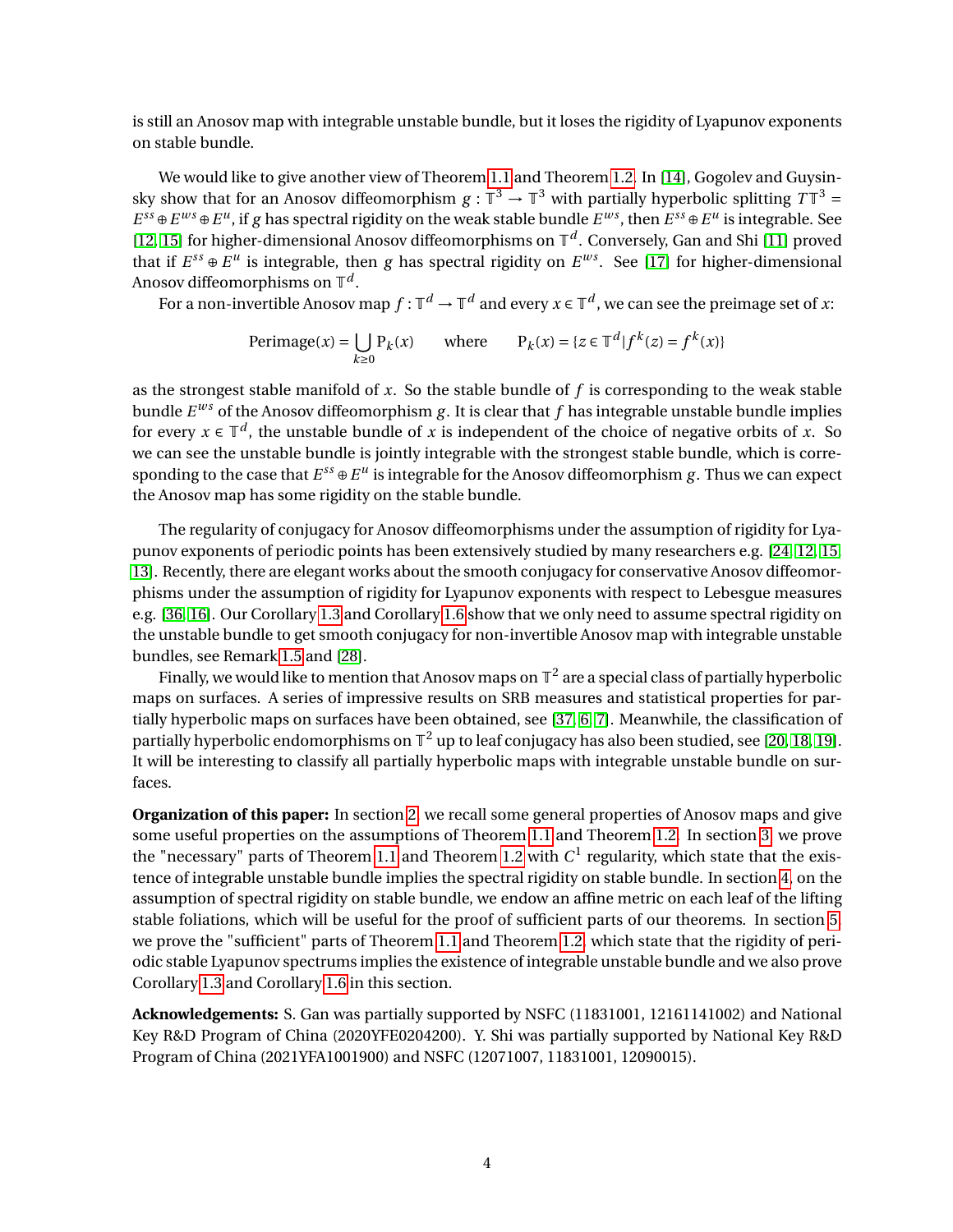## <span id="page-4-0"></span>**2 Preliminaries**

For short, an Anosov map  $f : M \to M$  is called *special*, if it has the integrable unstable bundle.

### **2.1 Global properties**

For studying an Anosov map, one can lift it to the universal cover. In fact, Mañé and Pugh proved the following proposition which allows us to observe the dynamics on the universal cover.

<span id="page-4-1"></span>**Proposition 2.1** ([\[25\]](#page-34-1)). Let  $\tilde{M}$  be the universal cover of M and  $F : \tilde{M} \to \tilde{M}$  be a lift of  $f : M \to M$ . Then f *is an Anosov map if and only if F is an Anosov diffeomorphism.*

As usual, we define the *stable manifolds* of the Anosov diffeomorphism  $F$ , denoted by  $\tilde{\mathscr{F}}^s(x)$ ,

$$
\tilde{\mathcal{F}}^{s}(x) := \{ y \in \tilde{M} \mid d(F^{k}(y), F^{k}(x)) \to 0 \text{ as } k \to +\infty \},\tag{2.1}
$$

for all  $x \in \tilde{M}$ , and the *unstable manifolds*  $\tilde{\mathscr{F}}^u(x)$  by iterating backward. And we define the *local (un)stable* manifolds with size  $\delta$ , denoted by  $\tilde{\mathcal{F}}^{s/u}(x,\delta)$ ,

<span id="page-4-3"></span>
$$
\tilde{\mathcal{F}}^{s/u}(x,\delta) := \left\{ y \in \tilde{\mathcal{F}}^{s/u}(x) \mid d_{\tilde{\mathcal{F}}^{s/u}}(x,y) \le \delta \right\},\tag{2.2}
$$

for all  $x \in \tilde{M}$ , where  $d_{\tilde{\mathscr{F}}^{S/u}}(\cdot,\cdot)$  is induced by the metric on  $\tilde{M}$ .

In the rest of this paper, we restrict the manifolds *M* to be a *d*-torus  $\mathbb{T}^d$ . Let  $f: \mathbb{T}^d \to \mathbb{T}^d$  be an Anosov map and  $A: \mathbb{T}^d \to \mathbb{T}^d$  its linearization. The following proposition exhibits the equivalent condtion of an Anosov map being conjugate with its linearization.

<span id="page-4-2"></span>**Proposition 2.2** ([\[30\]](#page-35-3))**.** *Let f be an Anosov map on torus, then f is conjugate to its linearization if and only if f is special.*

On the other hand, from the observation of Proposition [2.1,](#page-4-1) we can expect that the liftings of *f* and *A* are conjugate. Let  $F$  :  $\R^d\to\R^d$  be a lift of  $f$  and  $\overline{A}$  :  $\R^d\to\R^d$  be the lift of  $A$  :  $\mathbb{T}^d\to\mathbb{T}^d$  induced by the same projection  $\pi:\mathbb{R}^d\to\mathbb{T}^d.$  It means that  $\pi\circ F=f\circ\pi$  and  $\pi\circ\overline{A}=A\circ\pi.$  For short, we denote  $\overline{A}$  by *A* if there is no confusion. The following proposition [\[1,](#page-33-2) Proposition 8.2.1 and Proposition 8.4.2] says that we do have a conjugacy between *F* and *A*.

<span id="page-4-4"></span>**Proposition 2.3** ([\[1\]](#page-33-2)). Let  $f:\mathbb{T}^d\to\mathbb{T}^d$  be an Anosov map with lifting  $F:\mathbb{R}^d\to\mathbb{R}^d$  and A be its lineariza*tion. There is a unique bijection*  $H: \mathbb{R}^d \to \mathbb{R}^d$  such that

- $I. A \circ H = H \circ F.$
- *2. H and H*−<sup>1</sup> *are both uniformly continuous.*
- *3. There exists*  $C > 0$  *such that*  $||H Id|| < C$  *and*  $||H^{-1} Id|| < C$ *.*

*Remark* 2.4. Without losing generality, we can always assume that  $F(0) = 0$  and  $H(0) = 0$ .

By proposition [2.2,](#page-4-2) it is clear that  $f$  is special if and only if  $H$  is commutative with  $\mathbb{Z}^d$ -action, namely,

$$
H(x+n) = H(x) + n, \quad \forall x \in \mathbb{R}^d \text{ and } \forall n \in \mathbb{Z}^d.
$$

Although in general  $H$  cannot be commutative with  $\mathbb{Z}^d$  -action, we will see it can be commutative with  $\mathbb{Z}^d$ -action as a stable leaf conjugacy.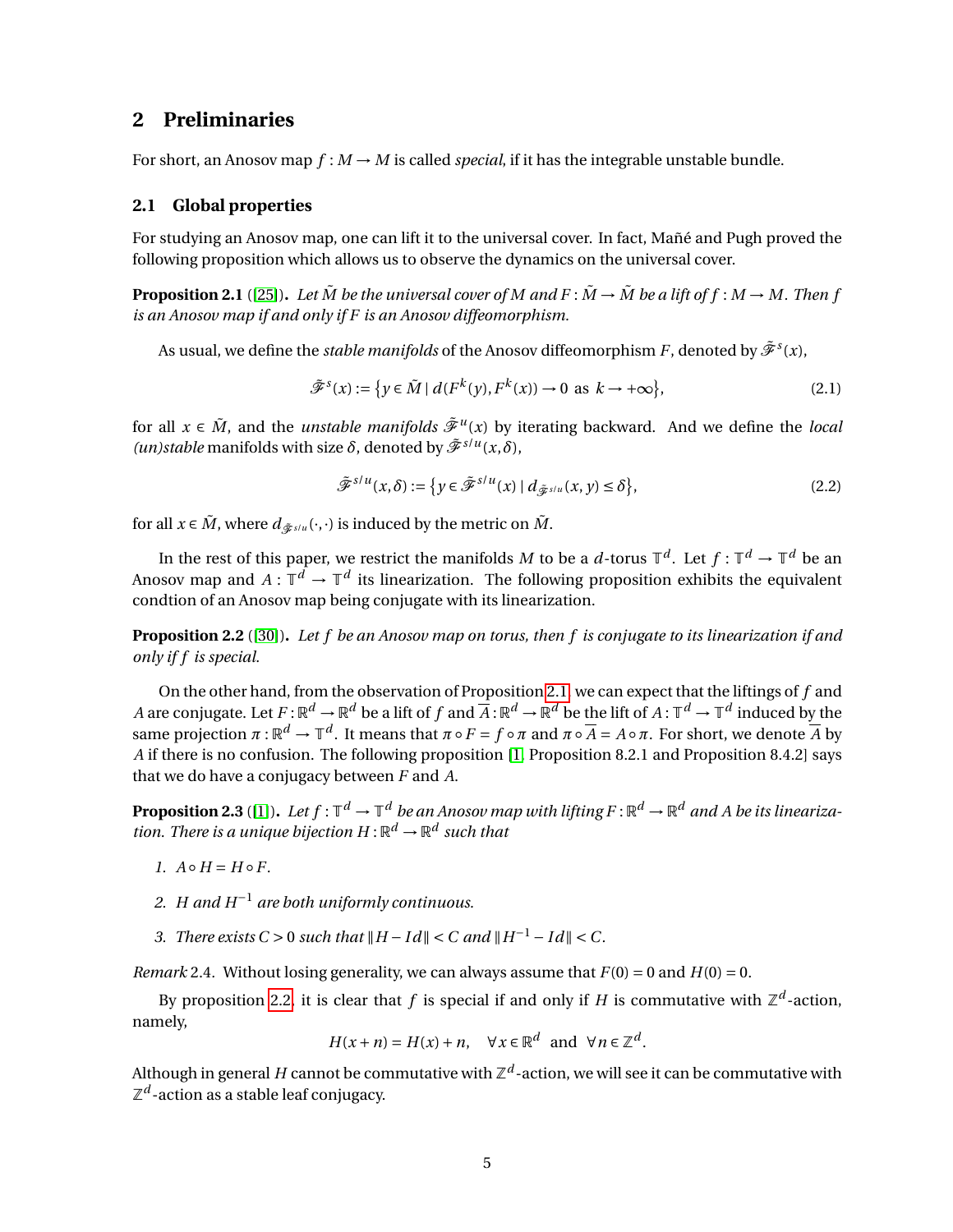**Notation.** Denote the stable/unstable bundles and foliations of A on  $\mathbb{T}^d$  by  $L^{s/u}$ ,  $\mathscr{L}^{s/u}$  and on  $\mathbb{R}^d$  by *L*˜ *<sup>s</sup>*/*<sup>u</sup> ,* L˜ *<sup>s</sup>*/*<sup>u</sup> respectively.*

It is clear that *H* is a stable/unstable *leaf conjugacy* between *F* and *A*, namely,

$$
H(\tilde{\mathcal{F}}^{s/u}) = \tilde{\mathcal{L}}^{s/u} \quad \text{and} \quad H(\tilde{\mathcal{F}}^{s/u}(Fx)) = A(\tilde{\mathcal{L}}^{s/u}(Hx)). \tag{2.3}
$$

Indeed, by the topological character of stable/unstable foliations [\(2.1\)](#page-4-3) for *A* and *F*, one can get [\(2.3\)](#page-5-0), directly. Especially, we mention that  $\tilde{\mathscr{F}}^s$  and  $\tilde{\mathscr{F}}^u$  admit the *Global Product Structure,* namely, any two leaves  $\tilde{\mathscr{F}}^s(x)$  and  $\tilde{\mathscr{F}}^u(y)$  intersect transversely at a unique point in  $\mathbb{R}^d.$ 

<span id="page-5-1"></span>**Proposition 2.5.** Assume that H is given by Proposition [2.3.](#page-4-4) Then for every  $x \in \mathbb{R}^d$  and  $n \in \mathbb{Z}^d$  ,

$$
H(x+n)-n\in \tilde{\mathcal{L}}^{s}\big(H(x)\big)\quad\text{and}\quad H^{-1}(x+n)-n\in \tilde{\mathcal{F}}^{s}\big(H^{-1}(x)\big).
$$

*Proof.* By Proposition [2.3,](#page-4-4) let  $H : \mathbb{R}^d \to \mathbb{R}^d$  be the unique conjugacy with  $||H^{-1} - Id|| < C_0$ . Now, we iterate these two points  $H^{-1}(x+n) - n$  and  $H^{-1}(x)$  forward by *F*. Note that since *f* and *A* are homotopic, we have  $F^k(x+n) = F^k(x) + A^k n$ , for all  $x \in \mathbb{R}^d$ ,  $n \in \mathbb{Z}^d$  and  $k \in \mathbb{N}$ . It follows that

$$
d\left(F^{k} \circ H^{-1}(x), F^{k}(H^{-1}(x+n)-n)\right),
$$
  
=  $d\left(H^{-1}(A^{k}x) + A^{k}n, H^{-1}(A^{k}x + A^{k}n))\right),$   
 $\leq d\left(H^{-1}(A^{k}x) + A^{k}n, A^{k}x + A^{k}n\right) + d\left(A^{k}x + A^{k}n, H^{-1}(A^{k}x + A^{k}n))\right),$   
=  $d\left(H^{-1}(A^{k}x), A^{k}x\right) + d\left(A^{k}x + A^{k}n, H^{-1}(A^{k}x + A^{k}n))\right) \leq 2C_{0}.$ 

<span id="page-5-0"></span> $\Box$ 

Let *k* tend to infinity, the fact that  $d(F^k(H^{-1}(x)+n), F^k(H^{-1}(x+n)))$  is always bounded by a uniform constant is sufficient to prove  $H^{-1}(x+n) - n \in \tilde{\mathcal{F}}^{s}(H^{-1}(x)).$ 

The proof for  $H(x + n) - n \in \tilde{L}^s(H(x))$  deduces from the fact that  $H(\tilde{\mathscr{F}}^s) = \tilde{L}^s$ .

The following three propositions are all related to approching by "special"  $\mathbb{Z}^d$ -sequences which will be useful in Section [5.](#page-24-0)

<span id="page-5-2"></span>**Proposition 2.6.** Let  $f: \mathbb{T}^d \to \mathbb{T}^d$  be an Anosov map with linearization A, and H be the conjugacy *between its lifting F and A. There exist*  $C > 0$  *and*  $\{\varepsilon_m\}$  *with*  $\varepsilon_m \to 0$  *as m*  $\to +\infty$ *, such that for every*  $x \in \mathbb{R}^d$  and every  $n_m \in \mathbb{Z}^d$  satisfying

$$
A^{-i}n_m \in \mathbb{Z}^d, \qquad \forall 1 \le i \le m,
$$

*the following two inequations hold*

$$
|H(x + n_m) - H(x) - n_m| < C \cdot ||A||_{L^s} ||^m,
$$

*and*

$$
|H^{-1}(x+n_m) - H^{-1}(x) - n_m| < \varepsilon_m.
$$

*Proof.* By  $A^{-i}n_m \in \mathbb{Z}^d$   $(1 \le i \le m)$ , we have  $F^{-i}(x + n_m) - F^{-i}(x) = A^{-i}n_m \in \mathbb{Z}^d$ , for all  $1 \le i \le m$ . By  $|H - id| < C_0$ , we have

$$
d\left(H(F^{-m}x+A^{-m}n_m)\, ,\, H(F^{-m}x)+A^{-m}n_m\right)\leq 2C_0.
$$

By Proposition [2.5,](#page-5-1) one has  $H(x) + n \in \tilde{\mathcal{L}}^s(H(x+n))$ , for every  $x \in \mathbb{R}^d$  and  $n \in \mathbb{Z}^d$ . Hence,

$$
d\Big(A^{m}\left(H(F^{-m}x+A^{-m}n_m)\right), A^{m}\left(H(F^{-m}x)+A^{-m}n_m\right)\Big)\leq 2C_0\cdot ||A||_{L^{s}}||^{m}.
$$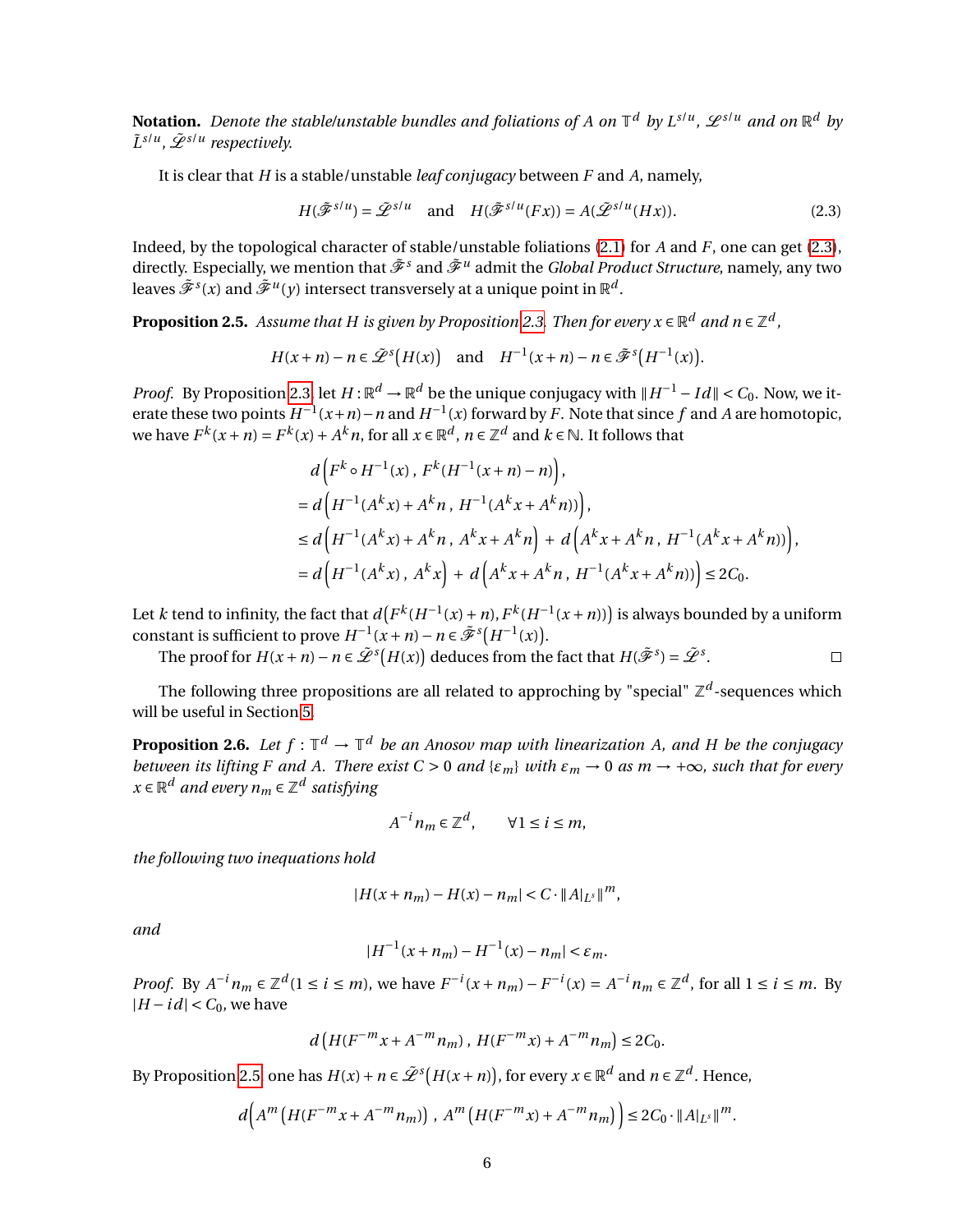That is

$$
|H(x + n_m) - H(x) - n_m| < 2C_0 \cdot ||A|_{L^s}||^m.
$$

On the other hand, by the uniform continuity of  $H^{-1}$ , there exists  $\varepsilon_m$  satisfying  $\varepsilon_m \to 0$  as  $m \to +\infty$ such that if  $d(x, y) < 2C_0 \cdot ||A||_{L^s} ||^m$ , then  $d(H^{-1}(x), H^{-1}(y)) < \varepsilon_m$ . Thus,

$$
d\left(x+n_m\,,\,H^{-1}(H(x)+n_m)\right)<\varepsilon_m.
$$

Equivalently, for every  $x \in \mathbb{R}^d$ , we have

$$
\left| H^{-1}(x + n_m) - H^{-1}(x) - n_m \right| < \varepsilon_m.
$$

<span id="page-6-1"></span><span id="page-6-0"></span> $\Box$ 

The following proposition is a corollary of Proposition [2.6.](#page-5-2) It says that although the *F*-invariant foliation may not be commutative with  $\mathbb{Z}^d$ -actions, it can "almost" be commutative with  $n_m$ -actions if *H* maps it to an *A*-invariant linear foliation.

<span id="page-6-2"></span>**Proposition 2.7.** On the assumption of Proposition [2.6](#page-5-2) and assume that  $\hat{\mathcal{L}}$  is an A-invariant linear foliation and the sequence { $n_m$ } $_{m\in\mathbb{N}}$   $\subset$   $\mathbb{Z}^d$  satisfies  $n_m$   $\in$   $A^m\mathbb{Z}^d$  . If each leaf of the F-invariant foliation  $\tilde{\mathscr{F}}:=H^{-1}(\tilde{\mathscr{L}})$  is  $C^1$ -smooth, then for every  $x\in\mathbb{R}^d$  and every  $R>0,$ 

$$
\tilde{\mathscr{F}}(x+n_m,R)-n_m\to\tilde{\mathscr{F}}(x,R),
$$

 $as m \rightarrow +\infty$ *, where the local manifold*  $\tilde{\mathcal{F}}(x,R) := \{y \in \tilde{\mathcal{F}}(x) \mid d_{\tilde{\mathcal{F}}}(x,y) \leq R\}.$ 

 $\overline{\phantom{a}}$  $\mathsf{l}$ 

*Proof.* By Proposition [2.6,](#page-5-2) when  $m \rightarrow +\infty$ ,

$$
d_H\Big(H\big(\tilde{\mathcal{F}}(x+n_m,R)-n_m\big)\ ,\ H\big(\tilde{\mathcal{F}}(x+n_m,R)\big)-n_m\Big)\to 0,\tag{2.4}
$$

where  $d_H(\cdot,\cdot)$  is Hausdorff distance. Note that  $\mathcal{T}:=H\big(\tilde{\mathscr{F}}(x+n_m,R)\big)$  is a local leaf on  $\tilde{\mathscr{L}}\big(H(x+n_m)\big).$ Since  $\tilde{\mathscr{L}}$  is commutative with  $\mathbb{Z}^d$ -actions, the set  $(\mathscr{T} - n_m)$  is a copy of  $\mathscr{T}$  on  $\tilde{\mathscr{L}}\left(H(x + n_m) - n_m\right)$ . Again, by Proposition [2.6,](#page-5-2) as  $m \rightarrow +\infty$ ,

$$
d_H(\mathcal{T} - n_m , \mathcal{T} - H(x + n_m) + H(x)) \to 0. \tag{2.5}
$$

Then, combining [\(2.4\)](#page-6-0) and [\(2.5\)](#page-6-1), one has

$$
d_H\Big(H\big(\tilde{\mathcal{F}}(x+n_m,R)-n_m\big)\ ,\ \mathcal{F}-H(x+n_m)+H(x)\Big)\to 0.
$$

By the uniform continuity of  $H^{-1}$ , it follows that

$$
d_H\Big(\tilde{\mathcal{F}}(x+n_m,R)-n_m\;,\;H^{-1}\big(\mathcal{T}-H(x+n_m)+H(x)\big)\Big)\to 0.
$$

Since  $(\mathcal{T} - H(x + n_m) + H(x))$  is a copy of  $\mathcal{T}$  on  $\tilde{\mathcal{L}}(H(x))$ , the set  $H^{-1}(\mathcal{T} - H(x + n_m) + H(x))$  is a local leaf on  $\tilde{\mathcal{F}}(x)$ . Moreover, its size tends to *R* as  $m \to +\infty$ .  $\Box$ 

*Remark* 2.8. The foliation  $\tilde{\mathcal{F}}$  in Proposition [2.7](#page-6-2) can be the unstable foliation or the center foliation of *F*, where  $F: \mathbb{R}^d \to \mathbb{R}^d$  is a lifting of an Anosov map on torus.

A foliation  ${\mathscr F}$  on  ${\mathbb T}^d$  is called *minimal*, if its every leaf is dense. It is clear that if *A* is irreducible, then every *A*-invariant linear foliation on  $\mathbb{T}^d$  is minimal (a complete proof is available in [\[10\]](#page-34-13)). The following proposition actually says that the projection of each leaf of *F*-invariant foliation onto  $\mathbb{T}^d$  is dense if *H* maps it to an *A*-invariant linear foliation.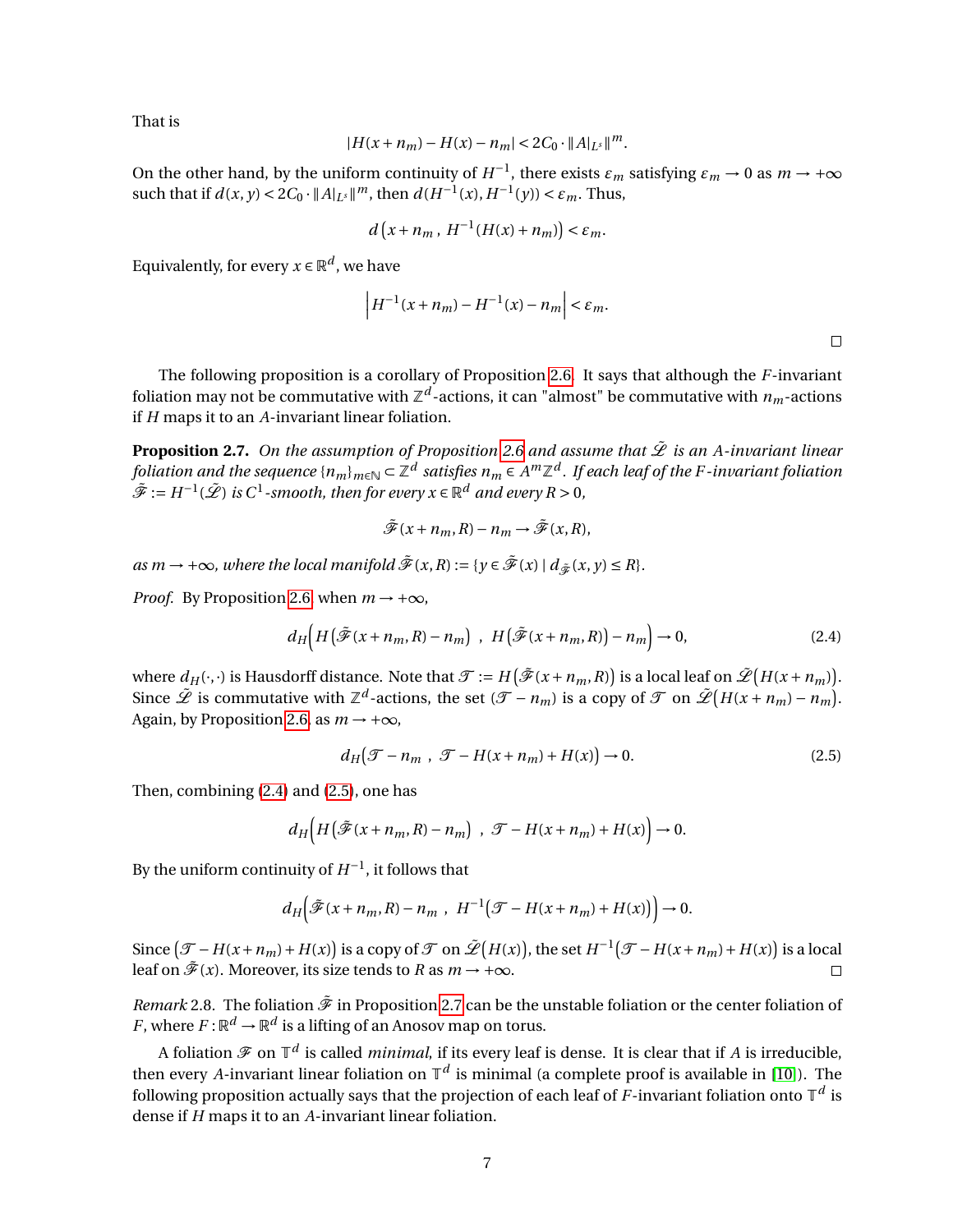<span id="page-7-1"></span>**Proposition 2.9.** On the assumption of Proposition [2.6](#page-5-2) and assume that A is irreducible and  $\hat{\mathcal{L}}$  is an *A-invariant linear foliation. Let*  $\tilde{\mathcal{F}}=H^{-1}(\tilde{\mathcal{L}})$  *be a foliation on*  $\mathbb{R}^d$  *. Then for any*  $x,y\in\mathbb{R}^d$  *,* 

- *1. There exist*  $x_m \in \tilde{\mathcal{L}}(x)$  *and*  $n_m \in A^m \mathbb{Z}^d$  *, such that*  $(x_m + n_m) \to y$  *as*  $m \to +\infty$ *.*
- 2. *There exist*  $z_m \in \tilde{\mathcal{F}}(x)$  *and*  $n_m \in A^m \mathbb{Z}^d$  *, such that*  $(z_m + n_m) \to y$  *as*  $m \to +\infty$ *.*

*Proof.* Since *A* is irreducible, the set { $\mathscr{L}(0) + \mathbb{Z}^d$ } is dense in  $\mathbb{R}^d$ . Fix  $m \in \mathbb{N}$ , one has that the set  $A^m\{\tilde{\mathscr{L}}(0)+\mathbb{Z}^d\}$  is dense in  $\mathbb{R}^d$ . It follows that  $\{\tilde{\mathscr{L}}(0)+A^m\mathbb{Z}^d\}$  is dense in  $\mathbb{R}^d$ , since  $A^m\tilde{\mathscr{L}}(0)=\tilde{\mathscr{L}}(0)$ . This complete the proof for the first item.

Now, applying the first item for points  $H(x)$  and  $H(y)$ , we can take  $n_m \in A^m \mathbb{Z}^d$  and  $x'_m \in \tilde{\mathscr{L}}(H(x))$ with  $x'_m + n_m \to H(y)$ . Let  $z_m = H^{-1}(x'_m) \in \tilde{\mathcal{F}}(x)$ . By Proposition [2.6,](#page-5-2) one has  $d(H(z_m + n_m), H(z_m) +$  $n_m$ ) → 0 as  $m \rightarrow +\infty$ . By the uniform continuity of  $H^{-1}$ , we get  $(z_m + n_m) \rightarrow y$ .  $\Box$ 

To end this subsection, we state a proposition about the density of preimage sets for an irreducible toral endomorphism (may not be Anosov) which will be used in Section [3.](#page-14-0)

<span id="page-7-0"></span>**Proposition 2.10.** *Let*  $A \in M_d(\mathbb{Z}) \cap GL_d(\mathbb{R})$  *be irreducible over*  $\mathbb{Q}$ *. It induces a torus endomorphism* A :  $\mathbb{T}^d\to\mathbb{T}^d$  . Then there exists C > 0 such that for every k ≥ 1 and every  $x_0\in\mathbb{T}^d$  , the k-preimage set of  $x_0$ 

$$
\{x \in \mathbb{T}^d | A^k(x) = x_0\}
$$

*is*  $C|\det(A)|^{-k/d}$ -dense in  $\mathbb{T}^d$ .

*Proof.* Consider the *d*-dimensional real vector space

$$
V = \mathrm{span}_{\mathbb{R}}\{I_d, A, ..., A^{d-1}\}
$$

and the lattice  $V_{\mathbb{Z}} := V \cap M_d(\mathbb{Z})$  in *V*. We claim that nonzero matrices in  $V_{\mathbb{Z}}$  are invertible in  $GL_d(\mathbb{R})$ . In fact, if  $M \in V_{\mathbb{Z}} - \{0\}$ , then there is a nonzero rational polynomial  $m \in \mathbb{Q}[x]$  with deg( $m$ ) ≤  $d-1$  such that  $M = m(A)$ . Note that *m* and the characteristic polynomial  $\gamma$  of A are coprime over  $\mathbb{Q}$ , since A is irreducible. So there exist  $g, h \in \mathbb{Q}[x]$  such that  $mg + \chi h = 1$ . It follows that  $m(A)g(A) = I_d$ . So  $M = m(A)$  is invertible.

Fix  $\mathcal{X} \subset V$  be a compact covex symmetric subset with vol( $\mathcal{X}$ )  $\geq 2^d$ vol( $V/V_{\mathbb{Z}}$ ), and let

$$
C = \sqrt{d} \cdot \sup_{K \in \mathcal{K}, v \in \mathbb{R}^d, ||v|| = 1} ||Kv||.
$$

We prove that for every  $k \ge 1$ , the *k*-preimage set of every  $x_0 \in \mathbb{T}^d$  is  $C |\text{det}(A)|^{-k/d}$ -dense in  $\mathbb{T}^d$ . It suffices to prove that  $A^{-k}\mathbb{Z}^d$  is  $C|\text{det}(A)|^{-k/d}$ -dense in  $\mathbb{R}^d$ .

Let  $L: V \to V$  be the linear map defined be  $L(X) = AX$ . The matrix of *L* relative to the basis  ${I_d, A, ..., A^{d-1}}$  of *V* is the companion matrix of *χ*. So det(*L*) = det(*A*). It follows that the compact convex symmetric set  $|det(A)|^{-\tilde{k}/d} \cdot L^k(\mathcal{K})$  has volume

$$
\text{vol}\left(\left|\det(A)\right|^{-k/d} \cdot L^k(\mathcal{K})\right) = \left|\det(A)\right|^{-k} \cdot \text{vol}\left(L^k(\mathcal{K})\right)
$$

$$
= \left|\det(A)\right|^{-k} \left|\det(L)\right|^k \cdot \text{vol}(\mathcal{K})
$$

$$
= \text{vol}(\mathcal{K}) \ge 2^d \text{vol}(V/V_{\mathbb{Z}}).
$$

By Minkowski's convex body theorem, it contains a nonzero matrix in *V*<sub>Z</sub>. Namely, there exist  $K \in \mathcal{K}$ and  $M \in V_{\mathbb{Z}} - \{0\}$  such that  $|\det(A)|^{-k/d} A^k K = M$ . Note that *M* is invertible, so *K* is also invertible. For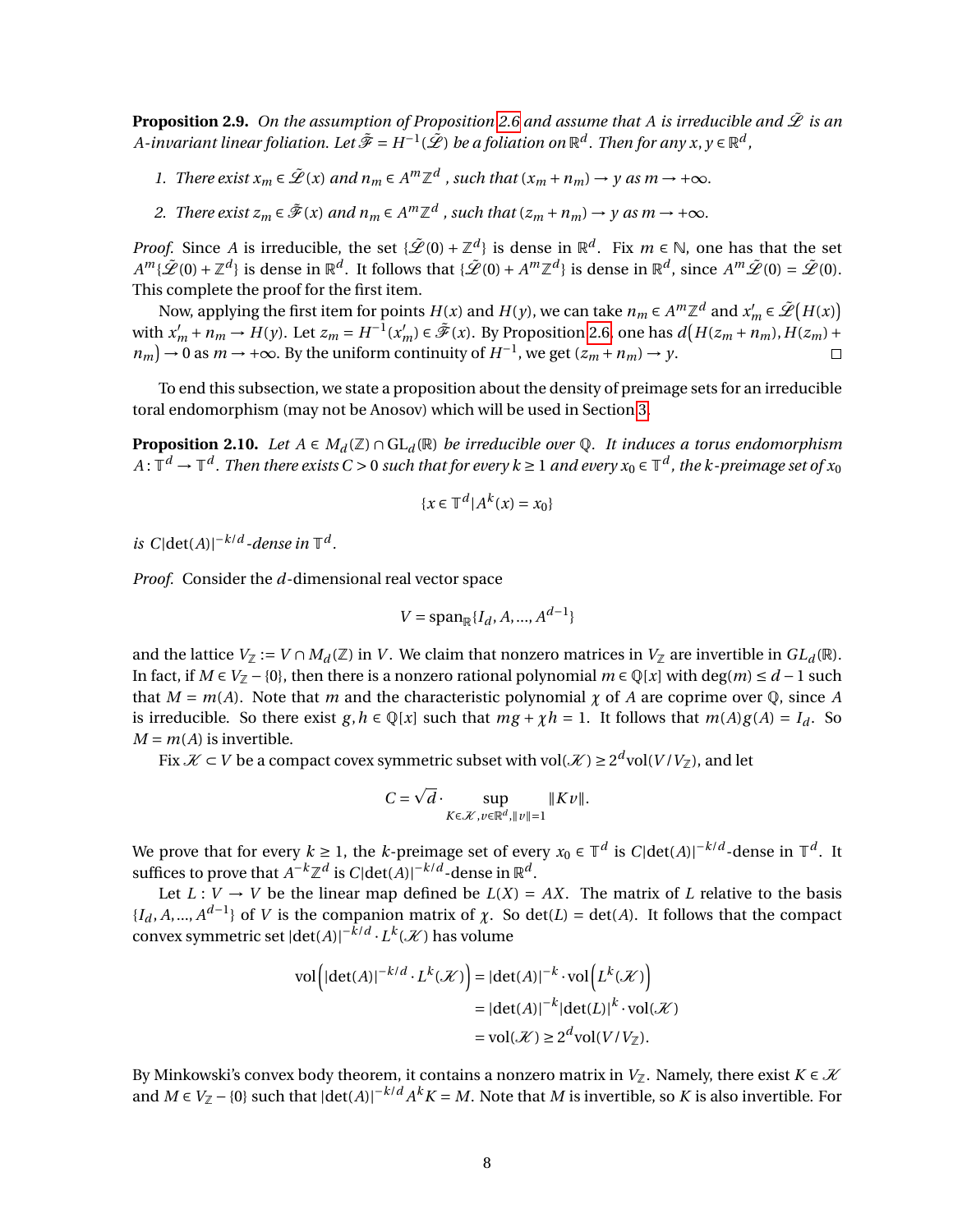*r* > 0, let *B*(*r*) ⊂  $\mathbb{R}^d$  denote the open ball with radius *r* centered at the origin. Then

$$
\mathbb{R}^d = |\det(A)|^{-k/d} K \mathbb{R}^d = |\det(A)|^{-k/d} K(\mathbb{Z}^d + B(\sqrt{d}))
$$
  
=  $A^{-k} M \mathbb{Z}^d + |\det(A)|^{-k/d} K B(\sqrt{d})$   
 $\subseteq A^{-k} \mathbb{Z}^d + B(C|\det(A)|^{-k/d}).$ 

This means that  $A^{-k}\mathbb{Z}^d$  is  $C|\text{det}(A)|^{-k/d}$ -dense in  $\mathbb{R}^d$ .

### **2.2 Dominated splitting on the inverse limit space**

Now we introduce the dynamics on the inverse limit space. Note that the inverse limit space has compactness which the universal cover lacks.

Firstly, we clear the definition of *inverse limit space*. Let (*M*,*d*) be a compact metric space and *M*<sup>Z</sup> := {(*x<sub>i</sub>*) | *x<sub>i</sub>* ∈ *M*, ∀*i* ∈ Z} be the product topological space. *M*<sup>Z</sup> is compact by Tychonoff theorem and it can be metrizable by the metric

$$
\tilde{d}((x_i),(y_i))=\sum_{-\infty}^{+\infty}\frac{d(x_i,y_i)}{2^{|i|}}.
$$

Let  $\sigma : M^{\mathbb{Z}} \to M^{\mathbb{Z}}$  be the *(left) shift* homeomorphism by  $(\sigma(x_i))_i = x_{j+1}$ , for all  $j \in \mathbb{Z}$ . For a continuous map  $f : M \to M$ , the inverse limit space of f is

$$
M_f := \{(x_i) \mid x_i \in M \text{ and } f(x_i) = x_{i+1}, \forall i \in \mathbb{Z}\}.
$$

With the metric  $\tilde{d}(\cdot,\cdot)$ , the inverse limit space  $(M_f,\tilde{d})$  is a closed subset of  $(M^{\mathbb{Z}},\tilde{d}).$  So it is a compact metric space. It is clear that  $(M_f, \tilde{d})$  is  $\sigma$ -invariant.

<span id="page-8-0"></span>**Definition 2.11** ([\[33\]](#page-35-1)). A  $C^1$  local diffeomorphism  $f : M \to M$  is called Anosov map, if there exist constants  $C > 0$  and  $0 < \mu < 1$  such that, for every  $\tilde{x} = (x_i) \in M_f$ , there exists a hyperbolic splitting

$$
T_{x_i}M = E^s(x_i, \tilde{x}) \oplus E^u(x_i, \tilde{x}), \quad \forall i \in \mathbb{Z},
$$

which is  $Df$ -invariant

$$
D_{x_i} f\left(E^s(x_i, \tilde{x})\right) = E^s(x_{i+1}, \tilde{x}) \qquad \text{and} \qquad D_{x_i} f\left(E^u(x_i, \tilde{x})\right) = E^u(x_{i+1}, \tilde{x}), \qquad \forall \, i \in \mathbb{Z},
$$

and for all  $n > 0$  the following estimates hold:

$$
\begin{aligned} &\|D_{x_i}f^n(v)\| \le C\mu^n \|v\|, &\forall v \in E^s(x_i, \tilde{x}), \ \forall i \in \mathbb{Z}, \\ &\|D_{x_i}f^n(v)\| \ge C^{-1}\mu^{-n} \|v\|, &\forall v \in E^u(x_i, \tilde{x}), \ \forall i \in \mathbb{Z}. \end{aligned}
$$

We extend the hyperbolic splitting on the inverse limit space to the dominated splitting case. We say a local diffeomorphism  $g : M \to M$  admits a *dominated splitting* 

$$
TM = E_1 \oplus E_2 \oplus \dots \oplus E_m,
$$

if for every  $i = 1, \dots, m$ , each subbundle  $E_i$  is  $Dg$ -invariant and there exist  $C > 0$ ,  $0 < \lambda < 1$  such that for any  $x \in M$  and any unit vectors  $u \in E_i(x)$  and  $v \in E_{i+1}(x)$ ,

$$
||D_x g^n u|| \le C\lambda^n ||D_x g^n v||, \quad \forall n \in \mathbb{N}.
$$

 $\Box$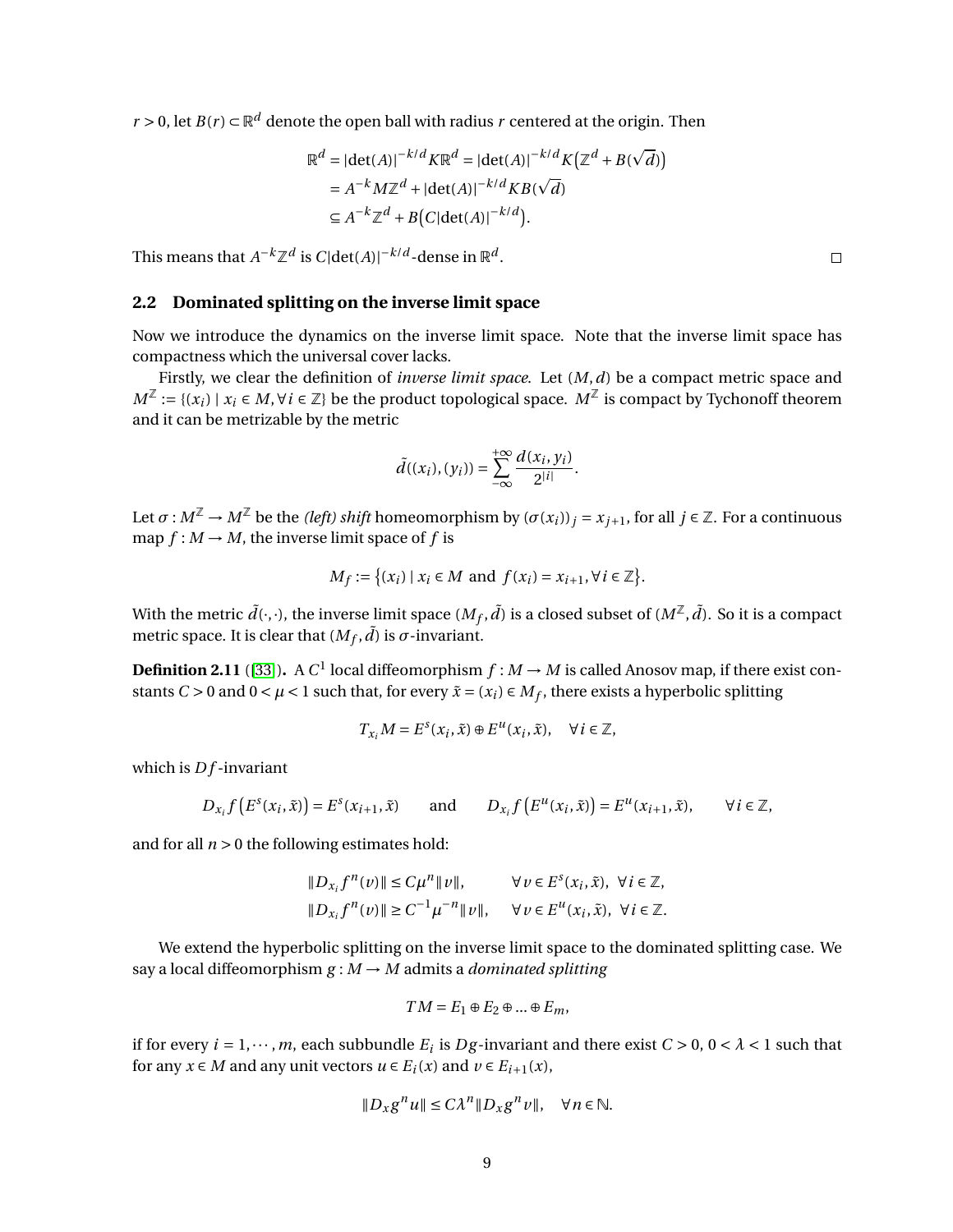Let  $A\colon\mathbb{T}^d\to\mathbb{T}^d$  be a linear Anosov map and admits the *finest (on stable bundle) dominated splitting*,

<span id="page-9-1"></span><span id="page-9-0"></span>
$$
T\mathbb{T}^d = L_1^s \oplus L_2^s \oplus \dots \oplus L_k^s \oplus L^u,
$$
\n(2.6)

where  $\dim L_i^s = 1, 1 \le i \le k$ , such that

$$
0 < |\mu_1^s(A)| < |\mu_2^s(A)| < \dots < |\mu_k^s(A)| < 1 < |\mu_{\min}^u(A)|,\tag{2.7}
$$

where  $\mu_i^s(A)$  is the eigenvalue with respect to  $L_i^s$  and  $\mu_{\min}^u(A) = m(A|_{L^u})$  the mininorm of *A* restricted on  $L^u$ . Denote by  $\mu_{\text{max}}^u(A) = ||A||$ , the norm of *A*. And denote by  $\lambda_i^s(A) = \log|\mu_i^s(A)|$  the stable Lyapunov exponent of the subbundle  $L_i^s$ .

**Notation.** We use the following notations to denote the joint bundles of A which are anological for  $\tilde{L}$ ,  $\mathscr{L}, \tilde{\mathscr{L}}$  and the bundles and foliations of f and F, if they are well defined.

- *1.*  $L^s_{(i,j)} := L^s_i \oplus L^s_{i+1} \oplus ... \oplus L^s_j, 1 \le i \le j \le k.$
- 2.  $L_{ij}^{s,u}$  $\sum_{i=1}^{s,u} i = L_i^s \oplus L_{i+1}^s \oplus \dots \oplus L_j^s \oplus L^u, \ 1 \le i \le j \le k.$
- 3.  $L^s_{(i,i)} = L^s_i, L^{s,u}_{(i,i)} = L^{s,u}_i$  $i^{s,u} = L^s_i \oplus L^u, \ 1 \le i \le k.$

<span id="page-9-4"></span>**Proposition 2.12.** *Let*  $A ∈ M_d(ℤ) ∩ GL_d(ℝ)$  *induce a toral Anosov map with the finest (on stable bundle) dominated splitting satisfying* [\(2.6\)](#page-9-0) and [\(2.7\)](#page-9-1). Then, there exists a  $C^1$  neighborhood  $\mathcal{U} \subset C^1(\mathbb{T}^d)$  of A *such that for all*  $f \in \mathcal{U}$  *and all*  $\tilde{x} = (x_n) \in \mathbb{T}^d$ *f , there exists a dominated splitting*

$$
T_{x_n}\mathbb{T}^d = E_1^s(x_n, \tilde{x}) \oplus \dots \oplus E_k^s(x_n, \tilde{x}) \oplus E^u(x_n, \tilde{x}), \quad \forall n \in \mathbb{Z},
$$

where  $dimE_i^s = 1, 1 \le i \le k$ . And the bundles  $E_i^s(x_n, \tilde{x})$  and  $E^u(x_n, \tilde{x})$  are continuous with  $\tilde{x}$ . Especially, *there exist bundles*  $E^s_{(1,i)}$  ( $1 \le i \le k$ ) *defined on*  $\mathbb{T}^d$  *such that* 

<span id="page-9-3"></span><span id="page-9-2"></span>
$$
E_1^s \subset E_{(1,2)}^s \subset \dots \subset E_{(1,k-1)}^s \subset E_{(1,k)}^s = E^s. \tag{2.8}
$$

*Moreover, for any*  $\alpha \in (0, \frac{\pi}{2})$  *and*  $\delta > 0$ *, there exists*  $\mathcal{U} \subset C^1(\mathbb{T}^d)$  *such that for every*  $f \in \mathcal{U}$  *and*  $\tilde{x} =$  $(x_n)$  ∈  $\mathbb{T}_f^d$  $f$  and  $1 \le i \le k$ ,

$$
\angle\left(E_i^s(x_0,\tilde{x}), L_i^s(x_0)\right) \le \alpha \quad \text{and} \quad \|Df|_{E_i^s(x_0,\tilde{x})}\| \in \left[\mu_i^s(A) - \delta, \mu_i^s(A) + \delta\right].\tag{2.9}
$$

*And,*

$$
\angle \left( E^u(x_0, \tilde{x}), L^u(x_0) \right) \le \alpha \quad \text{and} \quad \|Df|_{E^u(x_0, \tilde{x})} \| \in \left[ \mu_{\max}^u(A) - \delta, \mu_{\max}^u(A) + \delta \right]. \tag{2.10}
$$

*Proof.* We use invariant cone-fields to complete this proof. One may find more details in [\[2,](#page-33-5) Appendix B.1] and [\[5,](#page-33-6) Section 2.2 ].

Let  $S \oplus U$  be a dominated splitting on  $T{\mathbb T}^d$  of  $A$  and  ${\mathscr C}_\alpha$  be an  $A$ -invariant cone-fields contain  $U$ with size *α*. That is

$$
\mathcal{C}_{\alpha}(x) = \left\{ v = v_S + v_U \in T_x \mathbb{T}^d : \ \|v_S\| \le \alpha \|v_U\|\right\} \text{ and } DA(\mathcal{C}_{\alpha}(x)) \subset \mathcal{C}_{\mu \cdot \alpha}(x),
$$

for some  $\mu$  < 1. So, there exists a  $C^1$ -neighborhood  $\mathscr U$  of  $A$  such that for any  $f\in\mathscr U$  and any  $x\in\mathbb T^d$ , one has  $Df(\mathscr{C}_{\alpha}(x)) \subset \text{int}(\mathscr{C}_{\alpha}(fx))$ . This implies the existence of dominated splitting (see [\[5,](#page-33-6) Section 2.2 ]). We mention that we can make a larger perturbation as long as  $\mathcal{C}_{\alpha}$  can be contracted into itself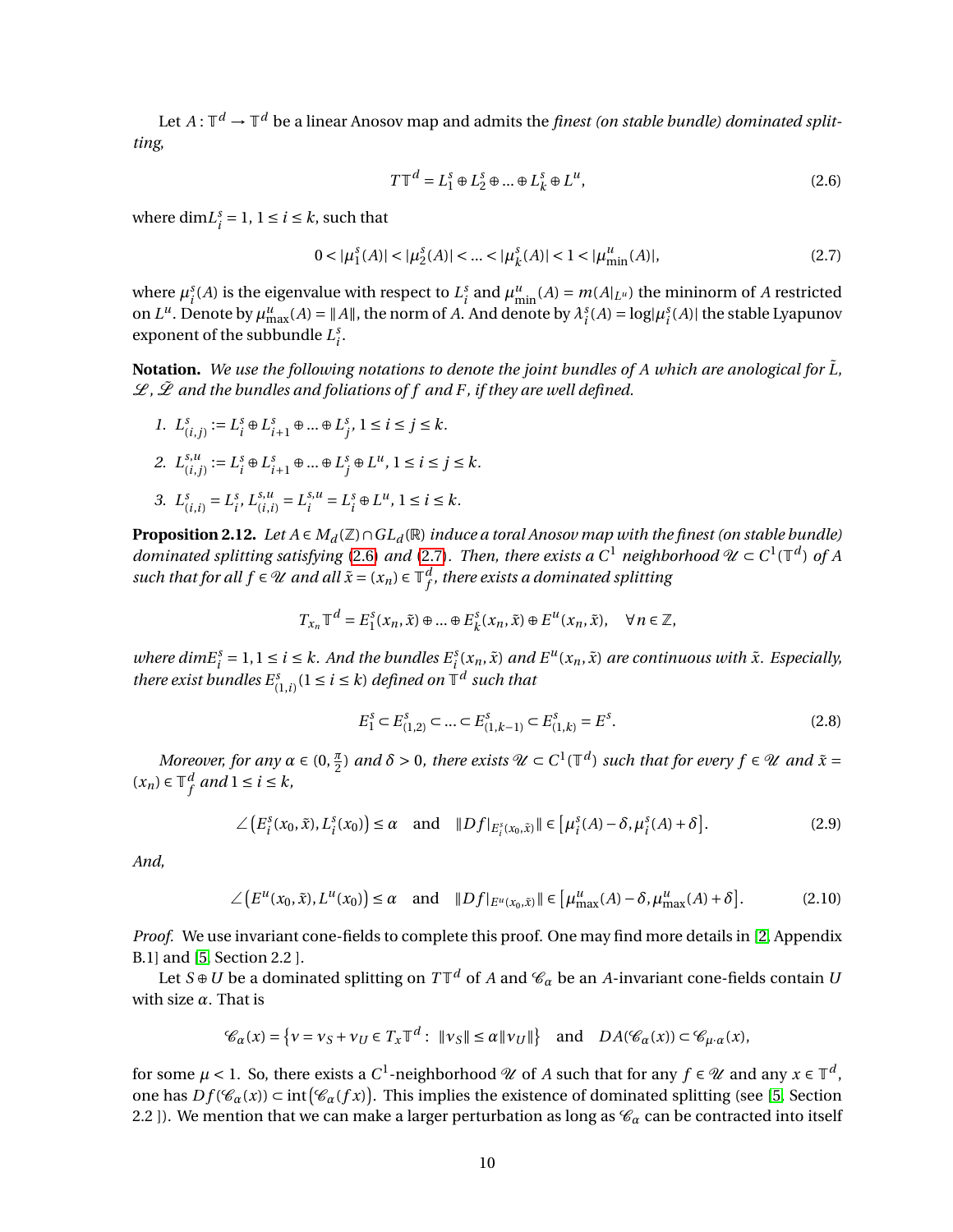by finite iterations of  $Df$ . And let  $\mathscr{C}^*_{\alpha}$  be the closure of the complement of  $\mathscr{C}_{\alpha}$ . It is clear that  $\mathscr{C}^*_{\alpha}$  $\alpha^*$  is also a cone-field which is contracted by  $Df^{-1}$ , if the preimage is given. Fix an  $f$ -orbit  $\tilde{x} = (x_n) \in \mathbb{T}^d$  $_f^d$  and let

$$
S_f(x_0,\tilde{x}):=\bigcap_{n\leq 0}Df^{-n}\big(\mathscr{C}^*_{\alpha}(x_n)\big),\quad U_f(x_0,\tilde{x}):=\bigcap_{n\leq 0}Df^n\big(\mathscr{C}_{\alpha}(x_{-n})\big).
$$

Then  $S_f \oplus U_f$  give a dominated splitting on the inverse limits space  $\mathbb{T}_f^d$  $f^d$ . Note that  $S_f(x_0, \tilde{x})$  is independent of the choice of orbits for *x*0.

For finding out  $E_i^s(x_0, \tilde{x})$ , we consider these two dominated splittings for *A* 

$$
L_{(1,i)}^s \oplus L_{(i+1,k)}^{s,u}
$$
 and  $L_{(1,i-1)}^s \oplus L_{(i,k)}^{s,u}$ 

.

So, we can get the following two dominated splittings under the  $C^1$ -perturbation,

$$
E_{(1,i)}^s(x_0, \tilde{x}) \oplus E_{(i+1,k)}^{s,u}(x_0, \tilde{x}) \quad \text{and} \quad E_{(1,i-1)}^s(x_0, \tilde{x}) \oplus E_{(i,k)}^{s,u}(x_0, \tilde{x}).
$$

Hence, we get  $E_i^s(x_0, \tilde{x}) = E_{(1,i)}^s(x_0, \tilde{x}) \cap E_{(i,k)}^{s,u}$  $\int_{(i,k)}^{s,u}(x_0,\tilde{x})$ . It is clear that this dominated splitting is continuous with respect to orbits. Meanwhile,  $E_{(1,i)}^s(x_0, \tilde{x})$  only depends on  $x_0$ . It follows that the bundle  $E_{(1,i)}^s$  is well defined on  $\mathbb{T}^d$  . The previous proof also allows the control [\(2.9\)](#page-9-2) and [\(2.10\)](#page-9-3) for bundles of  $f$  .  $\Box$ 

### **2.3 Foliations on the universal cover**

In this subsection, we always assume that *A* ∈  $M_d(\mathbb{Z}) \cap GL_d(\mathbb{R})$  admits the finest (on stable bundle) dominated splitting (see [\(2.6\)](#page-9-0) and [\(2.7\)](#page-9-1)). It is clear that there exists a  $C^1$  neighborhood  $\mathscr U$  of  $A$  such that for every  $f \in \mathscr{U}$  , its lifting  $F$  :  $\mathbb{R}^d \to \mathbb{R}^d$  admits dominated splitting

<span id="page-10-3"></span><span id="page-10-2"></span>
$$
T\mathbb{R}^d = \tilde{E}_1^s \oplus \tilde{E}_2^s \oplus \dots \oplus \tilde{E}_k^s \oplus \tilde{E}^u.
$$

Let  $H\!:\!\mathbb{R}^d\to\mathbb{R}^d$  be the unique conjugacy between  $F$  and  $A$  guaranteed by Proposition [2.3.](#page-4-4)

Let  $\pi: \mathbb{R}^d \to \mathbb{T}^d$  be the natural projection such that  $\pi \circ F=f \circ \pi.$  Note that any  $f$ -orbit  $\tilde{x} \in \mathbb{T}^d_f$ *f* can be approached by *F*-orbits. Hence for every  $1 \le i \le j \le k$ , one can get

$$
\bigcup_{\tilde{x}\in\mathbb{T}_{f}^{d},\tilde{x}_{0}=x_{0}}E_{(i,j)}^{s}(x_{0},\tilde{x})=\bigcup_{\pi(y)=x_{0}}D_{y}\pi\left(\tilde{E}_{(i,j)}^{s}(y)\right),\qquad\forall\,\tilde{x}=(x_{n})\in\mathbb{T}_{f}^{d}.\tag{2.11}
$$

It is similar to  $E^u(x_0, \tilde{x})$ . We refer to [\[29,](#page-35-2) Proposition 2.5] for more details. This projection allows us to get properties of  $F$  from ones of  $\mathbb{T}^d_f$  $f^a_\cdot$ . Especially, we have the following remarks.

<span id="page-10-0"></span>*Remark* 2.13. By Proposition [2.12,](#page-9-4) we can choose  $\mathcal{U} \subset C^1(\mathbb{T}^d)$  small enough such that

$$
\mu_i^s(A) - \frac{\varepsilon_0}{3} \le \|DF\|_{\tilde{E}_i^s(x)} \| \le \mu_i^s(A) + \frac{\varepsilon_0}{3} \quad \text{and} \quad \angle \left(\tilde{E}_i^s(x), \tilde{L}_i^s(x)\right) < \alpha < \frac{\pi}{2},\tag{2.12}
$$

for every  $x \in \mathbb{R}^d$  and  $1 \le i \le k$ , where  $\varepsilon_0 = \min\left\{1 - \mu_k^s\right\}$  $\kappa_k^s(A), \mu_{i+1}^s(A) - \mu_i^s(A) : 1 \le i \le k-1$ .

<span id="page-10-1"></span>*Remark* 2.14. The distributions  $\tilde{E}^s_{(i,j)}$  ( $1 \le i \le j \le k$ ) and  $\tilde{E}^u$  are all Hölder continuous on  $T\mathbb{R}^d$ . One can get this from [\[32,](#page-35-0) Theorem 2.3] with the fact that the angle  $\angle(\tilde{E}_1,\tilde{E}_2)$  is uniformly away from 0, where  $\tilde{E}_1, \tilde{E}_2$  are two different bundles in  $\{\tilde{E}^u, \tilde{E}^s_i : 1 \le i \le k\}$  (also see Remark [2.16\)](#page-12-0).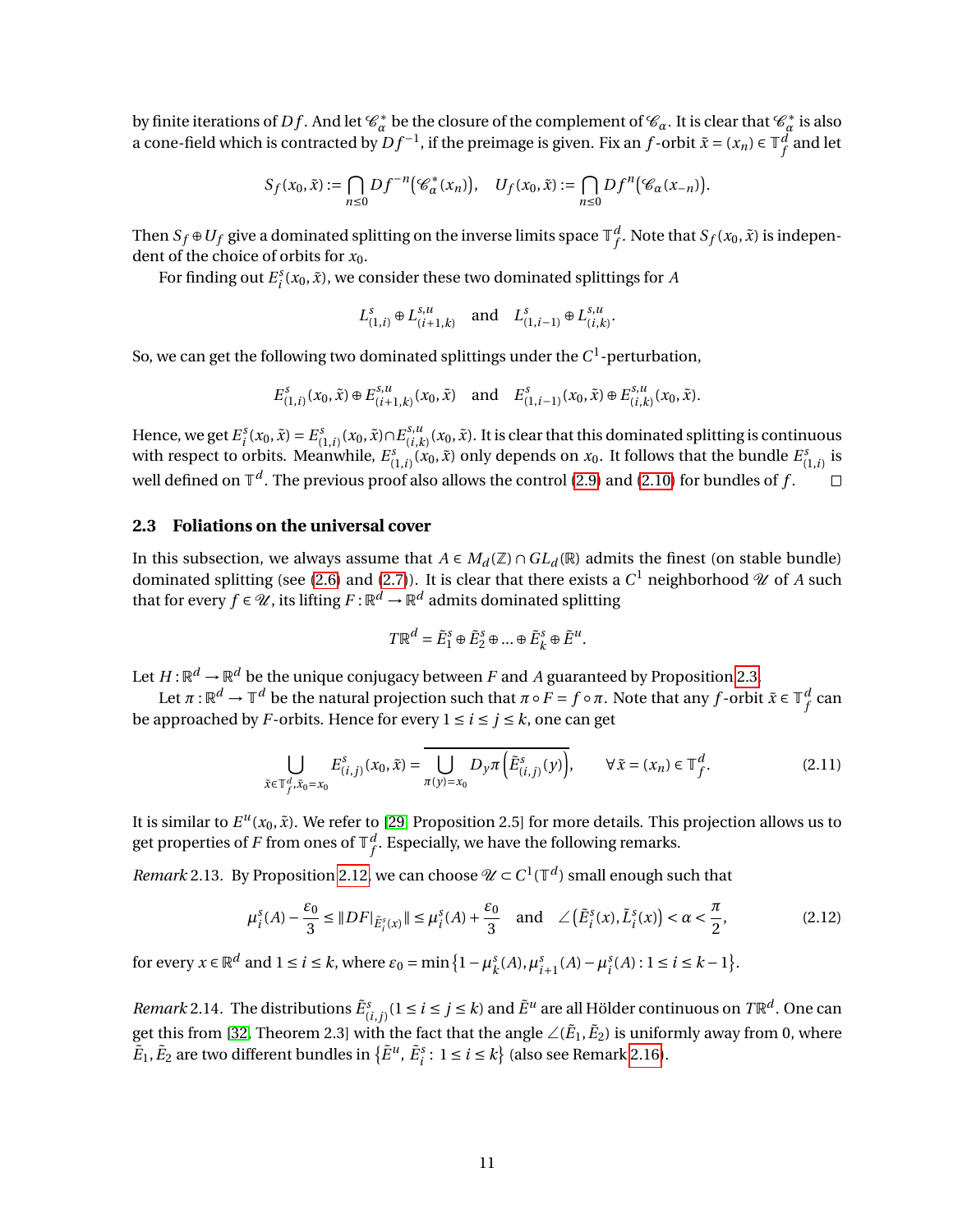We say  $\tilde{\mathscr{F}}$  is a *quasi-isometric* foliation on  $\mathbb{R}^d$ , if there exist contants  $a,b$  > 0 such that

<span id="page-11-1"></span>
$$
d_{\tilde{\mathcal{F}}}(x, y) \le a \cdot d(x, y) + b, \quad \forall x \in \mathbb{R}^d, y \in \tilde{\mathcal{F}}(x). \tag{2.13}
$$

A foliation  $\tilde{\mathscr{F}}$  defined on  $\mathbb{R}^d$  is called  $\mathbb{Z}^d$  -*periodic* (equivalently, *commutative with*  $\mathbb{Z}^d$  -*actions*), if

$$
\tilde{\mathscr{F}}(x+n) = \tilde{\mathscr{F}}(x)+n, \qquad \forall x \in \mathbb{R}^d, \quad \forall n \in \mathbb{Z}^d.
$$

Similarly, a  $\mathbb{Z}^d$  -*periodic* bundle  $\tilde{E}$  on  $T\mathbb{R}^d$  means that

$$
\tilde{E}(x+n) = DT_n(\tilde{E}(x)), \qquad \forall x \in \mathbb{R}^d, \quad \forall n \in \mathbb{Z}^d.
$$

Here  $T_n: \mathbb{R}^d \to \mathbb{R}^d$  is the translation  $T_n(x) = x + n$ .

<span id="page-11-0"></span>**Proposition 2.15.** *There exists a*  $C^1$  *neighborhood*  $\mathcal{U} \subset C^1(\mathbb{T}^d)$  of A such that for every  $f \in \mathcal{U}$  and its *lifting F , we have the followings,*

- 1. The F-invariant bundles  $\tilde{E}^s_{(i,j)}$  ( $1 \le i \le j \le k$ ) and  $\tilde{E}^u$  are uniquely integrable. Denote the integral foliations by  $\tilde{\mathscr{F}}^s_{(i,j)}, \tilde{\mathscr{F}}^u$  and  $\tilde{\mathscr{F}}^s_i$  ( if  $j=i$  ). Moreover, the foliation  $\tilde{\mathscr{F}}^s_{(i_0,j_0)}$  is subfoliated by  $\tilde{\mathscr{F}}^s_{(i,j)},$ *for any*  $1 \le i_0 \le i \le j \le j_0 \le k$ .
- 2. *The strong stable bundle*  $\tilde{E}^s_{(1,i)}$  *and strong stable foliation*  $\tilde{\mathscr{F}}^s_{(1,i)}$  $(1\le i\le k)$  *are both*  $\mathbb{Z}^d$  *-periodic.*
- 3. The foliation  $\tilde{\mathscr{F}}_{(i,j)}^s(1 \leq i \leq j \leq k)$  is quasi-isometric. Especially, for every Anosov map on torus *with one-dimensional stable bundle, the lifting of stable foliation is quasi-isometric.*
- 4. *H* preserves the weak stable foliations. It means that  $H(\tilde{\mathscr{F}}_{(i,k)}^s) = \tilde{\mathscr{L}}_{(i,k)}^s$ , for all  $1 \le i \le k$ .

*Proof.* Let  $\mathcal U$  be given by Remark [2.13.](#page-10-0) Consider the dominated splitting

$$
\tilde{E}^s_{(1,i-1)} \oplus \tilde{E}^s_{(i,k)} \oplus \tilde{E}^u,
$$

where  $2 \le i \le k$ . By the Stable Manifold Theorem e.g. [\[32,](#page-35-0) Theorem 4.1 and Theorem 4.8], we have that  $\tilde{E}^s_{(1,i-1)}$  and  $\tilde{E}^u$  are always integrable. Although [\[32\]](#page-35-0) prove it for diffeomorphism, in our case Remark [2.13](#page-10-0) and Remark [2.14](#page-10-1) provides the uniform continuity and domination of bundles to replace the com-pactness. Moreover, by Proposition [2.12](#page-9-4) and [\(2.11\)](#page-10-2), the bundle  $\tilde{E}^s_{(1,i)}$  and foliation  $\tilde{\mathscr{F}}^s_{(1,i)}$  (1 ≤ *i* ≤ *k*) are Z *d* -periodic.

For the integrability of  $\tilde{E}^s_{(i,k)},$  in the case of diffeomorphism, the linear Anosov system  $A$  :  $\mathbb{R}^d\to\mathbb{R}^d$ is robustly dynamically coherent (see [\[21,](#page-34-14) Theorem 7.6] also [\[34,](#page-35-8) Proposition 3.2]) and this also holds for our case by the same reason of integrability for strong stable bundles. Hence, we have that

$$
\tilde{\mathcal{F}}^s_{(i,j)} = \tilde{\mathcal{F}}^s_{(1,j)} \cap \tilde{\mathcal{F}}^s_{(i,k)}
$$

is a foliation tangent to  $\tilde{E}^s_{(i,j)}.$  So  $\tilde{E}^s_{(i,j)}$  is integrable for all  $1\leq i\leq j\leq k.$  We refer to [\[12,](#page-34-3) Lemma 6.1] for uniquely integrable property which is proved on the universal cover and also holds for non-invertible Anosov maps. It is clear that  $\tilde{\mathscr{F}}^s_{(i_0,j_0)}$  is subfoliated by  $\tilde{\mathscr{F}}^s_{(i,j)}$  for any  $1\le i_0\le i\le j\le j_0\le k$ . Moreover,  $\tilde{\mathscr{F}}^s_{(i_0,i)}$  and  $\tilde{\mathscr{F}}^s_{(i+1,j_0)}$  admit the Global Product Structure on  $\tilde{\mathscr{F}}^s_{(i_0,j_0)}.$ 

For a small perturbation, in particular from [\(2.12\)](#page-10-3), we have that the foliation  $\tilde{\mathscr{F}}_{(i,j)}^s$  is uniformly transverse to  $\tilde{\mathscr{L}}^s_{(1,i-1)}\oplus\tilde{\mathscr{L}}^s_{(j+1,k)}\oplus\tilde{\mathscr{L}}^u.$  By [\[3,](#page-33-7) Proposition 4 ], we have the quasi-isometric property for  $\tilde{\mathscr{F}}^s_{(i,j)}.$  We mention that the proof of this actually need  $\tilde{\mathscr{F}}^s_{(i,j)}$  has a uniformly transverse plane and it is uniformly continuous (see Remark [2.16\)](#page-12-0).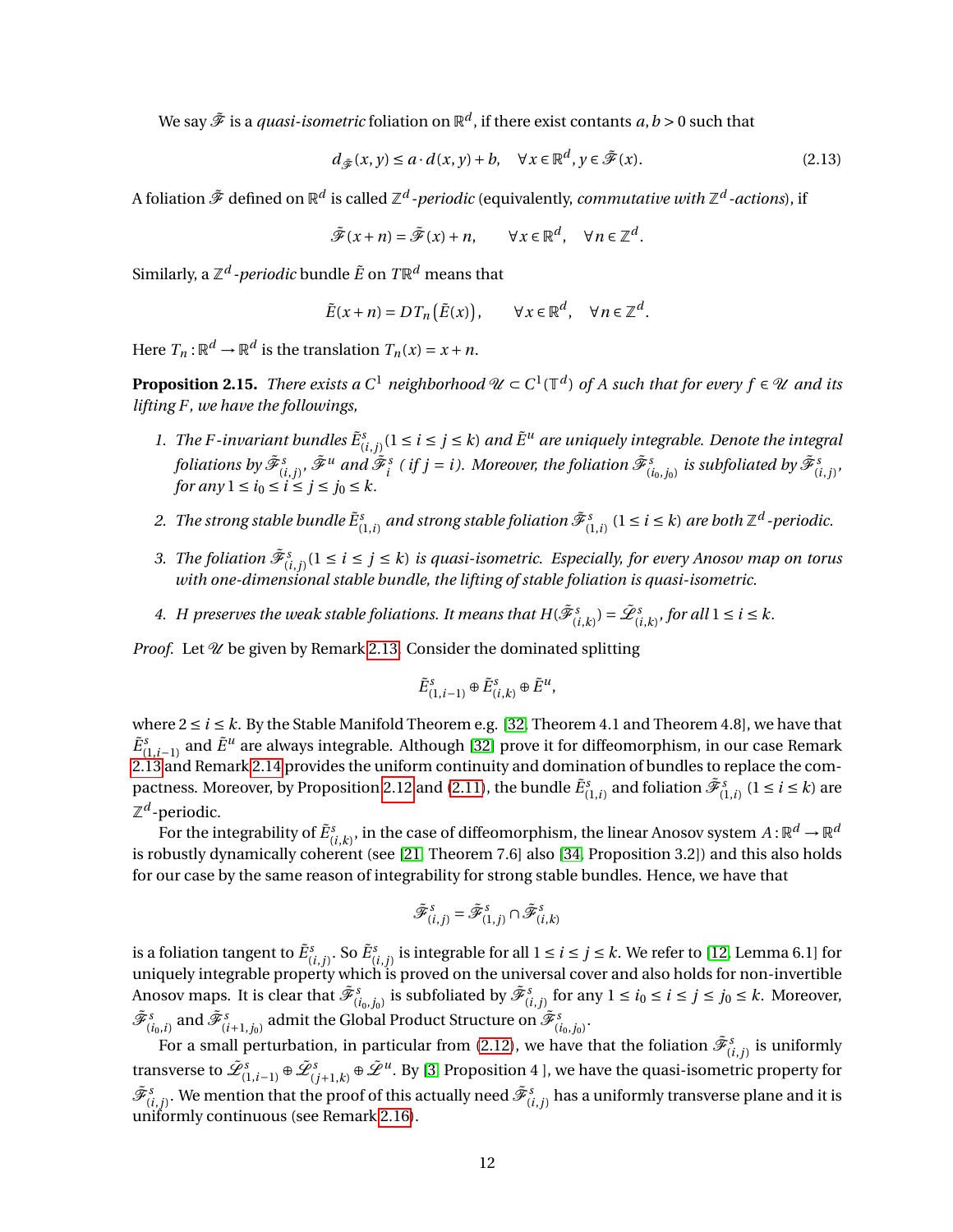For the case of dim $E^s = 1$ , since  $|H - Id|$  is bounded, the unstable foliation  $\tilde{\mathcal{F}}^u$  is uniformly bounded by  $\tilde{L}^u$ . Namely, there exists  $C_0 > 0$  such that  $\tilde{\mathcal{F}}^u(x)$  and  $\tilde{\mathcal{L}}^u(x)$  are contained in the  $C_0$ neighborhoods of each other, for all  $x \in \mathbb{R}^d$ . Fix  $n_0 \in \mathbb{Z}^d$  such that  $d(x, x + n_0) \ge 3C_0$ , for all  $x \in \mathbb{R}^d$ . It follows that the Hausdorff distance between  $\tilde{\mathscr{F}}^u(x)$  and  $\tilde{\mathscr{F}}^u(x+n_0)$  is bigger than  $C_0.$  Since the stable foliation  $\tilde{\mathscr{F}}^s$  and the unstable foliation  $\tilde{\mathscr{F}}^u$  admit the Global Product Structure, there exists  $L_0$  such that for any  $x \in \mathbb{R}^d$  with  $L(x) \le L_0$ , one has  $\tilde{\mathcal{F}}^s(x, L(x))$  intersects  $\tilde{\mathcal{F}}^u(x+n_0)$  exactly once and the distance between *x* and the intersection is bigger than  $C_0$ . Thus the one -dimensional foliation  $\tilde{\mathcal{F}}^s$ is always quasi-isometric, whether *f* is a small perturbation or not. We refer readers to [\[4\]](#page-33-8) for more details.

Finally, we prove that *H* preserves the weak stable foliations. Let  $y \in \tilde{\mathcal{F}}^s(x)$  and we always have *H*(*y*) ∈  $\tilde{\mathcal{L}}^s$   $(H(x))$ . Note that *H*(*y*) ∈  $\tilde{\mathcal{L}}^s_{(i,k)}$   $(H(x))$  if and only if

$$
d(A^{-n}(Hy), A^{-n}(Hx)) \leq (\mu_i^s(A))^{-n} \cdot d(Hy, Hx), \quad \forall n \in \mathbb{N}.
$$

By Proposition [2.3,](#page-4-4) let  $|H - id| < C_0$ . One has that  $H(y) \in \tilde{\mathscr{L}}_{(i,k)}^s\big(H(x)\big)$  if and only if

$$
d\left(F^{-n}(y), F^{-n}(x)\right) \le \left(\mu_i^s(A)\right)^{-n} \cdot d\left(Hy, Hx\right) + 2C_0, \quad \forall n \in \mathbb{N}.\tag{2.14}
$$

It implies that  $H(y) \in \tilde{\mathscr{L}}_{(i,k)}^s(H(x))$  if and only if  $y \in \tilde{\mathscr{F}}_{(i,k)}^s(x)$ . Indeed, if  $y \notin \tilde{\mathscr{F}}_{(i,k)}^s(x)$ , then there exists the unique point  $z \in \tilde{\mathscr{F}}_{(1,i-1)}^s(x) \cap \tilde{\mathscr{F}}_{(i,k)}^s(y)$  with  $a := d_{\tilde{\mathscr{F}}_{(1,i-1)}^s}(x,z) > 0$ . Let  $b = d_{\tilde{\mathscr{F}}_{(i,k)}^s}(z,y)$ , note that  $b$ may be zero. For  $n ∈ ℕ$  big enough, one has

$$
d(F^{-n}y, F^{-n}z) \le d_{\tilde{\mathcal{F}}_{(i,k)}^s}(F^{-n}y, F^{-n}z) \le \left(\mu_i^s(A) - \frac{\varepsilon_0}{2}\right)^{-n} \cdot b,\tag{2.15}
$$

where  $\varepsilon_0$  is given by [\(2.12\)](#page-10-3) and

$$
d_{\tilde{\mathcal{F}}^s_{(1,i-1)}}(F^{-n}x, F^{-n}z) \ge \left(\mu_{i-1}^s(A) + \frac{\varepsilon_0}{2}\right)^{-n} \cdot a.
$$

Since  $\tilde{\mathcal{F}}_{(1,i-1)}^s$  is quasi-isometric, there exists  $0 < C_1 < 1$  such that

$$
d(F^{-n}x, F^{-n}z) \ge C_1 \left(\mu_{i-1}^s(A) + \frac{\varepsilon_0}{2}\right)^{-n} \cdot a. \tag{2.16}
$$

Hence by [\(2.15\)](#page-12-1) and [\(2.16\)](#page-12-2), one has

$$
d(F^{-n}x, F^{-n}y) \ge C_1 \left(\mu_{i-1}^s(A) + \frac{\varepsilon_0}{2}\right)^{-n} \cdot a - \left(\mu_i^s(A) - \frac{\varepsilon_0}{2}\right)^{-n} \cdot b,
$$

which contradicts with [\(2.14\)](#page-12-3).

<span id="page-12-0"></span>*Remark* 2.16. We state the *uniform continuity of foliation* as follow. For given  $\tilde{\mathcal{F}}_i^s$ ,  $(1 \le i \le k)$  and two constants  $C > 0$ , there exists  $\delta > 0$  such that for every  $x \in \mathbb{R}^d$  and  $y \in \tilde{\mathcal{F}}_i^s(x)$  with  $d_{\tilde{\mathcal{F}}_i^s}(x, y) > C$ , we have  $d(x, y) > δ$ . Just note that, by the choice of the neighborhood  $\mathcal{U}$ , the angle  $\angle(\tilde{E}_i^s, \tilde{L}_i^s)$  is uniformly bounded by *α*. In fact, for any Anosov map (may not be a small perturbation) with a dominated splitting along orbit,  $T_{x_n}\mathbb{T}^d = E_1^s(x_n, \tilde{x}) \oplus ... \oplus E_k^s$  $k(x_n, \tilde{x}) \oplus E^u(x_n, \tilde{x})$  the angle between any two distinct subbundles is uniformly away from 0, where  $\dim\!^s_i$  may bigger than one.

The following proposition says that the same periodic Lyapunov exponent implies it coincides with one of the linearization on the assumption that *H* preserves the corresponding foliation.

<span id="page-12-4"></span>**Proposition 2.17.** Let  $f \in \mathcal{U}$  given by Proposition [2.15.](#page-11-0) Fix  $1 \le i \le k$  and suppose that  $H(\tilde{\mathscr{F}}_i^s) = \tilde{\mathscr{L}}_i^s$ and  $\lambda_i^s(p, f) = \lambda_i^s(q, f)$  for every  $p, q \in \text{Per}(f)$ . Then  $\lambda_i^s(p, f) = \lambda_i^s(A)$ , for all  $p \in \text{Per}(f)$ . Especially, *for every Anosov map f on torus with dimE<sup>s</sup>* = 1, if  $\lambda^{s}(p, f) = \lambda^{s}(q, f)$  *for every p, q*  $\in$  Per(*f*)*, then*  $\lambda_i^s(p, f) = \lambda_i^s(A)$ , for all  $p \in \text{Per}(f)$ .

<span id="page-12-3"></span><span id="page-12-2"></span><span id="page-12-1"></span> $\Box$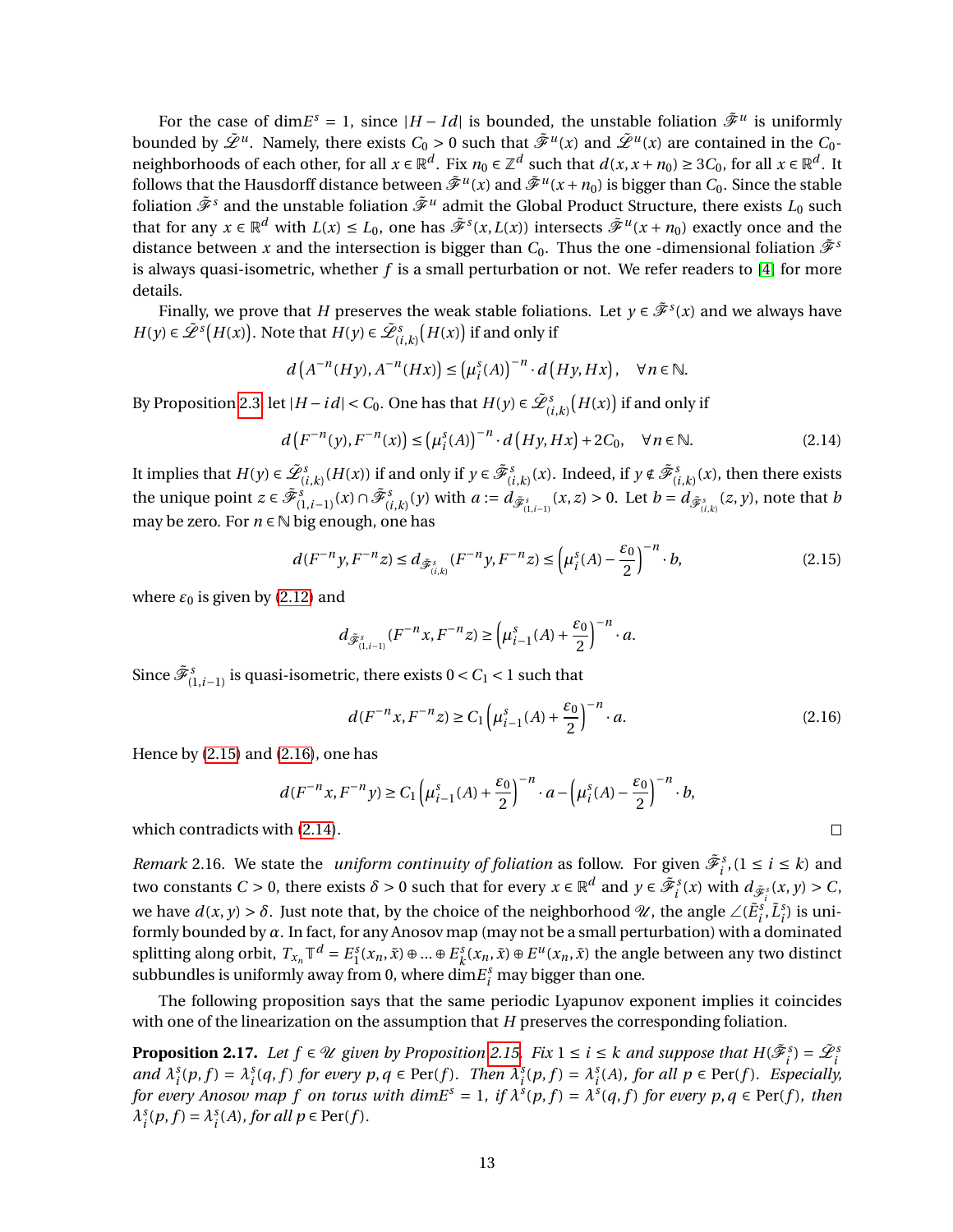*Proof of Proposition [2.17.](#page-12-4)* Since  $\lambda_i^s(p, f) = \lambda_i^s(q, f)$  for all  $p, q \in Per(f), \mu := exp(\lambda_i^s(f, p))$  is a constant. We claim that there exists an adapted metric on  $\mathbb{R}^d.$ 

<span id="page-13-0"></span>**Claim 2.18.** For any  $\delta$  > 0, there exists a smooth adapted Riemannian metric on T $\mathbb{R}^d$  such that

$$
\mu \cdot (1+\delta)^{-1} < \|DF\|_{\tilde{E}_i^s(x)} \| < \mu \cdot (1+\delta), \quad \forall x \in \mathbb{R}^d.
$$

*Proof of Claim [2.18.](#page-13-0)* Since we have the Shadowing Lemma for Anosov maps (see [\[1\]](#page-33-2)), it can be proved as the existence of adapted metrics for Anosov diffeomorphisms. For the convenience of readers, we prove it as follow.

Fix in advance a Riemannian metric on  $T\mathbb{R}^d$  which induces a norm  $|\cdot|$ . Let

$$
\mu_+:=\sup_{x\in\mathbb{R}^d}|DF|_{\tilde{E}^s_i(x)}|\quad\text{and}\quad \mu_-:=\inf_{x\in\mathbb{R}^d}|DF|_{\tilde{E}^s_i(x)}|.
$$

By [\(2.11\)](#page-10-2) and the compactness of  $\mathbb{T}^d_f$ *f*, one has  $\mu$ <sup>⊥</sup> < +∞ and  $\mu$  − > 0. Moreover, since  $E_i^s(x_0, \tilde{x})$  is continuous with respect to  $\tilde{x} = (x_i) \in \mathbb{T}^d$ , for any  $\delta > 0$ , there exists  $\alpha > 0$  such that

<span id="page-13-1"></span>
$$
(1 + \delta/2)^{-1} \le \frac{|DF|_{\tilde{E}_i^s(x)}|}{|DF|_{\tilde{E}_i^s(y)}|} \le 1 + \delta/2,
$$
\n(2.17)

for any  $x, y \in \mathbb{R}^d$  with  $d(x, y) < \alpha$ .

By the Shadowing Lemma, for given *α* > 0, there exists *β* > 0 such that each periodic *β*-pseudoorbit in  $\mathbb{T}^d$  can be *α*-shadowing by a periodic orbit. Let  $B_1,...,B_{n(\beta)}$  be finite many open  $\beta$ -balls cover  $\mathbb{T}^d$ . Since *f* is transtive (also see Section [4\)](#page-20-0), there exists *N*<sub>1</sub> ∈ *N* such that for any *B*<sup>*i*</sup> and *B*<sup>*j*</sup>, *B*<sup>*i*</sup> can intersect  $B_j$  within  $N_1$ -times iteration by  $f$ .

Let  $\pi : \mathbb{R}^d \to \mathbb{T}^d$  be the natural projection. For any  $x \in \mathbb{R}^d$  and  $N_0 \in \mathbb{N}$  with  $x_0 := \pi(x) \in B_{i_0}$  and *f*<sup>N<sub>0</sub></sup>( $x_0$ ) ∈ *B*<sub>*i*<sub>1</sub></sub>, there exists *y*<sub>0</sub> ∈ *B*<sub>*i*<sub>1</sub></sub> and *N*<sub>2</sub> ∈ [0, *N*<sub>1</sub>] such that *f*<sup>N<sub>2</sub></sup> *y*<sub>0</sub> ∈ *B*<sub>*i*<sub>0</sub></sub>. It follows that

$$
\{x_0, f(x_0),..., f^{N_0-1}(x_0), y_0, f(y_0),..., f^{N_2-1}y_0\}
$$

is a periodic *β*-pseudo-orbit and is *α*-shadowing by a periodic orbit  $p_0 \in \mathbb{T}^d$  with period  $N(p_0) :=$  $N_0 + N_2$ . Hence, there exists  $p \in \pi^{-1}(p_0)$  such that  $d(\pi(F^j x), \pi(F^j p)) < \alpha$ , for all  $j \in [0, N_0]$ .

Now, let  $N = N_0 + N_1$  and

<span id="page-13-2"></span>
$$
\|\nu\|_N:=\prod_{n=0}^{N-1}|DF^n|_{\tilde{E}^s_i(x)}\nu|^{\frac{1}{N}},\quad\forall\,v\in\tilde{E}^s_i(x).
$$

Note that  $|DF^{N(p_0)}|_{\tilde{E}^s_l(p)}| = \mu^{N(p_0)},$  one has

$$
|DF^{N_0}|_{\tilde{E}_i^s(p)}| \in \left[\mu^{N_0} \cdot \left(\frac{\mu}{\mu_+}\right)^{N_2}, \mu^{N_0} \cdot \left(\frac{\mu}{\mu_-}\right)^{N_2}\right].
$$
 (2.18)

Taking  $v \in \tilde{E}_i^s(x) - \{0\}$ , by [\(2.17\)](#page-13-1) and [\(2.18\)](#page-13-2), we calculate directly,

$$
\frac{\|D_x F(v)\|_N}{\|v\|_N} = \frac{|D_x F^N(v)|^{1/N}}{|v|^{1/N}} \n= \left(\frac{|D_{F^{N_0}(x_0)} f^{N_1} \circ D_{x_0} F^{N_0}(v)|}{|v|}\right)^{1/N} \n\in \left[\mu_-^{N_1/N} \cdot \left(\frac{\mu}{1+\delta/2}\right)^{N_0/N} \cdot \left(\frac{\mu}{\mu_+}\right)^{N_2/N}, \mu_+^{N_1/N} \cdot \left(\mu \cdot (1+\delta/2)\right)^{N_0/N} \cdot \left(\frac{\mu}{\mu_-}\right)^{N_2/N}\right].
$$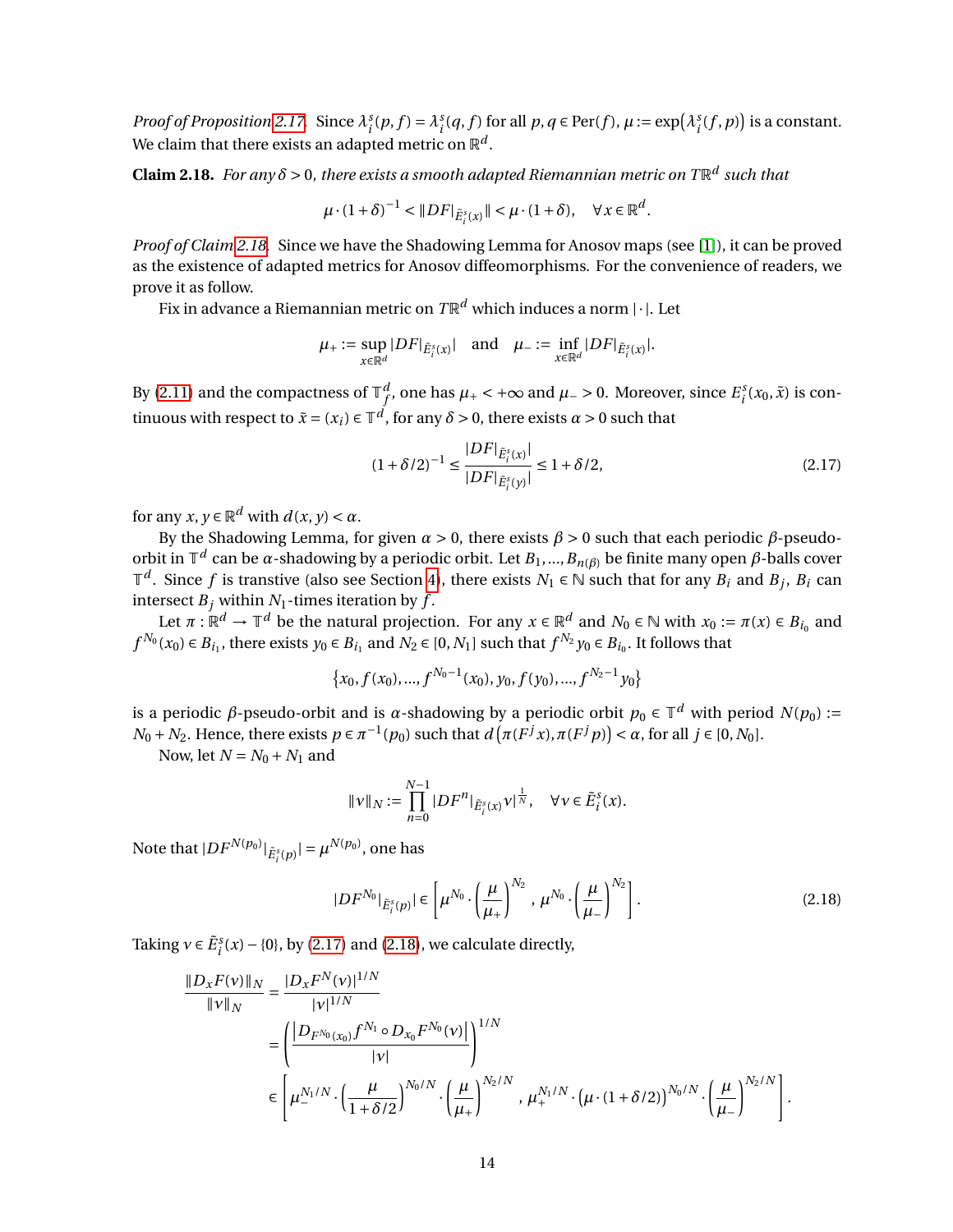Hence, there exists  $N_0$  big enough such that

*µ*

<span id="page-14-1"></span>
$$
\frac{\|D_x F(v)\|_N}{\|v\|_N} \in \left(\mu \cdot (1+\delta)^{-1}, \mu \cdot (1+\delta)\right).
$$

There exists a norm  $\|\cdot\|$  whose restriction on subbundle  $\tilde{E}^s_i$  is  $\|\cdot\|_N$  gives the smooth adapted Riemannian metric we want.  $\Box$ 

Assume that  $\mu \neq |\mu_i^s(A)| = \exp(\lambda_i^s(A))$ . Fix  $\delta < \min\{|\frac{\mu_i^s(A)}{\mu_i^s(A)}\}$ .  $\frac{\mu}{\mu_i^s(A)} - 1$ |, | $\frac{\mu_i^s(A)}{\mu}$ from Claim [2.18.](#page-13-0) Let  $H : \mathbb{R}^d \to \mathbb{R}^d$  be the conjugacy defined in Proposition [2.3](#page-4-4) satisfying  $|H - Id| \leq C_0$ .  $\left\{ \frac{dA}{\mu} - 1 \right\}$  and an adapted norm  $\|\cdot\|$ We take two points  $x, y \in \mathbb{R}^d$  such that  $y \in \tilde{\mathscr{F}}_i^s(x)$ . One has

$$
u^{-k}(1+\delta)^{-k} \cdot d^{s}(x, y) \le d^{s}(F^{-k}x, F^{-k}y) \le \mu^{-k}(1+\delta)^{k} \cdot d^{s}(x, y),
$$

further,

$$
a \cdot \mu^{-k} (1+\delta)^{-k} \cdot d^s(x, y) \le d(F^{-k}x, F^{-k}y) \le \mu^{-k} (1+\delta)^k \cdot d^s(x, y),
$$
\n(2.19)

where *a* is given by [\(2.13\)](#page-11-1), since  $\tilde{\mathcal{F}}_j^s$  is quasi-isometric (by Proposition [2.15\)](#page-11-0). Meanwhile, since  $H(\tilde{\mathcal{F}}_i^s)$  =  $\tilde{\mathcal{L}}_i^s$  (when dim $E^s = 1$ ,  $H(\tilde{\mathcal{F}}^s) = \tilde{\mathcal{L}}^s$  always holds),

$$
d\left(H(F^{-k}x), H(F^{-k}x)\right) = d\left(A^{-k}(Hx), A^{-k}(Hx)\right) = \left(\mu_i^s(A)\right)^{-k} \cdot d\left(Hx, Hy\right). \tag{2.20}
$$

The formulas [\(2.19\)](#page-14-1) and [\(2.20\)](#page-14-2) jointly contradict with the fact

<span id="page-14-2"></span>
$$
\left| d(F^{-k}x, F^{-k}y) - d\left(H(F^{-k}x), H(F^{-k}x)\right) \right| \le 2C_0.
$$

For the convenience of readers, we state Journé Lemma [\[22\]](#page-34-15) as the following proposition which will be useful in Section [4](#page-20-0) and Section [5.](#page-24-0)

<span id="page-14-4"></span>**Proposition 2.19** ( [\[22\]](#page-34-15)). Let  $M_i$  ( $i = 1, 2$ ) be a smooth manifold and  $\mathscr{F}_i^s$ ,  $\mathscr{F}_i^u$  be continuous transverse *foliations on*  $M_i$  *with uniformly*  $C^{r+a}$ *-smooth leaves*  $(r \ge 1, 0 < \alpha < 1)$ *. Assume that*  $h : M_1 \to M_2$  *is a homeomorphism and maps*  $\mathscr{F}_1^{\sigma}$  to  $\mathscr{F}_2^{\sigma}$  ( $\sigma$  = *s*, *u*). If h restricted on leaves of both  $\mathscr{F}_1^s$  and  $\mathscr{F}_1^u$  is uniformly *C <sup>r</sup>*+*α, then h is Cr*+*α-smooth.*

## <span id="page-14-0"></span>**3 Spectral rigidity on stable bundle**

In this section, we prove the necessary parts of both Theorem [1.1](#page-1-0) and Theorem [1.2.](#page-2-0) As mentioned, we can actually prove them under  $C^1$  assumption. For convenience, we restate these as follow.

<span id="page-14-3"></span>**Theorem 3.1.** Let  $A: \mathbb{T}^d \to \mathbb{T}^d$  be an irreducible linear non-invertible Anosov map. Assume that A *admits the finest (on stable bundle) dominated splitting,*

$$
T\mathbb{T}^d = L_1^s \oplus L_2^s \oplus \dots \oplus L_k^s \oplus L^u,
$$

*where* dim $L_i^s = 1, 1 \le i \le k$ .

*Then there exists a*  $C^1$  *neighborhood*  $\mathcal{U} \subset C^1(\mathbb{T}^d)$  of A such that for every  $f \in \mathcal{U}$ , if f is special, then  $\lambda_i^s(p, f) = \lambda_i^s(A)$ , for all  $p \in \text{Per}(f)$  and all  $1 \le i \le k$ . Moreover, f admits the finest (on stable bundle) *dominated splitting,*

$$
T\mathbb{T}^d = E_1^s \oplus E_2^s \oplus \dots \oplus E_k^s \oplus E^u,
$$

*where*  $\dim E_i^s = 1$ *, for all*  $1 \le i \le k$ *.* 

Moreover, when  $k = 1$ , for every  $C^1$ -smooth non-invertible Anosov map  $f$  with irreducible lineariza*tion A, if f is special, then*  $\lambda^{s}(p, f) = \lambda^{s}(A)$ *, for all*  $p \in Per(f)$ *.*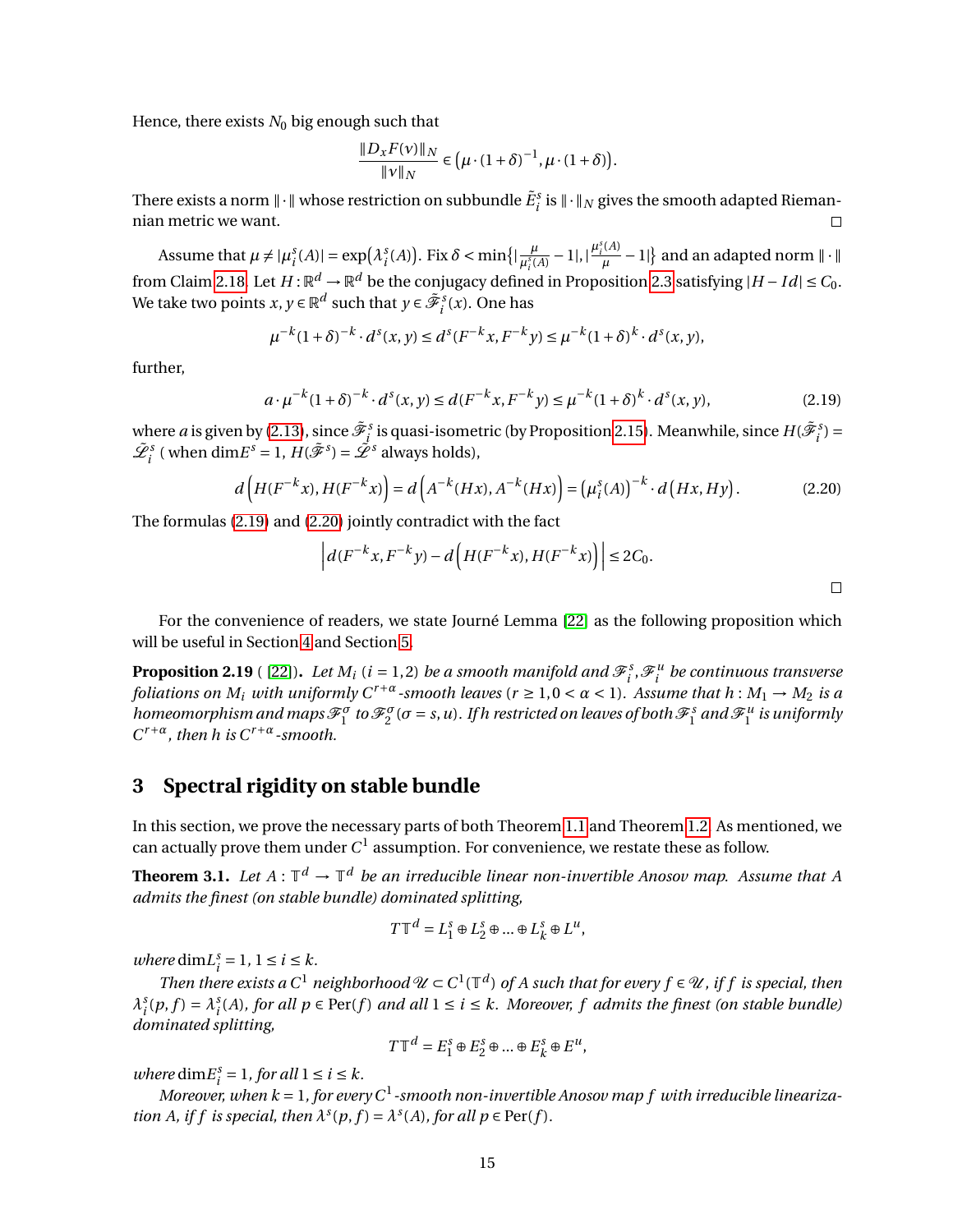Now, we give the scheme of our proof. In this section, we always assume that  $A\colon\mathbb{T}^d\to\mathbb{T}^d$  satisfies the condition of Theorem [3.1.](#page-14-3) To get the spectral rigidity on stable bundle , we firstly prove that every periodic point  $p \in Per(f)$  has the same *stable Lyapunov spectrum*  $\{\lambda_i^s(p, f) : i = 1, 2, ..., k\}.$ 

<span id="page-15-0"></span>**Proposition 3.1.** Let  $f: \mathbb{T}^d \to \mathbb{T}^d$  be an irreducible non-invertible Anosov map with a Df-invariant one-dimensional subbundle  $E_i^s \subset E^s$ . If f is special and there exists an f-invariant foliation on  $\mathbb{T}^d$ tangent to  $E_i^s$ , then  $\lambda_i^s(p, f) = \lambda_i^s(q, f)$ , for all  $p, q \in Per(f)$ , where  $\lambda_i^s(p, f)$  is the Lyapunov exponent of  $f$  for  $p$  corresponding the bundle  $E_i^s$ .

We emphasize here that in the proof of Proposition [3.1,](#page-15-0) *f* need not be a small perturbation of *A*. To get that every periodic point of *f* has the same stable Lyapunov spectrum through Proposition [3.1,](#page-15-0) we need that *f* admits the finest (on stable bundle) dominated splitting.

<span id="page-15-1"></span>**Proposition 3.2.** *There exists a*  $C^1$  *neighborhood*  $\mathcal{U} \subset C^1(\mathbb{T}^d)$  of A such that for every  $f \in \mathcal{U}$ , if it is *special, then it admits the finest (on stable bundle) dominated splitting*

$$
T\mathbb{T}^d = E_1^s \oplus E_2^s \oplus \dots \oplus E_k^s \oplus E^u,
$$

*where*  $E_i^s$  *is one-dimensional and integrable, for all*  $1 \le i \le k$ *.* 

We leave the proofs of Proposition [3.1](#page-15-0) and Proposition [3.2](#page-15-1) in subsection [3.1.](#page-15-2)

To obtain the relationship between the periodic stable Lyapunov spectrum and one of its lineariza-tion, we can use Proposition [2.17.](#page-12-4) For a special  $f \in \mathcal{U}$  given by Proposition [3.2,](#page-15-1) let *h* be the conjugacy between *f* and *A* given by Proposition [2.2.](#page-4-2) We need to prove that the conjugacy *h* is also a leaf conjugacy between  $\mathscr{F}_i^s$  and  $\mathscr{L}_i^s$ .

<span id="page-15-3"></span>**Proposition 3.3.** Let  $f \in \mathcal{U}$  given by Proposition [3.2](#page-15-1) be special. Then  $h(\mathcal{F}_{i}^{s}) = \mathcal{L}_{i}^{s}$ , for every  $1 \leq i \leq k$ .

We leave the proof of Proposition [3.3](#page-15-3) in subsection [3.2.](#page-19-0) Now, we can prove Theorem [3.1.](#page-14-3)

*Proof of Theorem [3.1.](#page-14-3)* For one-dimensional stable bundle case, the special Anosov map *f* admits the dominated splitting  $T\mathbb{T}^d = E^s \oplus E^u$  and  $H(\tilde{\mathscr{F}}^s) = \tilde{\mathscr{L}}^s$  always holds whether  $f$  is a small perturbation of its linearization or not. Hence by Proposition [2.17](#page-12-4) and Proposition [3.1,](#page-15-0) we get  $\lambda^s(p, f) = \lambda^s(A)$ , for all  $p \in Per(f)$ , immediately.

For higher-dimensional stable bundle case, by Proposition [3.2,](#page-15-1) there exists a  $C^1$  neighborhood  $\mathscr U$ of *A* such that every special  $f \in \mathcal{U}$  admits the finest (on stable bundle) dominated splitting. Thus by Proposition [3.1,](#page-15-0) every periodic point  $p \in Per(f)$  has the same stable Lyapunov spectrum. Now, combining Proposition [2.17](#page-12-4) and Proposition [3.3,](#page-15-3) we have that  $\lambda_i^s(p, f) = \lambda_i^s(A)$ , for every  $p \in Per(f)$ and every  $1 \le i \le k$ .  $\Box$ 

#### <span id="page-15-2"></span>**3.1 Periodic stable Lyapunov spectrums coincide**

In this subsection, we prove Proposition [3.1](#page-15-0) and Proposition [3.2.](#page-15-1) Fix  $1 \le i \le k$ , let  $f : \mathbb{T}^d \to \mathbb{T}^d$  be a special irreducible non-invertible Anosov map with *Df*-invariant subbundle  $E_i^s \subset E^s$ . Let  $\mathcal{F}_i^s$  be an *f*-invariant integral foliation for  $E_i^s$ . For short, we denote  $\mu_i^s(p, f) := \exp(\lambda_i^s(p, f))$  by  $\mu_i^s(p)$ , for all  $p \in Per(f)$ .

*Proof of Proposition* [3.1.](#page-15-0) We assume that there exist  $p, q \in Per(f)$  such that  $\mu_i^s(p) < \mu_i^s(q)$ , then to get a contradiction. By the assumption of the existence of different periodic stable Lyapunov exponents, the infimum  $\mu$ <sub>−</sub> and the supremum  $\mu$ <sub>+</sub> of the set  $\{\mu_i^s(p) : p \in Per(f)\}$  satisfy  $0 < \mu$ <sub>−</sub> <  $\mu$ <sub>+</sub> < 1. Given *δ* > 0 arbitrarily small, we can choose two periodic points *p*,*q* of *f* such that

$$
\mu_i^s(p) \le \mu_-\cdot (1+\delta)
$$
 and  $\mu_i^s(q) \ge \mu_+\cdot (1+\delta)^{-1}$ ,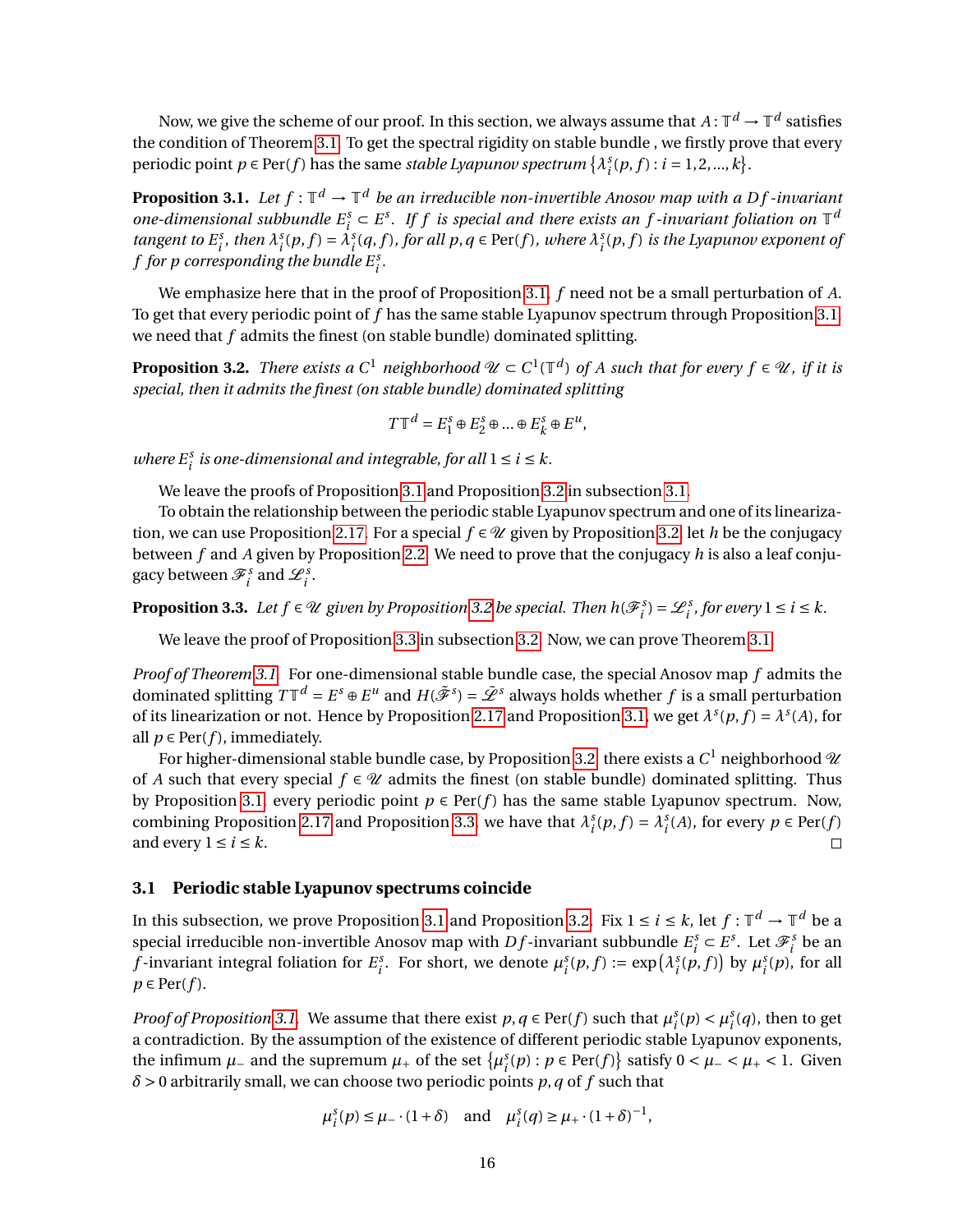Moreover, as Claim [2.18,](#page-13-0) there exists a smooth adapted Riemannian metric such that

$$
\mu_-\cdot (1+\delta)^{-1} < \|Df|_{E_i^s(x)}\| < \mu_+\cdot (1+\delta), \quad \forall x\in \mathbb{T}^d.
$$

For convenience, we can assume that *p*,*q* are both fixed points. Otherwise we can go through the rest of this proof by using  $f^{n_0}$  instead of  $f$ , where  $n_0$  is the minimal common period of  $p$  and  $q$ . Let  $\eta_0 > 0$  small enough such that, for any  $x_1, x_2 \in \mathbb{T}^d$  with  $d(x_1, x_2) \le \eta_0$ , we have

$$
(1+\delta)^{-1} \le \frac{\|Df|_{E_i^s(x_1)}\|}{\|Df|_{E_i^s(x_2)}\|} \le 1+\delta.
$$

Fix  $\varepsilon > 0$ ( $\varepsilon \ll \eta_0$ ), there exists  $x_{\varepsilon}$  in the  $\varepsilon$ -Ball  $B_{\varepsilon}(q)$  and  $k_{\varepsilon} = k(\varepsilon, x_{\varepsilon}) > 0$  such that  $f^{k_{\varepsilon}}(x_{\varepsilon}) = p$ . Indeed, since *f* is special, the preimage set of *p* for *f* is dense by Proposition [2.2](#page-4-2) and Proposition [2.10.](#page-7-0)

Shrinking  $\varepsilon$ , by the local product structure, there exist  $\eta_1, \eta_2 > 0$  such that the local unstable leaf  $\mathscr{F}^u(q,\eta_1) \subset B_{\eta_0}(q)$  intersects with the local stable leaf  $\mathscr{F}^s(x_\varepsilon,\eta_2) \subset B_{\eta_0}(q)$  at the unique point  $y_\varepsilon$ , namely,  $y_{\varepsilon} = \mathscr{F}^s(x_{\varepsilon}, \eta_2) \cap \mathscr{F}^u(q, \eta_1)$ . Note that one has  $d_{\mathscr{F}^u}(y_{\varepsilon}, q) \leq d(\varepsilon)$ , where  $d(\varepsilon)$  tends to 0 as  $\varepsilon$ goes to 0.

Therefore, we can choose a point  $z_\varepsilon \in \mathcal{F}_i^s(x_\varepsilon, \eta_2)$  such that  $d_{\mathcal{F}_i^s}(x_\varepsilon, z_\varepsilon) \ge \eta_2/3$ . We denote by  $I_\varepsilon$  the curve in  $\mathcal{F}_i^s(x_\varepsilon)$  from  $x_\varepsilon$  to  $z_\varepsilon$ . Since  $x_\varepsilon$  is a  $k_\varepsilon$ -preimage of the fixed point  $p$ , we can find a curve  $J_\varepsilon$  in  $\mathscr{F}_i^s(p)$  such that

$$
f^{k_{\varepsilon}}(J_{\varepsilon})=f^{k_{\varepsilon}}(I_{\varepsilon}).
$$

Let  $N_{\varepsilon}$  be the maximal positive integer such that  $d(f^j(w), f^j(q)) < \eta_0$ , for all  $w \in I_{\varepsilon}$  and  $j \in [0, N_{\varepsilon}]$ . Let  $k_{\varepsilon}$  be the minimal positive integer such that  $\{x \in \mathbb{T}^d | f^{k_{\varepsilon}} = p\} \cap B_{\varepsilon}(q) \neq \emptyset$ .

<span id="page-16-0"></span>**Claim 3.4.** *There exist*  $\varepsilon_0 > 0$  *and*  $C_0 > 0$  *such that* 

$$
\frac{N_{\varepsilon}}{k_{\varepsilon}} \ge C_0, \quad \forall \varepsilon \le \varepsilon_0.
$$

We estimate the upper bound and the lower bound of *k<sup>ε</sup>* and *Nε*, respectively. Note that we can get the lower bound of  $N_\varepsilon$  by controlling the distance of  $f^{N_\varepsilon}(y_\varepsilon)$  and  $f^{N_\varepsilon}(q)$  along unstable leaves directly. However, it is difficult to estimate the upper bound of  $k_{\varepsilon}$  under the dynamics of f, while it is convient in linear systems (see Proposition [2.10\)](#page-7-0). So, by Proposition [2.2,](#page-4-2) let *f* conjugate to its linearization *A*. We calculate the " $N_{\varepsilon}$ " and " $k_{\varepsilon}$ " of A. A direct way to get Claim [3.4](#page-16-0) is using the Hölder continuity of h, but here we prove it by only uniform continuity. See Figure 1.

*Proof of Clai[m3.4.](#page-16-0)* Let  $h: \mathbb{T}^d \to \mathbb{T}^d$  be the conjugacy between *f* and *A* with  $h \circ f = A \circ h$ . For short, denote  $h(x_\varepsilon), h(y_\varepsilon), h(p)$  and  $h(q)$  by  $\tilde{x}_\varepsilon, \tilde{y}_\varepsilon, \tilde{p}$  and  $\tilde{q}$ , respectively. The homeomorphism h maps  $B_{\eta_0}(q)$ and  $B_\varepsilon(q)$  to be two neighborhoods of  $\tilde{q}$  such that we can choose two su-foliation boxes of A,  $\tilde{B}_{\tilde{\eta}_0}(\tilde{q})$   $\subset$ *h*(*B*<sub>*n*<sup>0</sup></sub>(*q*)) and  $\tilde{B}_{\tilde{\varepsilon}}(\tilde{q}) \subset h(B_{\varepsilon}(q))$ . Here,  $\tilde{\eta}_0$  is fixed by  $\eta_0$ , while  $\tilde{\varepsilon}$  tends to 0 following  $\varepsilon$ . Thus we can shorten  $I_{\varepsilon}$  sligtly such that  $\tilde{I}_{\varepsilon} := h(I_{\varepsilon}) \subset \tilde{B}_{\tilde{\varepsilon}}(\tilde{q}) \cap \mathscr{L}^s(\tilde{x}_{\varepsilon})$  and the length  $|\tilde{I}_{\varepsilon}| = \frac{\tilde{\eta}_0}{3}$ .

Let  $\tilde{N}_{\varepsilon}$  be the maximal positive integer such that  $d(A^j(\tilde{w}), A^j(\tilde{q})) < \tilde{\eta}_0$ , for all  $\tilde{w} \in \tilde{I}_{\varepsilon}$  and  $j \in [0, \tilde{N}_{\varepsilon}]$ . Let  $\tilde{k}_{\varepsilon}$  be the minimal positive integer such that  $\{x \in \mathbb{T}^d | A^{\tilde{k}_{\varepsilon}} = \tilde{p}\} \cap \tilde{B}_{\tilde{\varepsilon}}(\tilde{q}) \neq \emptyset$ , where  $\tilde{p} := h(p)$ . It is clear that  $N_{\varepsilon} \geq \tilde{N}_{\varepsilon}$  and  $k_{\varepsilon} \leq \tilde{k}_{\varepsilon}$ . So, we get  $N_{\varepsilon}/k_{\varepsilon} \geq \tilde{N}_{\varepsilon}/\tilde{k}_{\varepsilon}$ .

For every  $\tilde{w} \in \tilde{I}_{\varepsilon}$  and  $j \in [0, \tilde{N}_{\varepsilon}]$ , we have

$$
d\left(A^j(\tilde{w}), A^j(\tilde{q})\right) \le d_{\mathscr{L}^s}\left(A^j(\tilde{w}), A^j(\tilde{y}_\varepsilon)\right) + d_{\mathscr{L}^u}\left(A^j(\tilde{y}_\varepsilon), A^j(\tilde{q})\right)
$$
  

$$
\le \frac{\tilde{\eta}_0}{3} + d(\tilde{x}_\varepsilon, \tilde{y}_\varepsilon) + \tilde{\varepsilon} \cdot \left(\mu^u_{max}(A)\right)^j.
$$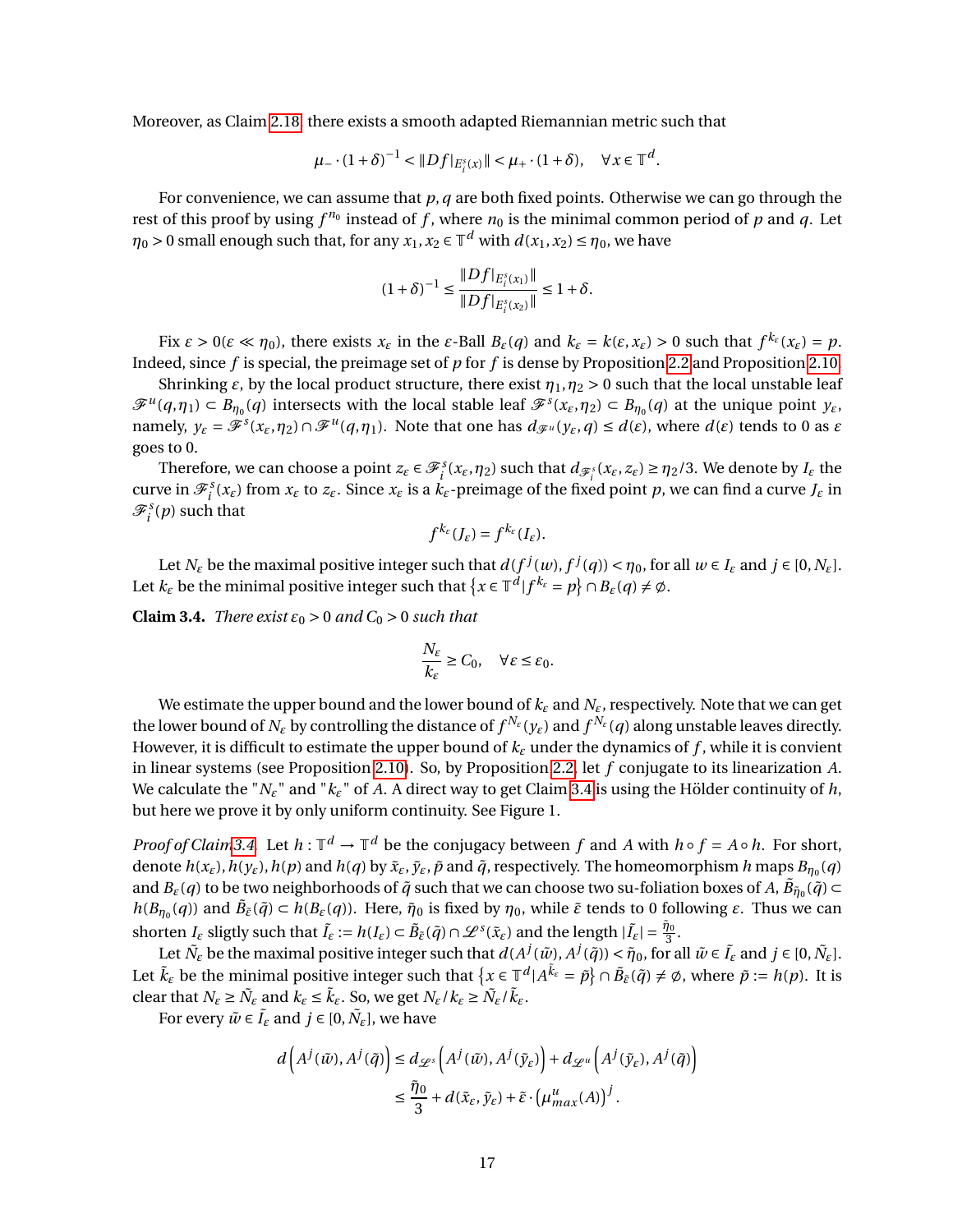

Figure 1: Iteration of local stable leaves in the case of one-dimensional stable bundle

Note that as  $\varepsilon$  small enough, we have  $d(\tilde{x}_{\varepsilon}, \tilde{y}_{\varepsilon}) \leq \frac{\tilde{\eta}_0}{6}$  $\frac{\partial}{\partial \theta}$ . So, the maximal positive integer  $\tilde{N}_\varepsilon$  such that

$$
\frac{\tilde{\eta}_0}{3} + d(\tilde{x}_{\varepsilon}, \tilde{y}_{\varepsilon}) + \tilde{\varepsilon} \cdot \left(\mu_{max}^u(A)\right)^j \le \frac{\tilde{\eta}_0}{2} + \tilde{\varepsilon} \cdot \left(\mu_{max}^u(A)\right)^j \le \tilde{\eta}_0,
$$

holds should satisfy

$$
\tilde{N}_{\varepsilon} \ge \frac{\ln \tilde{\eta}_0 - \ln(2\tilde{\varepsilon})}{\ln \mu_{\max}^u(A)}.
$$

On the other hand, by Proposition [2.10,](#page-7-0) there exists  $C > 0$  such that for every  $\tilde{\varepsilon} > 0$ ,

$$
\tilde{k}_{\varepsilon} \leq d \cdot \frac{\ln C - \ln \tilde{\varepsilon}}{\ln |\det A|}.
$$

Thus, as  $\tilde{\varepsilon}$  tending to 0, there exists  $C_0 > 0$  such that,

$$
\frac{N_{\varepsilon}}{k_{\varepsilon}}\geq \frac{\tilde{N}_{\varepsilon}}{\tilde{k}_{\varepsilon}}\geq C_0,
$$

where  $C_0$  could be close to  $\frac{1}{d} \cdot \frac{\ln|\text{detA}|}{\ln \mu_{\text{max}}^u(A)}$  $\frac{\text{in}_1 \text{u}_2}{\ln \mu_{\text{max}}^u(A)}$  arbitrarily.

Now, using the uniform lower bound of the time ratio  $N_{\epsilon}/k_{\epsilon}$  of  $I_{\epsilon}$  being around  $q$  to reaching  $p$ , we can get an exponential error between  $|f^{k_\varepsilon}(I_\varepsilon)|$  and  $|f^{k_\varepsilon}(J_\varepsilon)|.$ 

Firstly, we claim that there exists  $C_2 > 1$  such that

$$
\frac{|I_{\varepsilon}|}{|J_{\varepsilon}|} \in [C_2^{-1}, C_2], \quad \forall \varepsilon \ll \eta_0.
$$

Indeed, by the construction of  $J_{\varepsilon}$ , we have  $h\circ f^{k_{\varepsilon}}(J_{\varepsilon})=h\circ f^{k_{\varepsilon}}(I_{\varepsilon})$ , equivalently,  $A^{k_{\varepsilon}}(\tilde{J}_{\varepsilon})=A^{k_{\varepsilon}}(\tilde{I}_{\varepsilon})$ . This implies that  $\tilde{J}_{\varepsilon}$  is just a translation of  $\tilde{I}_{\varepsilon}$ , thus  $|\tilde{J}_{\varepsilon}| = |\tilde{I}_{\varepsilon}| \geq \frac{\tilde{\eta}_{0}}{2}$ . Since  $h^{-1}$  is uniformly continuous, by the uniform continuity for  $\mathcal{F}^s_i$  (see Remark [2.16\)](#page-12-0), we have that  $\frac{|I_{\varepsilon}|}{|J_{\varepsilon}|}$  is uniformly bounded away from 0.

 $\Box$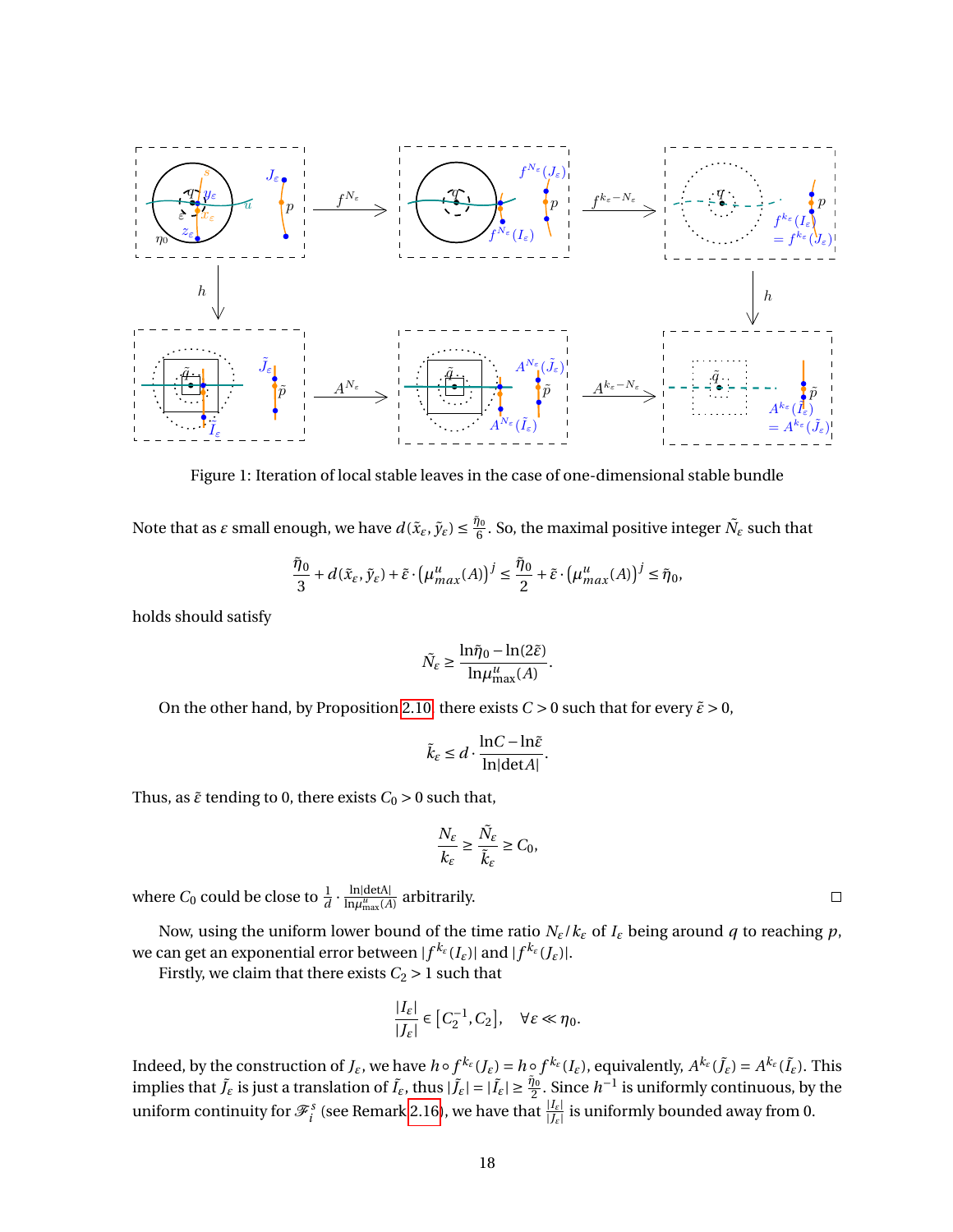Note that we can assume  $J_{\varepsilon} \subset B_{\eta_0}(p)$ . Otherwise, by the uniform continuity of *h* again, we can shorten the length of *Iε*, meanwhile ensure that the length is independent of *ε*.

Since we have assumed that *p*, *q* are fixed points of *f*, then  $f^j(J_\varepsilon) \subset B_{\eta_0}(p)$ , for every  $j \ge 0$ . So,

$$
|f^{k_{\varepsilon}}(J_{\varepsilon})| \leq (\mu_{-} \cdot (1+\delta)^2)^{k_{\varepsilon}}|J_{\varepsilon}|.
$$

And,

$$
|f^{k_{\varepsilon}}(I_{\varepsilon})| = |f^{k_{\varepsilon}-N_{\varepsilon}} \circ f^{N_{\varepsilon}}(I_{\varepsilon})|
$$
  
\n
$$
\geq \left(\frac{\mu_{-}}{1+\delta}\right)^{k_{\varepsilon}-N_{\varepsilon}} \cdot \left(\frac{\mu_{+}}{(1+\delta)^2}\right)^{N_{\varepsilon}}|I_{\varepsilon}|.
$$

Consquently,

$$
\frac{|f^{k_{\varepsilon}}(I_{\varepsilon})|}{|f^{k_{\varepsilon}}(I_{\varepsilon})|} \geq \frac{1}{(1+\delta)^{3k_{\varepsilon}+N_{\varepsilon}}} \cdot \left(\frac{\mu_{+}}{\mu_{-}}\right)^{N_{\varepsilon}} \cdot \frac{|I_{\varepsilon}|}{|I_{\varepsilon}|} \geq \frac{1}{(1+\delta)^{4k_{\varepsilon}}} \cdot \left(\frac{\mu_{+}}{\mu_{-}}\right)^{N_{\varepsilon}} \cdot \frac{1}{C_{2}} \\
\geq \frac{1}{C_{2} \cdot (1+\delta)^{4k_{\varepsilon}}} \cdot \left(\frac{\mu_{+}}{\mu_{-}}\right)^{C_{0} \cdot k_{\varepsilon}} = \frac{1}{C_{2}} \cdot \left((1+\delta)^{4} \cdot \left(\frac{\mu_{+}}{\mu_{-}}\right)^{C_{0}}\right)^{k_{\varepsilon}}.
$$

We can assume that  $k_{\varepsilon} \geq N_{\varepsilon}$ , so that we have the second inequality. Otherwise, when  $k_{\varepsilon} < N_{\varepsilon}$ , the whole estimation of  $\frac{|f^{k_{\varepsilon}}(I_{\varepsilon})|}{|f^{k_{\varepsilon}}(I_{\varepsilon})|}$  $\frac{f(f^{-1}(I_{\varepsilon}))}{|f^{k_{\varepsilon}}(J_{\varepsilon})|}$  is trivial.

 $\left(\frac{\mu_{+}}{\mu_{-}}\right)^{C_0} > 1$ , after that we can fix  $\eta_0$ . Let  $\varepsilon$  tend to zero. We Let  $\delta$  is small enough such that  $(1+\delta)^4 \cdot \left(\frac{\mu_{+}}{\mu_{-}}\right)$ have  $k_{\varepsilon} \to +\infty$ , hence  $\frac{|f^{k_{\varepsilon}}(I_{\varepsilon})|}{|f^{k_{\varepsilon}}(I_{\varepsilon})|}$  $\frac{|f^{\kappa_{\varepsilon}}(I_{\varepsilon})|}{|f^{\kappa_{\varepsilon}}(J_{\varepsilon})|} \to +\infty$ . This contradics the fact that  $f^{\kappa_{\varepsilon}}(I_{\varepsilon}) = f^{\kappa_{\varepsilon}}(J_{\varepsilon})$ .  $\Box$ 

Now, we show that there exists a  $C^1$  neighbohood  $\mathscr U$  of  $A$  in which every special  $f$  admits the finest (on stable bundle) dominated splitting. Combining with Proposition [3.1,](#page-15-0) if  $f \in \mathcal{U}$  is special, then  $\lambda_i^s(p, f) = \lambda_i^s(q, f)$ , for all  $p, q \in \text{Per}(f)$  and  $1 \le i \le k$ .

*Proof of Proposition* [3.2.](#page-15-1) Since  $E_i^s = E_{(1,i)}^s \cap E_i^s$  $\binom{s}{(i,k)}$ , it suffices to prove the following lemma.

<span id="page-18-0"></span>**Lemma 3.5.** There exists a C<sup>1</sup> neighborhood  $\mathcal{U}$  ⊂ C<sup>1</sup>( $\mathbb{T}^d$ ) of A such that, for every f ∈  $\mathcal U$  and 1 ≤ i ≤ k−1, *if f is special, then it admits the following dominated splitting*

$$
E_{(1,i)}^s \oplus E_{(i+1,k)}^s \oplus E^u,
$$

and  $E^s_{(i+1,k)}$  is integrable.

*Proof of Lemma* [3.5.](#page-18-0) By Proposition [2.12,](#page-9-4)  $E^s_{(1,i)}$  is well defined on  $\mathbb{T}^d$ . By the assumption that *f* is special, the unstable bundle  $E^u$  is also well defined on  $\mathbb{T}^d$ .

Let *F* be a lifting of *f* and *H* be the conjugacy between *F* and *A*. As the proof of Proposition [2.15,](#page-11-0) there exists a  $C^1$  neighborhood  $\mathscr{U}\subset C^1(\mathbb{T}^d)$  of  $A$  such that for every  $f\in\mathscr{U}$ , its lifting  $F$  admits a dominated splitting

$$
\tilde{E}_{(1,i)}^s \oplus \langle \tilde{E}_{(i+1,k)}^s \oplus \langle \tilde{E}^u, \rangle
$$

and  $\tilde{E}^s_{(i+1,k)}$  is integrable. Moreover, by the forth item of Proposition [2.15,](#page-11-0)  $H(y) \in \tilde{\mathcal{L}}^s_{(i+1,k)}(H(x))$  if and only if  $y \in \tilde{\mathcal{F}}_{(i+1,k)}^s(x)$ . Note that, since f is special,  $H(x+n) = H(x) + n$ , for every  $x \in \mathbb{R}^d$  and  $n \in \mathbb{Z}^d$ .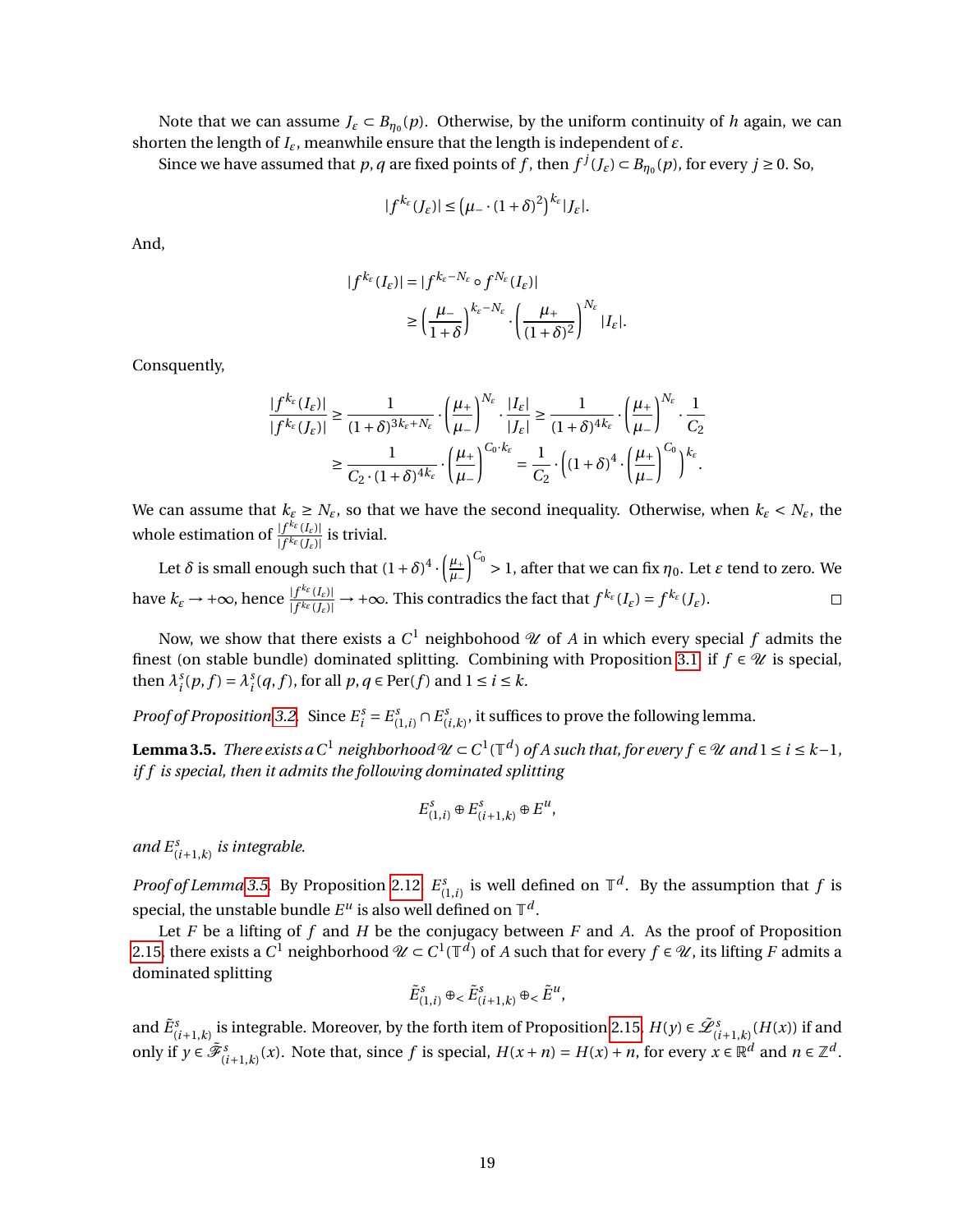Thus, we have that

$$
y + n \in \tilde{\mathcal{F}}_{(i+1,k)}^{s}(x+n) \Longleftrightarrow H(y+n) \in \tilde{\mathcal{L}}_{(i+1,k)}^{s}(H(x+n)),
$$
  
\n
$$
\Longleftrightarrow H(y) + n \in \tilde{\mathcal{L}}_{(i+1,k)}^{s}(H(x)+n),
$$
  
\n
$$
\Longleftrightarrow H(y) \in \tilde{\mathcal{L}}_{(i+1,k)}^{s}(H(x)),
$$
  
\n
$$
\Longleftrightarrow y \in \tilde{\mathcal{F}}_{(i+1,k)}^{s}(x).
$$

It means that  $\tilde{E}^s_{(i+1,k)}$  is  $\mathbb{Z}^d$ -periodic, hence it can descend to  $\mathbb{T}^d$  through [\(2.11\)](#page-10-2).

 $\Box$  $\Box$ 

### <span id="page-19-0"></span>**3.2 The conjugacy preserves strong stable foliations**

Now we prove Proposition [3.3](#page-15-3) that is  $h(\mathcal{F}^s_i) = \mathcal{L}^s_i$ , for all  $1 \le i \le k$ , where *h* is the conjugacy between the special *f* and its linearization *A*.

*Proof of Proposition* [3.3.](#page-15-3) By Proposition [2.15,](#page-11-0) we already have  $h\left(\mathcal{F}_{(i,k)}^s\right) = \mathcal{L}_{(i,k)}^s$ , for every  $1 \le i \le k$ . Since  $\mathscr{F}^s_i = \mathscr{F}^s_{(1,i)} \cap \mathscr{F}^s_{(i,k)}$ , it suffices to prove the following lemma.

<span id="page-19-1"></span>**Lemma 3.6.** Let  $f \in \mathcal{U}$  given by Proposition [3.2](#page-15-1) be special. Then for every  $1 \le i \le k$ ,  $h(\mathscr{F}_{(1,i)}^s) = \mathscr{L}_{(1,i)}^s$ .

<span id="page-19-2"></span>*Proof of Lemma* [3.6.](#page-19-1) Fix  $1 \le i \le k - 1$ . Firstly, we prove the joint integrability of the bundle  $E_{(1,i)}^s \oplus E^u$ . **Claim 3.7.** *The bundle*  $E_{(1,i)}^{s,u} = E_{(1,i)}^s \oplus E^u$  *is jointly integrable.* 

*Proof of Claim [3.7.](#page-19-2)* For any  $x \in \mathbb{T}^d$ ,  $y \in \mathcal{F}_{(1,i)}^s(x,\delta) \setminus \{x\}$  and  $x' \in \mathcal{F}^u(x) \setminus \{x\}$ , let  $y' = Hol_{x,x'}^u(y) \in \mathcal{F}^s(x')$ , where  $\text{Hol}_{x,x'}^u: \mathscr{F}^s(x,\delta) \to \mathscr{F}^s(x',\delta)$  is the holonomy map along the unstable foliation  $\mathscr{F}^u$ . It suffices to show that  $y' \in \mathscr{F}^s_{(1,i)}(x')$ .

Let *I* be any curve homeomorphic to [0, 1] and laying on  $\mathcal{F}^s_{(1,i)}(x,\delta)$  with endpoints *x*, *y*. Let *J* =  $Hol_{x,x'}^u(I)$ . Since the conjugacy *h* maps  $\mathscr{F}^u$  to  $\mathscr{L}^u$ , the curve  $h(I)$  is a translation of  $h(I)$ . Now, by Proposition [2.10,](#page-7-0) there exists  $z_n \to h(x')$  with  $A^n z_n = A^n h(x)$ . Moreover, we can pick curves  $I_n$  with  $z_n \in I_n$  such that  $A^n I_n = A^n h(I)$ . Hence, the other endpoint  $w_n (\neq z_n)$  of  $I_n$  also has  $A^n w_n = A^n h(y)$ . Since  $I_n$  is also a translation of  $h(I)$ , one has  $I_n \to h(J)$  and  $w_n \to h(y')$ . See Figure 2.



Figure 2: The image of holonomy map is approached by preimage sets.

Let  $x_n = h^{-1}(z_n)$  and  $y_n = h^{-1}(w_n)$ . We have that  $x_n \to x'$  and  $y_n \to y'$ . Since  $A^n I_n = A^n h(I)$ , one has  $f^n(h^{-1}I_n) = f^n(I)$ . It follows that  $h^{-1}(I_n)$  is a curve laying on  $\mathscr{F}^s_{(1,i)}(x_n)$  with endpoints  $x_n$  and  $y_n$ . Moreover, by the continuity of *h* and  $h^{-1}$ , the curve  $h^{-1}(I_n)$  is located in a small tubular neighborhood of *J*, when *n* is big enough. Hence, we have that  $h^{-1}(I_n) \to J$ . By the continuity of the foliation  $\mathcal{F}_{(1,i)}^s$ , we get  $J \subset \mathcal{F}_{(1,i)}^s(x')$  and  $y' \in \mathcal{F}_{(1,i)}^s(x')$ . П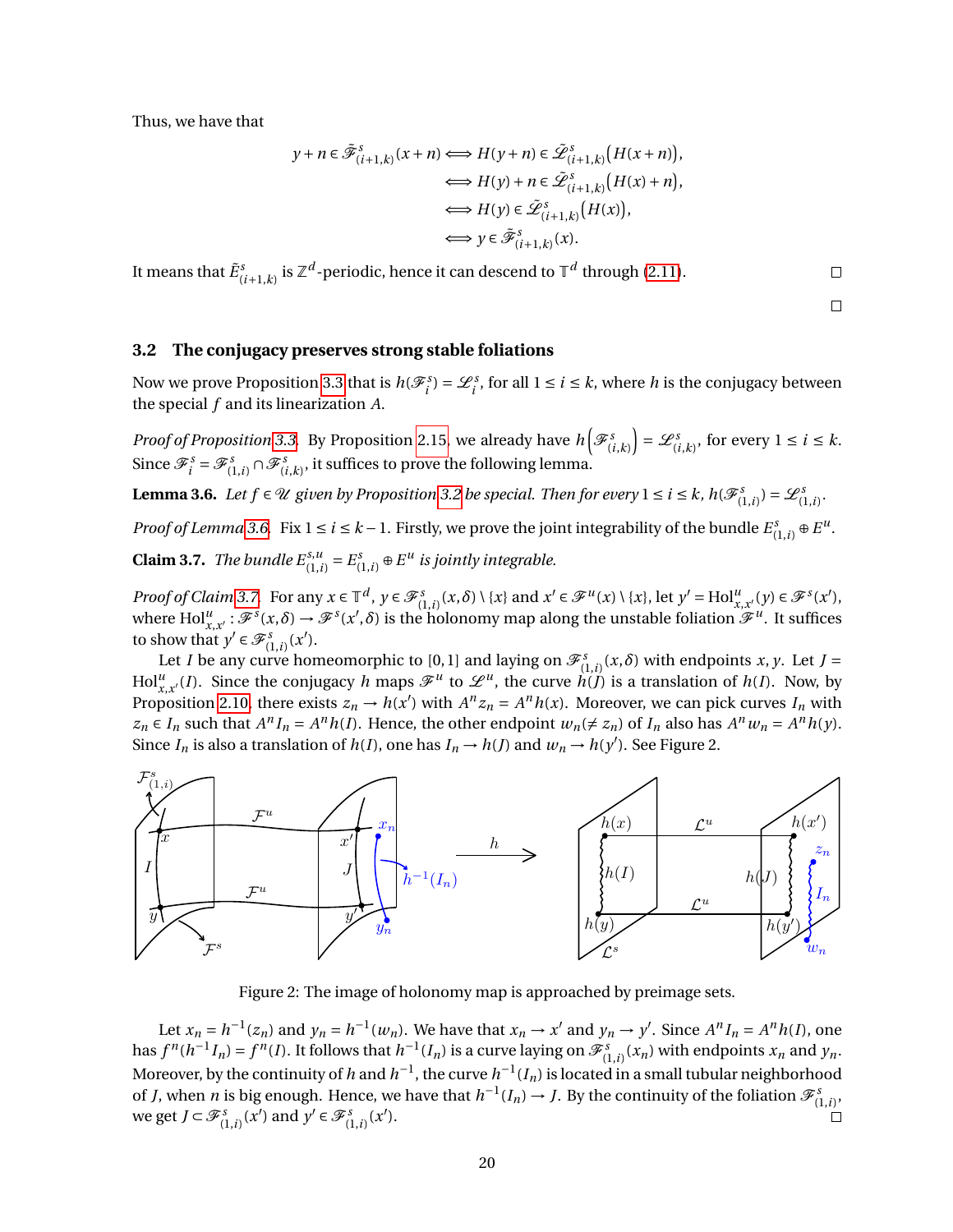Now, by the fact that  $\mathscr{F}_{(1, i)}^{s, u}$  $\mathcal{F}^{(s,u)}_{(1,i)}$  is subfoliated by the unstable foliation  $\mathcal{F}^u$  which is minimal, we can get that  $h(\mathscr{F}^s_{(1,i)})$  is a linear foliation.

<span id="page-20-1"></span>**Claim 3.8.**  $h(\mathscr{F}_{(1,i)}^s)$  *is a linear foliation.* 

*Proof of Claim* [3.8.](#page-20-1) For convenience, we prove it on the universal cover space  $\mathbb{R}^d$ . Let  $\tilde{W} = H(\tilde{\mathscr{F}}_{(1)}^{s,u}$  $\binom{3, u}{(1, i)}$ . Note that

$$
H(\tilde{\mathscr{F}}^s) = \tilde{\mathscr{L}}^s, \quad H(\tilde{\mathscr{F}}^u) = \tilde{\mathscr{L}}^u, \quad H(\tilde{\mathscr{F}}^s_{(1,i)}) = \tilde{W} \cap \tilde{\mathscr{L}}^s.
$$

We are going to prove that  $\tilde{W}$  is additively closed, that is  $x + y \in \tilde{W}(0)$ , for all  $x, y \in \tilde{W}(0)$ . Combining with the fact that  $\tilde{\mathscr{L}}^s$  is additively closed, we have that  $H(\tilde{\mathscr{F}}^s_{(1,i)})=\tilde{\mathscr{L}}^s\cap\tilde{\mathscr{W}}$  is additively closed. Hence it is a linear foliation. Note that

- 1.  $\tilde{W}(x+n) = \tilde{W}(x) + n$ , for all  $x \in \mathbb{R}^d$  and  $n \in \mathbb{Z}^d$ .
- 2.  $\tilde{W}(x+v) = \tilde{W}(x)$ , for all  $x \in \mathbb{R}^d$  and  $v \in \tilde{\mathcal{L}}^u(0)$ .

Indeed, we just need the fact that  $\tilde{\mathscr{L}}^u$  is linear and  $\tilde{\mathscr{F}}^u(x+n) = \tilde{\mathscr{F}}^u(x) + n,$  for all  $x \in \mathbb{R}^d$  and  $n \in \mathbb{Z}^d$ .

Since the foliation  $\mathscr{L}^u$  is minimal, there exist  $n \in \mathbb{Z}^d$  and  $v_n \in \tilde{\mathscr{L}}^u(0)$  such that  $n + v_n \to x$ . By *y*∈  $\tilde{W}$ (0), we have  $v_n + y \in \tilde{W}$ (0). Hence,  $n + v_n + y \in \tilde{W}$ (*n*) =  $\tilde{W}$ (*n*+ $v_n$ ). Let  $n + v_n \rightarrow x$ , it follows that  $x + y \in \tilde{W}(x) = \tilde{W}(0).$ П

Now, we can finish our proof of Lemma [3.6.](#page-19-1) Note that the linear foliation  $H(\tilde{\mathscr{F}}_{(1,i)}^s) \subset \tilde{\mathscr{L}}^s$  is Ainvariant. So, it must be a union foliation of *i* subfoliations of  $\tilde{\mathcal{L}}^s$ , that is  $H(\tilde{\mathcal{F}}_{(1,i)}^s) = \tilde{\mathcal{L}}_{j_1}^s \oplus ... \oplus \tilde{\mathcal{L}}_{j_i}^s$ . On the other hand, by Proposition [2.15,](#page-11-0) we have  $H(\tilde{\mathscr{F}}_{(i+1,k)}^s) = \tilde{\mathscr{L}}_{(i+1,k)}^s.$  Since  $H$  is a homeomophism, we get  $H(\tilde{\mathcal{F}}_{(1,i)}^s) = \tilde{\mathcal{L}}_{(1,i)}^s$ .



## <span id="page-20-0"></span>**4 Affine metric**

Let  $f$  belong to  $\mathcal U$  given by Proposition [2.15.](#page-11-0) Applying Livschitz Theorem for Anosov maps (Proposition [4.1\)](#page-20-2), the spectral rigidity on the stable bundle implies that we can endow with a metric to each stable foliation  $\tilde{\mathscr{F}}_i^s$  such that *F* is affine restricted on it. Especially, for the case of  $\dim E^s = 1$ , the existence of the affine metric is just like the diffeomorphism case ([\[11,](#page-34-5) Lemma 3.1]) whether *f* is a small perturbation or not. However, for the case of dim*E <sup>s</sup>* > 1, there are something quite different: we do not *a priori* have foliation  $\mathscr{F}^s_i$  on  $\mathbb{T}^d$  for non-invertible Anosov maps. So, we will give this affine metric on the lifting  $\tilde{\mathcal{F}}_i^s$ . Moreover, lack of the bundle  $E_i^s(2 \le i \le k)$  on  $T\mathbb{T}^d$  prevents us from defining the contracting-rate function for  $E_i^s$ . We overcome this by using quotient dynamics.

<span id="page-20-2"></span>**Proposition 4.1** (Livschitz Theorem). Let M be a closed Riemannian manifold,  $f : M \to M$  be a  $C^{1+\alpha}$ *transitive Anosov map and*  $\phi : M \to \mathbb{R}$  *be a Hölder continuous function. Suppose that, for every p*  $\in$  $Per(f)$  with period  $\pi(p)$ ,  $\sum_{i=0}^{\pi(p)-1} \phi(f^i(p)) = 0$  *. Then there exists a continuous function*  $\psi : M \to \mathbb{R}$  such *that*  $\phi = \psi \circ f - \psi$ . Moreover  $\psi$  *is unique up to an additive constant and Hölder with the same exponent as φ.*

Note that the proof of this proposition is quite similar to the Livschitz Theorem for transitive Anosov diffeomorphisms whose complete proof can be found in [\[23,](#page-34-16) Corollary 6.4.17 and Theorem 19.2.1]. If one need, we also refer to [\[33,](#page-35-1) Theorem 2.1 and Proposition 2.3 ] for the (un)stable manifolds theorem and the local product structure for Anosov maps, which are useful to prove the Anosov (exponential) closing lemma (see [\[23,](#page-34-16) Corollary 6.4.17 ]) and the Livschitz Theorem for Anosov maps.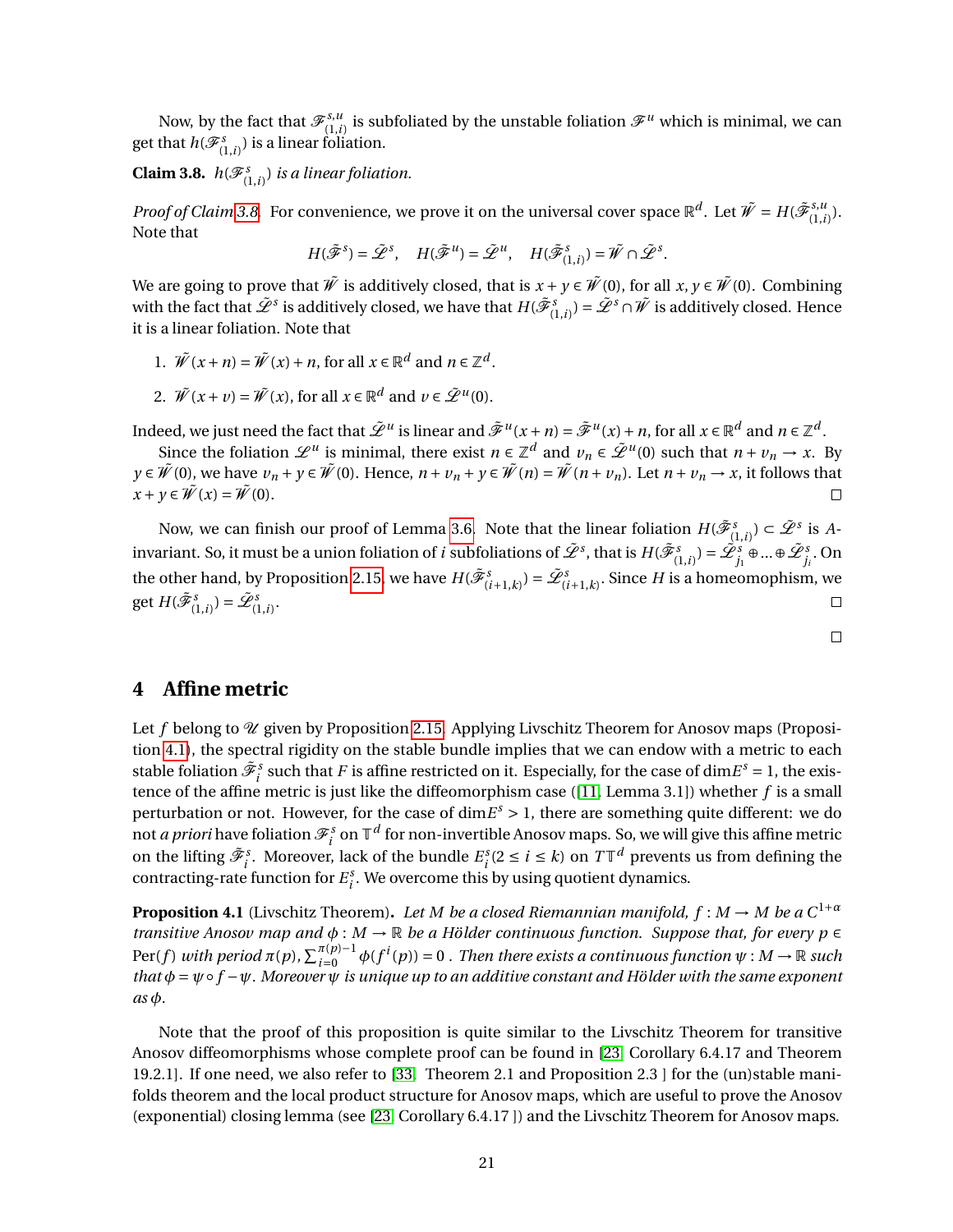We also mention that every Anosov map on torus is transitive, so that the Livschitz Theorem always holds for toral Anosov maps. If one need, we refer to [\[1,](#page-33-2) Theorem 6.8.1] which says that  $\sigma_f: \mathbb{T}_f^d \to \mathbb{T}_f^d$ *f* the inverse limit system of *f* is topologically conjugate to  $\sigma_A : \mathbb{T}_A^d \to \mathbb{T}_A^d$  the inverse limit system of *A*. Combining the fact that the toral Anosov map *A* is transitive, we get the transitivity of *f* . We also refer to [\[31,](#page-35-9) Proposition 1.2 ] to get a proof for transitivity of Anosov maps on infra-nilmanifolds.

Now, using quotient dynamics, we can apply Livschitz Theorem to  $F$  :  $\mathbb{R}^d \to \mathbb{R}^d$ .

<span id="page-21-3"></span>**Proposition 4.2.** Let  $f \in \mathcal{U}$  given by Proposition [2.15.](#page-11-0) Fix  $1 \le i \le k$ , if  $\lambda_i^s(p, f) = \lambda_i^s(A)$ , for every  $p \in$  $\text{Per}(f)$  *, then there exists a Hölder continuous function*  $\Psi$  :  $\mathbb{R}^d \to \mathbb{R}$  *, such that* 

$$
\log\|DF|_{\widetilde{E}_i^s(x)}\| = \lambda_i^s(A) + \Psi(x) - \Psi(F(x)),
$$

for every  $x \in \mathbb{R}^d$  . Moreover,  $\Psi$  is bounded on  $\mathbb{R}^d$  .

*Proof.* For  $i = 1$ , since  $E_1^s$  is well defined on  $T\mathbb{T}^d$  (see Proposition [2.12\)](#page-9-4), we can use Livschitz Theorem (Proposition [4.1\)](#page-20-2) for function  $\|Df|_{E_1^s(x)}\|$ . By the assumption that  $\lambda_1^s(p, f) = \lambda_1^s(A)$  for all  $p \in \text{Per}(f)$ , there exists a Hölder continuous function  $\psi : \mathbb{T}^d \to \mathbb{R}$  such that  $\log \|Df|_{E_1^s(x)} \| = \lambda_1^s(A) + \psi(x) - \psi(f(x))$ for all  $x \in \mathbb{T}^d$ . The lifting of  $\psi$ ,  $\Psi : \mathbb{R}^d \to \mathbb{R}$  is the function we need.

Fix  $2 \le i \le k$ . Since the strong stable bundle  $E_{(1,j)}^s$   $(1 \le j \le k)$  is always well defined on  $T\mathbb{T}^d$ , we can define  $N \subset T\mathbb{T}^d$  the normal bundle of  $E^s_{(1,i-1)}$  in  $E^s_{(1,i)}$ . Let  $\pi^N$  :  $E^s_{(1,i)} \to N$  be the natural projection and  $\overline{D}f: E^s_{(1,i)} \to N$  defined as  $\overline{D}f(x, v) = \pi^N \circ D_x f(v)$ , for all  $x \in \mathbb{T}^d$  and  $v \in E^s_{(1,i)}(x)$ .

Let  $\mu(x) := \|\overline{D}f|_{N(x)}\|$  and  $E^s_i(p)$  be certained by the return map of the periodic point *p* with period  $\pi(p)$ , that is the eigenspace of the eigenvalue  $\exp(\lambda_i^s(p,f)) = \mu_i^s(A)$  for  $D_p f^{\pi(p)}$ . For any unit vector *v* ∈ *N*(*p*), let *v* =  $\sum_{j=1}^{i} v_j^s$ , where  $v_j^s$  ∈  $E_j^s(p)$ . One has

<span id="page-21-1"></span><span id="page-21-0"></span>
$$
D_p f^{\pi(p)}(v) = \sum_{j=1}^{i} (\mu_j^s(A))^{\pi(p)} v_j^s.
$$
 (4.1)

Note that

$$
\overline{D}f(x,w) = \overline{D}f \circ \pi^N(x,w), \quad \forall w \in E^s_{(1,i)}(x). \tag{4.2}
$$

Indeed, let  $w \in E_{(1,i)}^s(x)$  and  $w = w_{(1,i-1)}^s + w^N$  be the decomposition in  $E_{(1,i-1)}^s \oplus N$ , one has

$$
\pi_{fx}^N \circ D_x f(w) = \pi_{fx}^N \circ D_x f\left(w_{(1,i-1)}^S + w^N\right) = \pi_{fx}^N \left(D_x f w_{(1,i-1)}^S + D_x f w^N\right),
$$
  
=  $\pi_{fx}^N \circ D_x f w_{(1,i-1)}^S + \pi_{fx}^N \circ D_x f w^N = \pi_{fx}^N \circ D_x f(w^N).$ 

Hence, by [\(4.1\)](#page-21-0) and [\(4.2\)](#page-21-1),

$$
(\overline{D}f)^{\pi(p)}(x,\nu) = \pi_p^N \circ D_p f^{\pi(p)}(\nu) = (\mu_i^s(A))^{\pi(p)} \pi_p^N(\nu_i^s) = (\mu_i^s(A))^{\pi(p)} \nu.
$$

It follows that  $\sum_{i=0}^{\pi(p)-1} \log \mu(f^i(p)) = \pi(p) \cdot \mu_i^s(A)$  for all  $p \in \text{Per}(f)$ . Now, using Livschitz Theorem for  $\log \mu(x)$ , there exists a Hölder continuous function  $\phi: \mathbb{T}^d \to \mathbb{R}$  such that

$$
log\mu(x) = \lambda_i^s(A) + \phi(x) - \phi(f(x)).
$$

Let  $\overline{D}F:\tilde{E}^s_{(1,i)}\to \tilde{N}$  be the lifting of  $\overline{D}f:E^s_{(1,i)}\to N,$  where  $\tilde{N}\subset T\mathbb{R}^d$  is the lifting of  $N.$  Let  $\Phi:\mathbb{R}^d\to\mathbb{R}$ be the lifting of  $\phi: \mathbb{T}^d \to \mathbb{R}$ . Denote  $\tilde{\mu}(x) := \|\overline{D}F|_{\tilde{N}(x)}\|$ . Thus, we have

<span id="page-21-2"></span>
$$
\log \tilde{\mu}(x) = \lambda_i^s(A) + \Phi(x) - \Phi(F(x)).
$$
\n(4.3)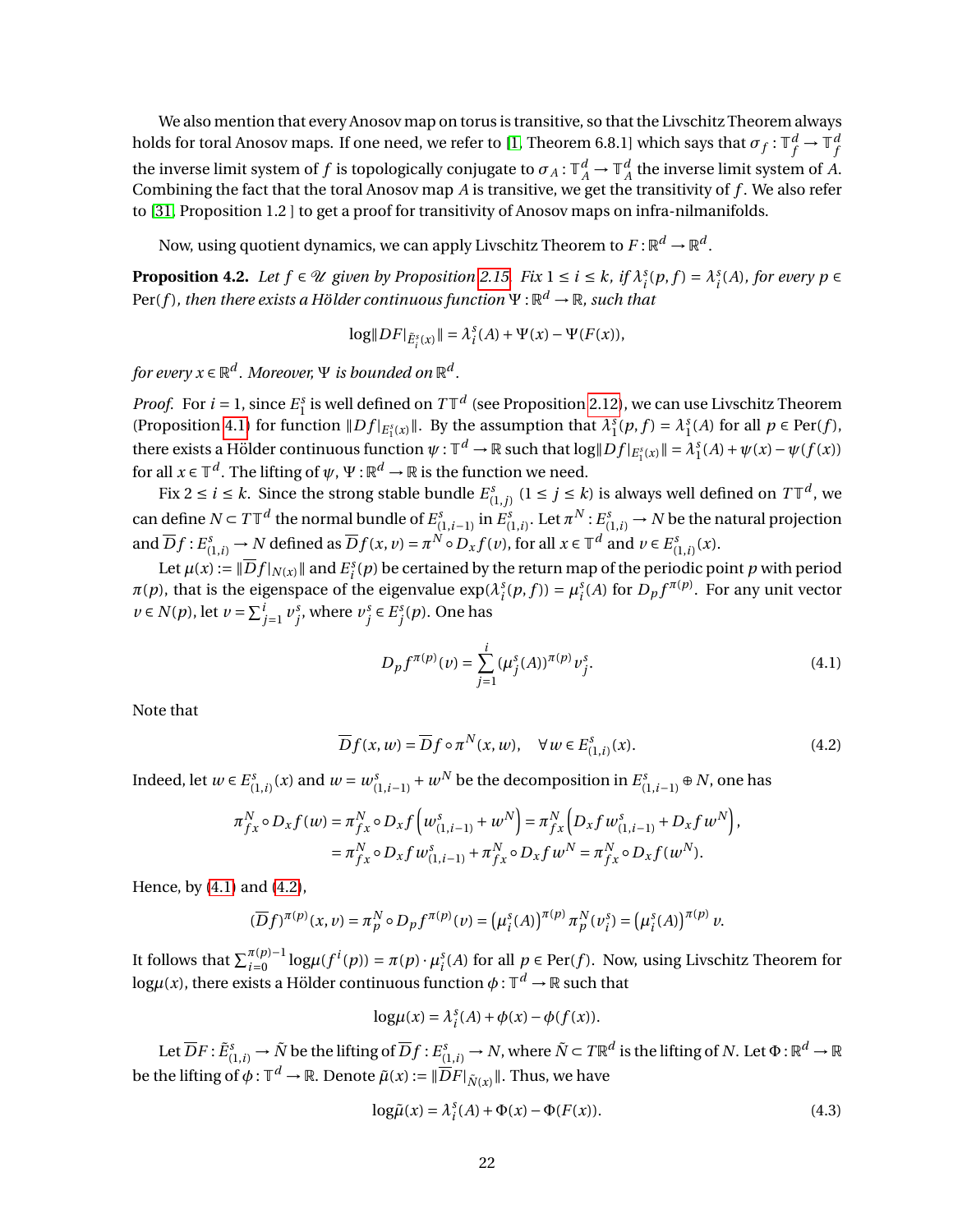Note that  $\Phi$  is bounded and Hölder continuous on  $\mathbb{R}^d.$ 

Let  $\alpha(x) := \log \cos \angle (\tilde{N}(x), \tilde{E}^s_i(x))$ , we claim that

<span id="page-22-0"></span>
$$
\log\|DF\|_{\tilde{E}_i^s(x)}\| = \log \tilde{\mu}(x) + \alpha(x) - \alpha(F(x)).\tag{4.4}
$$

Indeed, it is just a linear algebraic calculation. Let  $v \in \tilde{E}^{\text{s}}_i(x)$ , we have

$$
\|v^{\tilde{N}}\| = \cos\angle(\tilde{N}(x), \tilde{E}_{i}^{s}(x)) \cdot \|v\| = e^{\alpha(x)} \cdot \|v\|,
$$

and by [\(4.2\)](#page-21-1) (this equation can also lift on  $T\mathbb{R}^d$ ),

$$
\tilde{\mu}(x) \Vert v^{\tilde{N}} \Vert = \pi_{Fx}^{\tilde{N}} \circ D_{x} F(v) = \cos \angle (\tilde{N}(Fx), \tilde{E}_{i}^{s}(Fx)) \cdot \Vert D_{x} F v \Vert = e^{\alpha(Fx)} \cdot \Vert D_{x} F v \Vert.
$$

Thus, we get [\(4.4\)](#page-22-0).

Now, by [\(4.3\)](#page-21-2) and [\(4.4\)](#page-22-0),  $\Psi = \Phi + \alpha$  is a function satisfying

$$
\log\|DF|_{\tilde{E}_{i}^{s}(x)}\| = \lambda_{i}^{s}(A) + \Psi(x) - \Psi(F(x)).
$$

Moreover, since the angle  $\angle(\tilde{N}(x), \tilde{E}^s_i(x))$  is uniformly away from  $\pi/2$  (see Proposition [2.12](#page-9-4) and [\(2.12\)](#page-10-3)), *α*(*x*) is a bounded function defined on  $\mathbb{R}^d$ . And, so is Ψ. The Hölder continuity of both  $\angle(\tilde{N}(x), \tilde{E}^s_i(x))$ (see Remark [2.14\)](#page-10-1) and function Φ implies one of Ψ.  $\Box$ 

Now, we can endow an affine metric to each leaf of  $\tilde{\mathscr{F}}^s_i$  and it would be invariant under some certain holonomy maps. Let foliation  $\tilde{\mathscr{F}}$  be subfoliated by foliations  $\tilde{\mathscr{F}}_1$  and  $\tilde{\mathscr{F}}_2$  which admit the Global Product Structure on  $\tilde{\mathscr{F}}$  . We define the *holonomy map* of  $\tilde{\mathscr{F}}_1$  along  $\tilde{\mathscr{F}}_2$  restricted on  $\tilde{\mathscr{F}}$  as

$$
\text{Hol}_{x,x'} : \tilde{\mathcal{F}}_1(x) \to \tilde{\mathcal{F}}_1(x') \quad \text{with} \quad \text{Hol}_{x,x'}(y) = \tilde{\mathcal{F}}_1(x') \cap \tilde{\mathcal{F}}_2(y),
$$

for every  $x, x' \in \mathbb{R}^d$  *and*  $y \in \tilde{\mathcal{F}}_1(x)$ . Let  $d_i^s(\cdot, \cdot)$  be a metric defined on each leaf of  $\tilde{\mathcal{F}}_i^s$ , we say  $d_i^s(\cdot, \cdot)$  is *continuous*, if for any  $\varepsilon > 0$ ,  $x \in \mathbb{R}^d$  and  $y \in \tilde{\mathcal{F}}_i^s(x)$ , there exists  $\delta > 0$  such that

$$
\left|d_i^s(x,y) - d_i^s(x',y')\right| < \varepsilon,
$$

for all  $x' \in B(x, \delta)$  and  $y' \in B(y, \delta)$  with  $y' \in \tilde{\mathcal{F}}_i^s(x')$ .

<span id="page-22-1"></span>**Proposition 4.3.** Let  $f \in \mathcal{U}$  given by Proposition [2.15.](#page-11-0) Fix  $1 \le i \le k$ , if  $\lambda_i^s(p, f) = \lambda_i^s(A)$ , for every  $p \in$ Per(f), then there exists a continuous metric  $d^s_i(\cdot,\cdot)$  defined on each leaf of  $\tilde{\mathscr{F}}^s_i$  satisfying,

- 1. There exists a constant  $K > 1$ , such that  $1/K \cdot d_{\tilde{\mathscr{F}}_i} (x, y) < d_i^s(x, y) < K \cdot d_{\tilde{\mathscr{F}}_i} (x, y)$ , for every  $x \in \mathbb{R}^d$  $and y \in \tilde{\mathcal{F}}_i^s(x)$ .
- 2.  $d_i^s(Fx, Fy) = \exp(\lambda_i^s(A)) \cdot d_i^s(x, y)$ , for every  $x \in \mathbb{R}^d$  and  $y \in \tilde{\mathcal{F}}_i^s(x)$ .
- 3. The holonomy maps of  $\tilde{\mathcal{F}}_i^s$  along  $\tilde{\mathcal{F}}_{(1,i-1)}^s(2\leq i\leq k)$  restricted on  $\tilde{\mathcal{F}}_{(1,i)}^s$  are isometric under the *metric*  $d_i^s(\cdot, \cdot)$ *.*
- 4. If  $\tilde E^s_i\oplus\tilde E^u$  is integrable, then the holonomy maps of  $\tilde{\cal F}^s_i$  along  $\tilde{\cal F}^u$  restricted on  $\tilde{\cal F}^s_i\oplus\tilde{\cal F}^u$  are iso*metric under the metric*  $d_i^s(\cdot, \cdot)$ .

*Especially, when dimE<sup>s</sup>* = 1, *if*  $\lambda^{s}(p, f) = \lambda^{s}(A)$ , *for every*  $p \in Per(f)$ *, there exists a continuous metric*  $d^s(\cdot,\cdot)$  *defined on each leaf of*  $\tilde{\mathscr{F}}^s$  *satisfying the first two items. Moreover, the holonomy maps of*  $\tilde{\mathscr{F}}^s$ along  $\tilde{\mathscr{F}}^u$  are isometric under the metric  $d^s(\cdot,\cdot)$ .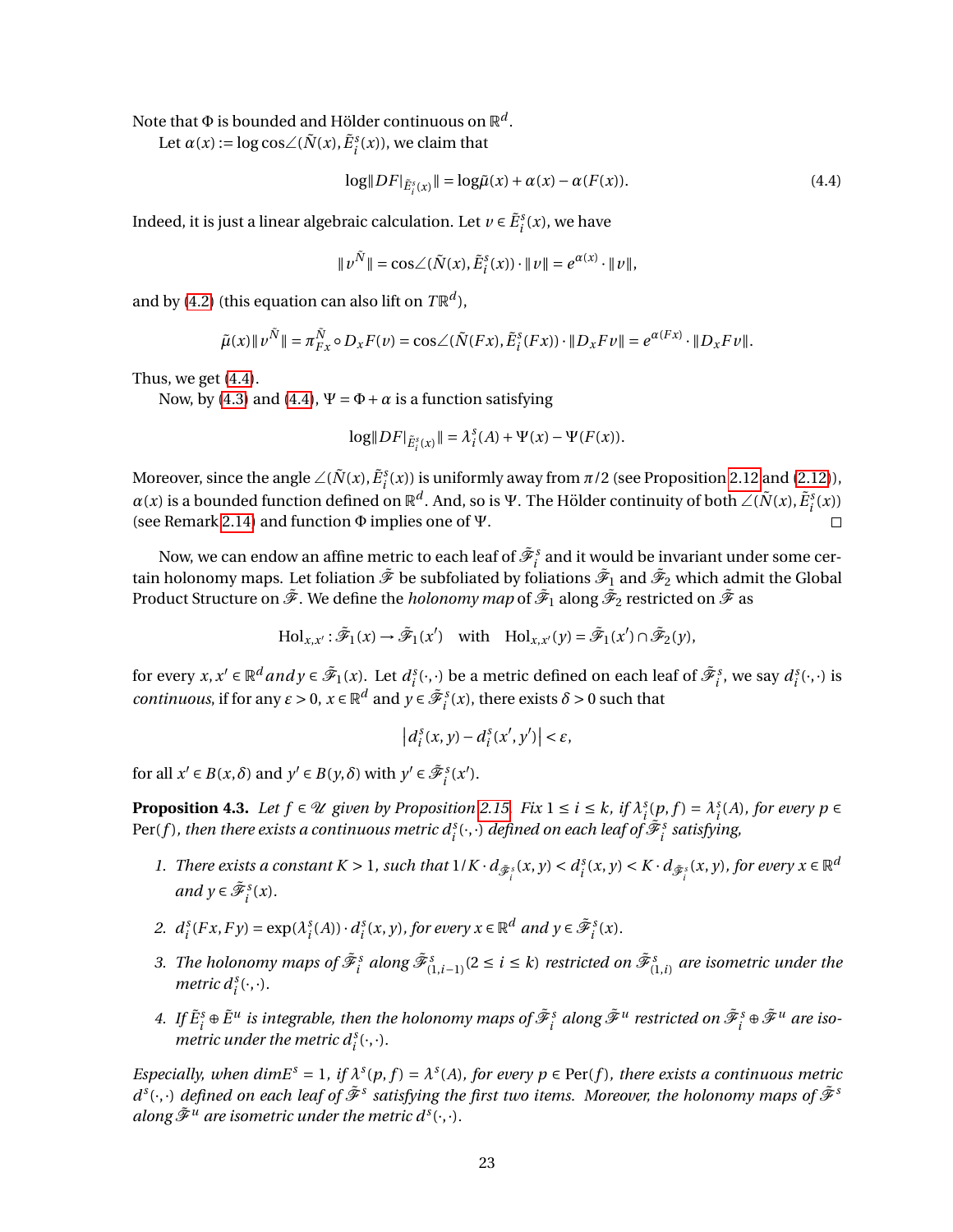*Proof of Proposition* [4.3.](#page-22-1) For every  $x \in \mathbb{R}^d$  and  $y \in \tilde{\mathcal{F}}(x)$ , let  $\gamma : [0,1] \to \tilde{\mathcal{F}}_i^s(x)$  be a  $C^1$ -parametrization with  $\gamma(0) = x$  and  $\gamma(1) = y$ . Using the same notations in Proposition [4.2,](#page-21-3) the following formula

$$
d_i^s(x,y) := \int_0^1 e^{\Psi \circ \gamma(t)} \cdot |\gamma'(t)| dt,
$$

defines the metric we need. It is clear that the metric  $d_i^s(\cdot, \cdot)$  is continuous.

Since Ψ is a bounded function defined on  $\mathbb{R}^d$ , say  $\|\Psi\|_{C_0} \leq \log K$ , the metric  $d_i^s(\cdot,\cdot)$  is *K*-equivalent to  $d_{\tilde{\mathscr{F}}_i^s}(\cdot,\cdot)$ . So, we get the first item. For the second one, we calculate directly. Let  $y \in \tilde{\mathscr{F}}_i^s(x)$ ,

$$
d_i^s(F(x), F(y)) = \int_0^1 e^{\Psi \circ F \circ \gamma(t)} |(F \circ \gamma)'(t)| dt,
$$
  
\n
$$
= \int_0^1 \frac{\mu_i^s(A)}{\|DF\|_{\tilde{E}_i^s(\gamma(t))}\|} \cdot e^{\Psi \circ \gamma(t)} \cdot \|DF\|_{\tilde{E}_i^s(\gamma(t))}\| \cdot |\gamma'(t)| dt,
$$
  
\n
$$
= \mu_i^s(A) d_i^s(x, y).
$$

Denote the holonomy maps of  $\tilde{\mathscr{F}}^s_i$  along  $\tilde{\mathscr{F}}^s_{(1,i-1)}$  restricted on  $\tilde{\mathscr{F}}^s_{(1,i)}$  and the holonomy maps of  $\tilde{\mathscr{F}}^{s}_i$  along  $\tilde{\mathscr{F}}^{u}_i$  restricted on  $\tilde{\mathscr{F}}^{s,u}_i$  $i^{s,u}$  by Hol<sup>s</sup> and Hol<sup>u</sup>, respectively.

<span id="page-23-0"></span>**Claim 4.4.** *For any*  $\varepsilon > 0$ *, there exists*  $\delta > 0$ *, such that, for any two curves on*  $\tilde{\mathcal{F}}_i^s$ ,  $\gamma_1$ : [0,1]  $\to \tilde{\mathcal{F}}_i^s(x)$  and  $\gamma_2$ : [0, 1]  $\rightarrow \tilde{\mathscr{F}}^s_i(x')$ . Then, each one of the follwing conditions,

1. 
$$
\gamma_2(t) = Hol_{x,x'}^s \circ \gamma_1(t)
$$
, and  $d_{\tilde{\mathcal{F}}_{(1,i-1)}^s}(\gamma_1(t), \gamma_2(t)) < \delta, \forall t \in [0,1]$ .

2. 
$$
\gamma_2(t) = \text{Hol}_{x,x'}^u \circ \gamma_1(t)
$$
, and  $d_{\tilde{\mathscr{F}}^u}(\gamma_1(t), \gamma_2(t)) < \delta, \forall t \in [0,1]$ .

*implies,*

$$
\frac{d_i^s\big(\gamma_1(0),\gamma_1(1)\big)}{d_i^s\big(\gamma_2(0),\gamma_2(1)\big)}\in (1-\varepsilon,1+\varepsilon).
$$

*Proof of Claim* [4.4.](#page-23-0) Firstly, by the uniform continuity of  $\Psi$  (see Proposition [4.2\)](#page-21-3), for any  $\varepsilon_0 > 0$ , there exists  $\delta > 0$  such that  $\|\Psi \circ \gamma_1 - \Psi \circ \gamma_2\|_{C_0} \leq \varepsilon_0$ .

Then, we need control the deviation of holonomy maps. Applying [\[35,](#page-35-10) Theorem B ] for dominated splitting

<span id="page-23-1"></span>
$$
\tilde{E}^s_{(1,i-1)}\oplus\tilde{E}^s_i\oplus\tilde{E}^{s,u}_{(i+1,k)},
$$

we get that  $Hol_{x,x'}^s$  is  $C^1$ -smooth. Hence, we can assume there exists  $\delta > 0$  such that  $|DHol_{x,x'}^s(\gamma_1(t))| \in$  $(1-\varepsilon_0, 1+\varepsilon_0), \forall t \in [0,1].$ 

Finally, we compute by definition,

$$
\frac{d_i^s(\gamma_1(0), \gamma_1(1))}{d_i^s(\gamma_2(0), \gamma_2(1))} = \frac{\int_0^1 e^{\Psi \circ \gamma_1(t)} \cdot |\gamma_1'(t)| dt}{\int_0^1 e^{\Psi \circ \text{Hol}_{x,x'}^s \circ \gamma_1(t)} \cdot |D \text{Hol}_{x,x'}^s(\gamma_1(t))| \cdot |\gamma_1'(t)| dt'},\tag{4.5}
$$
\n
$$
\in \left[ (1 + \varepsilon_0)^{-1} e^{-\varepsilon_0}, (1 - \varepsilon_0)^{-1} e^{\varepsilon_0} \right].
$$

For the second case, note that by Journé Lemma [\[22\]](#page-34-15) (see Proposition [2.19\)](#page-14-4), if  $\tilde{E}^s_i \oplus \tilde{E}^u$  is integrable, then each leaf of  $\tilde{\mathscr{F}}_i^{s,u}$ <sup>*s*,*u*</sup> is  $C^{1+\alpha}$ . Therefore, we can use the same way of [\[32,](#page-35-0) Theorem 7.1] to get the absolute continuity of  $\text{Hol}_{x,x'}^u$ . In fact, we have the Radon-Nikodym derivative of  $\text{Hol}_{x,x'}^u$  as follow,

Jac(Hol<sub>x,x'</sub>
$$
)(x) = \prod_{n=0}^{\infty} \frac{\|DF|_{\tilde{E}_{i}^{s}(F^{-n}z)}\|}{\|DF|_{\tilde{E}_{i}^{s}(F^{-n}x)}\|},
$$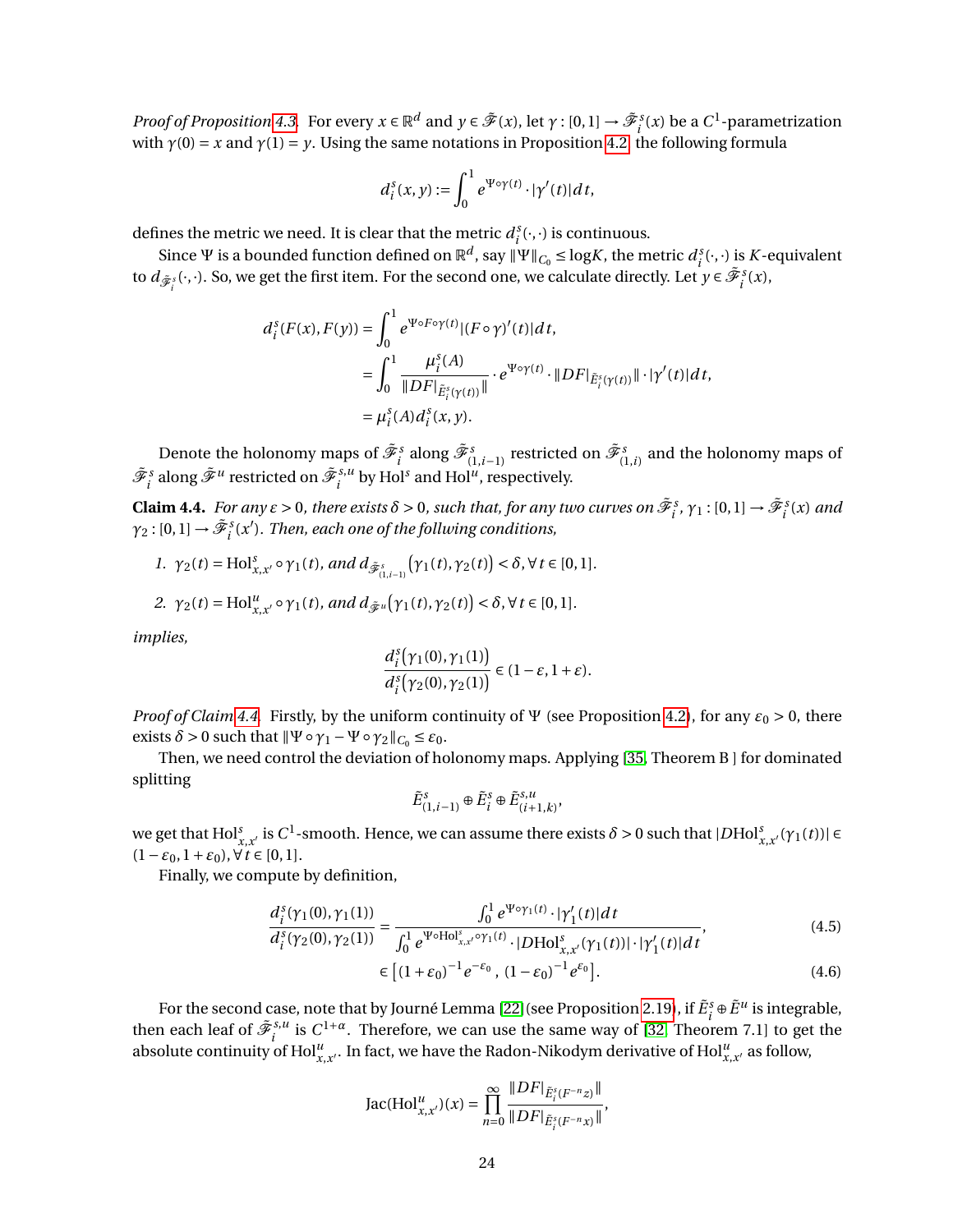where  $z = Hol_{x,x'}^u(x)$ . Since the distribution  $\tilde{E}_i^s$  is Hölder continuous (Remark [2.14\)](#page-10-1), by the standard distortion control techniques, there exists  $\delta > 0$  such that  $|\text{Jac}(\text{Hol}_{x,x'}^u)(\gamma_1(t))| \in (1-\varepsilon_0, 1+\varepsilon_0)$ ,  $\forall t \in [0,1]$ . The rest of proof is similar to [\(4.6\)](#page-23-1), since  $\tilde{\mathscr{F}}^s_i$  is one-dimensional. Note that the case for Hol $^s$  can also be proved by using only absolute continuity.  $\Box$ 

Now, we prove that  $Hol_{x,x'}^u$  is isometric under the metric  $d_i^s(\cdot,\cdot)$  by iterating backward. An analogical way can prove one for  $\text{Hol}_{x,x'}^s$  by iterating forward.

If there exist  $y \in \tilde{\mathcal{F}}_i^s(x)$  and  $y' \in \tilde{\mathcal{F}}_i^s(x')$  with  $\text{Hol}_{x,x'}^u(x) = x'$  and  $\text{Hol}_{x,x'}^u(y) = y'$  such that  $d_i^s(x, y) \neq$  $d_i^s(x', y')$ . Iterating these points backward, we can assume that  $\gamma_1(0) = F^{-n}(x), \gamma_1(1) = F^{-n}(y)$  and  $\gamma_2(0) = F^{-n}(x'), \gamma_2(1) = F^{-n}(y')$  satisfy the conditions of Claim [4.4,](#page-23-0) for a large  $n \in \mathbb{N}$ . Since *F* is affine along  $\tilde{\mathscr{F}}_{i}^{s}$  under the metric  $d_{i}^{s}(\cdot,\cdot)$ , one has

<span id="page-24-1"></span>
$$
\frac{d_i^s(F^{-n}x, F^{-n}y)}{d_i^s(F^{-n}x', F^{-n}y')} = \frac{d_i^s(x, y)}{d_i^s(x', y')}.
$$
\n(4.7)

If we pick  $\varepsilon$  small enough in Claim [4.4,](#page-23-0) then it contradicts with  $(4.7)$ . This complete the proof.  $\Box$ 

# <span id="page-24-0"></span>**5 Existence of integrable subbundles**

In this section, we prove the sufficient parts of Theorem [1.1](#page-1-0) and Theorem [1.2](#page-2-0) under the assumption that every periodic point of *f* has the same Lyapunov spectrum on the stable bundle ( *a priori*, need not equal to one of the linearization) and we restate as follow.

<span id="page-24-2"></span>**Theorem 5.1.** Let  $A: \mathbb{T}^d \to \mathbb{T}^d$  be an irreducible linear Anosov map. Assume that A admits the finest *(on stable bundle) dominated splitting,*

$$
T\mathbb{T}^d = L_1^s \oplus L_2^s \oplus \dots \oplus L_k^s \oplus L^u,
$$

*where* dim $L_i^s = 1, 1 \le i \le k$ .

*There exists a*  $C^1$  *neighborhood*  $\mathcal{U} \subset C^1(\mathbb{T}^d)$  of A such that for every  $C^{1+\alpha}$ -smooth  $f \in \mathcal{U}$ , if  $\lambda_i^s(p, f) =$  $\lambda_i^s(q, f)$ , for all  $p, q \in \text{Per}(f)$  and all  $1 \leq i \leq k$ , then f admits the finest (on stable bundle) dominated *splitting,*

$$
T\mathbb{T}^d = E_1^s \oplus E_2^s \oplus \dots \oplus E_k^s \oplus E^u,
$$

*where*  $\dim E_i^s = 1$ ,  $1 \le i \le k$ . *Especially, f is special.* 

*Moreover, when k* = 1, for every  $C^{1+\alpha}$  *Anosov map f with linearization A, if*  $\lambda^{s}(p, f) = \lambda^{s}(q, f)$ *, for every p, q*  $\in$  Per(*f*)*, then f is special.* 

We mention that in Theorem [5.1,](#page-24-2) *f* can be inverse since an Anosov diffeomorphism is always a special Anosov map.

It is convenient to give the scheme of our proof. In this section we always assume that *A* is irreducible and has the finest (on stable bundle) dominated splitting. Let  $f \in \mathcal{U}$  given by Proposition [2.15](#page-11-0) and  $F: \mathbb{R}^d \to \mathbb{R}^d$  be a lifting of  $f$  and  $H: \mathbb{R}^d \to \mathbb{R}^d$  be the conjugacy between  $F$  and  $A$ .

Firstly, we show that *H* maps every one-dimensional stable foliation  $\tilde{\mathcal{F}}_i^s(1 \le i \le k)$  to one of the linearization  $\tilde{\mathscr{L}}_i^s$ . Moreover, it is an isometry along each leaf of  $\tilde{\mathscr{F}}_i^s$ . As proved in Proposition [2.15,](#page-11-0) we already have that *H* preserves weak stable foliations. For reducing to each single leaf, we need the following two propositions. The idea to reduce the leaf conjugacy originated from [\[12\]](#page-34-3) (also see [\[15\]](#page-34-4)). A main tool in [\[12\]](#page-34-3) is the minimal property of the foliation  $\mathcal{F}_i^s$ . However, in our case, there is a priori no  $\mathscr{F}_i^s$  ( $i \geq 2$ ) on  $\mathbb{T}^d$ . So, we cannot use the minimal property, directly. This obstruction can be overcomed by using a special  $\mathbb{Z}^d$ -sequence described in Proposition [2.6,](#page-5-2) Proposition [2.7](#page-6-2) and Proposition [2.9.](#page-7-1)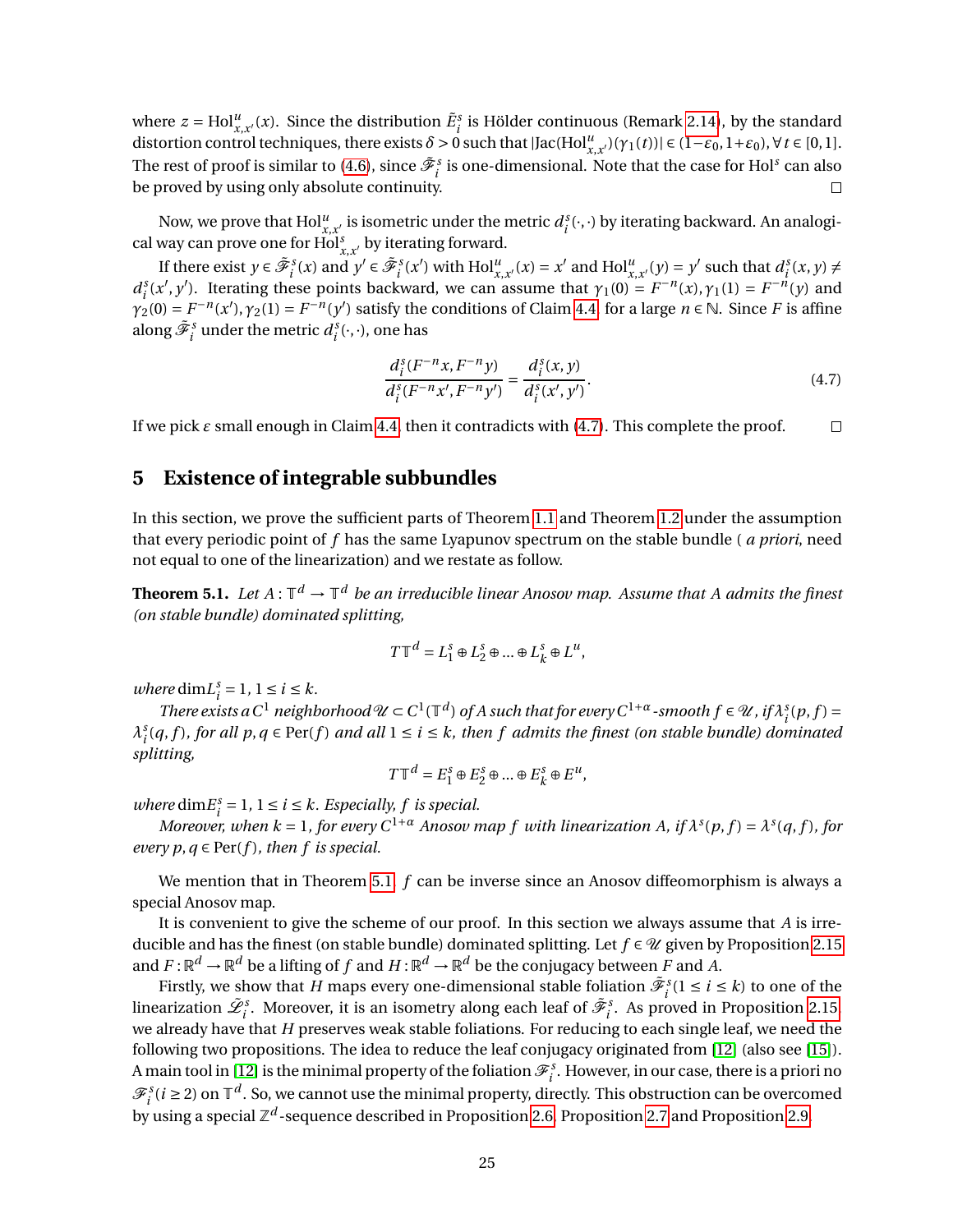Again, by Proposition [2.15,](#page-11-0) we already have  $H(\tilde{\mathscr{F}}_k^s) = \tilde{\mathscr{L}}_k^s$ . We show that it is an isometry restricted on each leaf of  $\tilde{\mathscr{F}}^s_k$  under the metric  $d^s_k$  $\chi_k^s(\cdot,\cdot)$  given by Proposition [4.3.](#page-22-1) Generally, we have the following proposition.

<span id="page-25-0"></span>**Proposition 5.1.** Let  $f \in \mathcal{U}$  given by Proposition [2.15.](#page-11-0) Fix  $1 \le i \le k$ , assume that  $H(\tilde{\mathcal{F}}_i^s) = \tilde{\mathcal{L}}_i^s$  and  $\lambda_i^s(p, f) = \lambda_i^s(A)$  for all  $p \in Per(f)$ . Then H is isometric restricted on each leaf of  $\tilde{\mathcal{F}}_i^s$  under the metric  $d_i^s(\cdot,\cdot)$  given by Proposition [4.3.](#page-22-1) Especially, for an irreducible Anosov map f with dimE<sup>s</sup> = 1, if  $\lambda^s(p,f)$  =  $\lambda_i^s(A)$  for all  $p \in Per(f)$ *, then H is isometric restricted on each leaf of*  $\tilde{\mathscr{F}}^s$  *under the metric d<sup>s</sup>*(·,·)*.* 

The following proposition allow us to reduce the leaf conjugacy by induction.

<span id="page-25-1"></span>**Proposition 5.2.** Let  $f \in \mathcal{U}$  given by Proposition [2.15.](#page-11-0) Fix  $1 < i \leq k$ , assume that  $H(\tilde{\mathscr{F}}^s_{(1,i)}) = \tilde{\mathscr{L}}^s_{(1,i)}$  and  $H$  is isometric restricted on each leaf of  $\tilde{\mathscr{F}}^s_i$  under the metric  $d^s_i(\cdot,\cdot)$ , then  $H(\tilde{\mathscr{F}}^s_{(1,i-1)})=\tilde{\mathscr{L}}^s_{(1,i-1)}.$ 

We leave the proofs for Proposition [5.1](#page-25-0) and Proposition [5.2](#page-25-1) in subsection [5.1.](#page-26-0) Combining these two propositions, we can prove that *H* preserves every one-dimensional stable foliation  $\tilde{\mathscr{F}}^s_i$  and in fact is an isometry restricted on each leaf of  $\tilde{\mathscr{F}}^s_i.$ 

<span id="page-25-2"></span>**Corollary 5.3.** Let  $f \in \mathcal{U}$  given by Proposition [2.15](#page-11-0) with  $\lambda_i^s(p, f) = \lambda_i^s(q, f)$ , for all  $p, q \in \text{Per}(f)$  and all  $1 \le i \le k$ . Then, for every  $1 \le i \le k$ ,  $H(\tilde{\mathcal{F}}_i^s) = \tilde{\mathcal{L}}_i^s$  and H is isometric along each leaf of  $\tilde{\mathcal{F}}_i^s$  under the *metric*  $d_i^s(\cdot, \cdot)$ *.* 

*Proof of Corollary* [5.3.](#page-25-2) We get the proof by induction. The beginning of the induction is  $H(\tilde{\mathcal{F}}_{(i,k)}^s)$  =  $\tilde{\mathscr{L}}_{(i,k)}^s$  (see Proposition [2.15\)](#page-11-0), especially,  $H(\tilde{\mathscr{F}}_k^s) = \tilde{\mathscr{L}}_k^s$ . Then, by Proposition [2.17,](#page-12-4) the assumption that *λ s*  $\int_k^s(p, f) = \lambda_k^s$  $\lambda_k^s$  (*q*, *f*), for every *p*, *q*  $\in$  Per(*f*) implies  $\lambda_k^s$  $\lambda_k^s(p, f) = \lambda_k^s$  $\frac{s}{k}(A)$ . It allows us to define an affine metric *d s*  $\chi_k^s(\cdot,\cdot)$  by Proposition [4.3.](#page-22-1)

Now, by Proposition [5.1,](#page-25-0)  $H: \tilde{\mathscr{F}}_k^s \to \tilde{\mathscr{L}}_k^s$  is isometric. Thus, by Proposition [5.2,](#page-25-1)  $H(\tilde{\mathscr{F}}_{(1,k)}^s) = \tilde{\mathscr{L}}_{(1,k)}^s$ implies  $H(\tilde{\mathcal{F}}_{(1,k-1)}^s) = \tilde{\mathcal{L}}_{(1,k-1)}^s$ . Moreover, since *H* preserves the weak stable foliation  $H(\tilde{\mathcal{F}}_{(k-1,k)}^s) =$  $\tilde{\mathscr{L}}_{(k-1,k)}^s$ , we have

$$
H(\tilde{\mathcal{F}}_{k-1}^s) = H\left(\tilde{\mathcal{F}}_{(1,k-1)}^s \cap \tilde{\mathcal{F}}_{(k-1,k)}^s\right) = \tilde{\mathcal{L}}_{(1,k-1)}^s \cap \tilde{\mathcal{L}}_{(k-1,k)}^s = \tilde{\mathcal{L}}_{k-1}^s.
$$

Applying the preceding methods to  $\tilde{\mathscr{F}}^s_{k-1}$  and  $\tilde{\mathscr{F}}^s_{(1,k-1)}$  , we have  $H(\tilde{\mathscr{F}}^s_{(1,k-2)})$  =  $\tilde{\mathscr{L}}^s_{(1,k-2)}.$  Moreover, by intersecting with  $\tilde{\mathscr{F}}_{(k-2,k)}^s$ , we have  $H(\tilde{\mathscr{F}}_{k-2}^s) = \tilde{\mathscr{L}}_{k-2}^s$ .  $\Box$ 

Consequently, we can finish our proof by induction.

Using the isometry *H* along each leaf of single stable foliations, we also can show that all stable foliations  $\tilde{\mathcal{F}}_i^s$  (1 ≤ *i* ≤ *k*) are  $\mathbb{Z}^d$ -periodic. Moreover, there is no deviation between  $H^{-1}(x+n)$  and  $H^{-1}(x) + n$  along  $\tilde{\mathcal{F}}_i^s$ , for all  $x \in \mathbb{R}^d$  and  $n \in \mathbb{Z}^d$ . More precisely, we have the following two propositions.

<span id="page-25-3"></span>**Proposition 5.4.** Let  $f \in \mathcal{U}$  given by Proposition [2.15.](#page-11-0) Assume that for every  $1 \le j \le k$  ,  $H(\tilde{\mathscr{F}}^s_j) = \tilde{\mathscr{L}}^s_j$  and H is isometric along each leaf of  $\tilde{\mathscr{F}}^s_j$  under the metric  $d^s_j(\cdot,\cdot).$  Fix  $1\leq i< k,$  if  $\tilde{\mathscr{F}}^s_{(i,k)}$  is  $\mathbb{Z}^d$  -periodic, then *so is*  $\tilde{\mathscr{F}}_{(i+1,k)}^s$ .

<span id="page-25-4"></span>*Remark* 5.5. Using Proposition [5.4](#page-25-3) and by induction beginning with the fact that  $\tilde{\mathcal{F}}_{(1,k)}^s = \tilde{\mathcal{F}}^s$  is  $\mathbb{Z}^d$ periodic, we have that  $\tilde{\mathscr{F}}^s_{(i,k)}(1\leq i\leq k)$  is  $\mathbb{Z}^d$ -periodic. Note that  $\tilde{\mathscr{F}}^s_{(1,i)}(1\leq i\leq k)$  is always  $\mathbb{Z}^d$ -periodic (see Proposition [2.15\)](#page-11-0). Thus,  $\tilde{\mathcal{F}}_i^s = \tilde{\mathcal{F}}_{(1,i)}^s \cap \tilde{\mathcal{F}}_{(i,k)}^s$  is also  $\mathbb{Z}^d$ -periodic, for all  $1 \le i \le k$ . It follows that for every  $1 \le i \le k$ ,  $\tilde{E}_i^s$  is  $\mathbb{Z}^d$ -periodic. Hence, by [\(2.11\)](#page-10-2), we get the bundle  $E_i^s$  defined well on  $\mathbb{T}^d$ .

By Corollary [5.3,](#page-25-2)  $\tilde{E}^s_{(1,i-1)}$  ⊕  $\tilde{E}^s_{(i+1,k)}$  is interagble and denote the *F*-invariant integral foliations by  $\tilde{\mathscr{F}}_i^{\mathit{s},\perp}$  $\{\tilde{x}_i^{s,\perp}\}$ . We also denote  $\tilde{\mathscr{L}}_{(1,i-1)}^s$  ⊕  $\tilde{\mathscr{L}}_{(i+1,k)}^{s}$  by  $\tilde{\mathscr{L}}_i^{s,\perp}$  $i^{s, \perp}$ .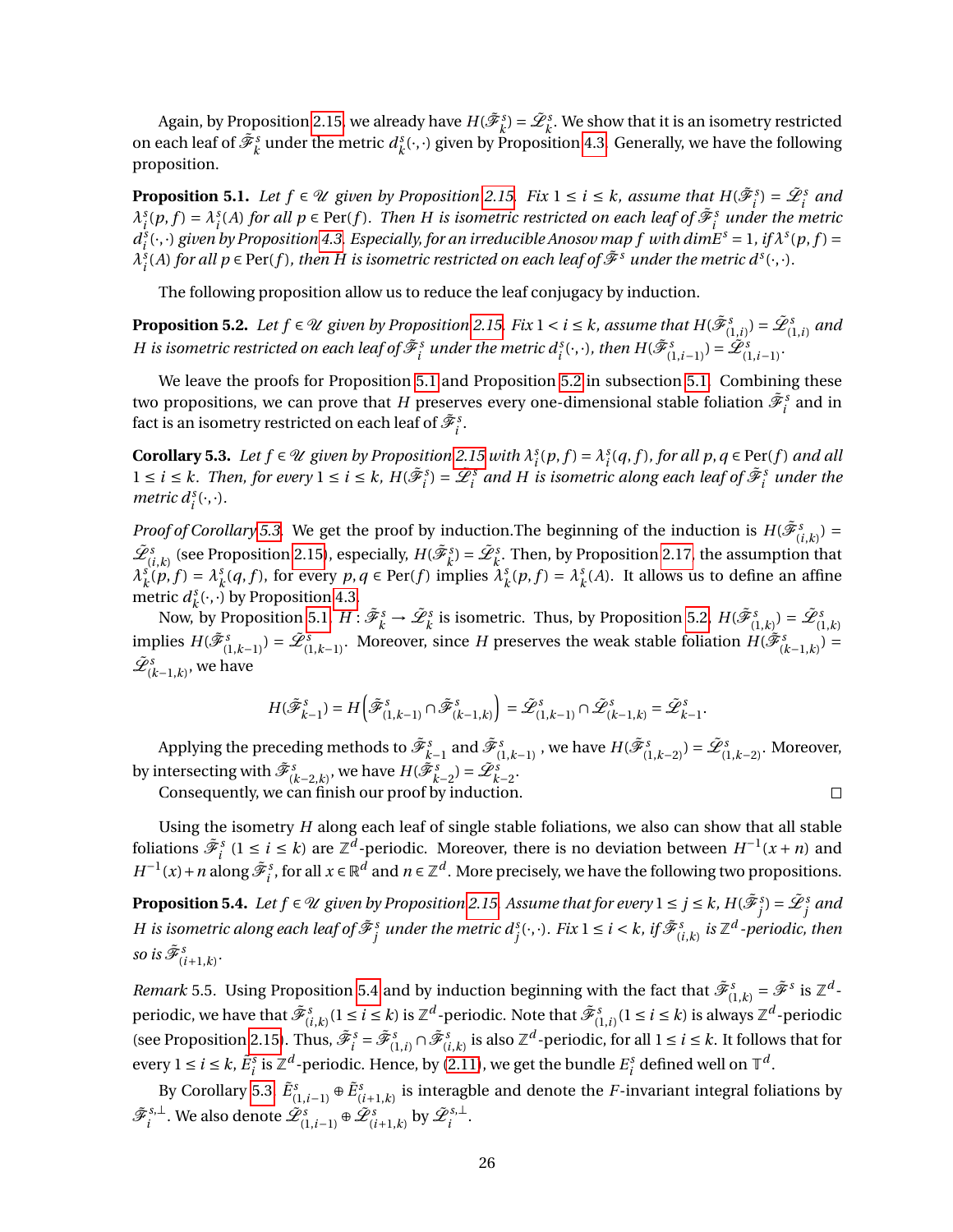<span id="page-26-1"></span>**Proposition 5.6.** Let  $f \in \mathcal{U}$  given by Proposition [2.15.](#page-11-0) Assume that for every  $1 \le i \le k$ ,  $H(\tilde{\mathscr{F}}_i^s) = \tilde{\mathscr{L}}_i^s$  and *H* is isometric along each leaf of  $\tilde{\mathscr{F}}_{i}^{s}$  under the metric  $d_{i}^{s}(\cdot,\cdot)$ . Then

$$
H^{-1}(x+n)-n\in \tilde{\mathcal{F}}_i^{s,\perp}\big(H^{-1}(x)\big),
$$

*for all* 1 ≤ *i* ≤ *k, x* ∈  $\mathbb{R}^d$  *and n* ∈  $\mathbb{Z}^d$  . Especially, for every irreducible Anosov map f on torus with one  $d$ imensional stable bundle, if H is isometric along each leaf of  $\tilde{\mathscr{F}}^s$  under the metric  $d^s(\cdot,\cdot)$  then

$$
H^{-1}(x+n) - n = H^{-1}(x),
$$

for all  $x \in \mathbb{R}^d$  and  $n \in \mathbb{Z}^d$ .

We leave the proofs for Proposition [5.4](#page-25-3) and Proposition [5.6](#page-26-1) in subsection [5.2.](#page-30-0) Now, by the previous propositions, we can prove Theorem [5.1.](#page-24-2)

*Proof of Theorem* [5.1.](#page-24-2) In the case of dim $E^s = 1$ , since  $\lambda^s(p, f) = \lambda^s(q, f)$  for all  $p, q \in Per(f)$ , combining Proposition [5.1](#page-25-0) and Proposition [5.6,](#page-26-1) we have  $H^{-1}(x+n) = H^{-1}(x) + n$ , for all  $x \in \mathbb{R}^d$  and  $n \in \mathbb{Z}^d$ . It means that *H* can descend to  $\mathbb{T}^d$ . By Proposition [2.2,](#page-4-2)  $f$  is special.

In the case of higher-dimensional stable bundle, by Corollary [5.3](#page-25-2) and Proposition [5.6,](#page-26-1) we have

$$
H^{-1}(x+n) - n \in \bigcap_{i=1}^k \left( \tilde{\mathcal{F}}_i^{s,\perp}(H^{-1}x) \right) = \{ H^{-1}(x) \},\
$$

for all  $x \in \mathbb{R}^d$  and  $n \in \mathbb{Z}^d$ . Hence,  $f$  is special. And by Remark [5.5,](#page-25-4)  $f$  admits  $T\mathbb{T}^d = E^s_1 \oplus ... \oplus E^s_k$  $k^s \oplus E^u$ .

Combining Theorem [3.1](#page-14-3) and Corollary [5.3,](#page-25-2) we can show that, if the conjugacy between the noninvertible Anosov maps *f* and *A* exists, then it must be smooth along the stable foliation (see Corollary [1.3](#page-1-1) and Corollary [1.6\)](#page-2-1). We mention that it can be proved without Proposition [5.4](#page-25-3) and Proposition [5.6.](#page-26-1)

*Proof of Corollary [1.3](#page-1-1) and Corollary [1.6.](#page-2-1)* Assume that *f* is*C* <sup>1</sup>+*α*-smooth. Let *h* be a conjugacy between *f* and *A*. By Proposition [2.2,](#page-4-2) *f* is special. Then, by Theorem [3.1,](#page-14-3) we have the spectral rigidity on stable bundle for *f* which is exactly the condition stated in Theorem [5.1.](#page-24-2) Moreover, *f* admits the finest (on stable bundle) dominated splitting and the conjugacy *h* maps each stable foliation  $\mathscr{F}_i^s$  to  $\mathscr{L}_i^s$  (see Proposition [3.3\)](#page-15-3). Since the bundle  $E_i^s(1 \le i \le k)$  is Hölder continuous (see Remark [2.14\)](#page-10-1) with exponent *β*, for some 0 < *β* ≤ *α*, by Proposition [4.1](#page-20-2) and the construction of  $d_i^s(·,·)$  (see Proposition [4.3\)](#page-22-1), the metric  $d_i^s(\cdot,\cdot)$  is  $C^{1+\beta}$ -smooth along each leaf of  $\tilde{\mathscr{F}}_i^s$ . So, Corollary [5.3](#page-25-2) actually shows that *h* is  $C^{1+\beta}$ smooth along  $\mathcal{F}_{i}^{s}$ ,  $1 \leq i \leq k$ . It follows that *h* is  $C^{1+\beta}$ -smooth along the stable foliation  $\mathcal{F}^{s}$ , by Journé Lemma [\[22\]](#page-34-15). In the case of dim $E^s = 1$ , since each leaf of the stable foliation  $\mathcal{F}^s$  is  $C^{1+\alpha}$ -smooth, the metric  $d^s(\cdot,\cdot)$  is  $C^{1+\alpha}$ -smooth along each leaf of the stable foliation  $\mathscr{F}^s$  and so is  $h$ .  $\Box$ 

### <span id="page-26-0"></span>**5.1 Induction of the leaf conjugacy**

In this subsection, we prove Proposition [5.1](#page-25-0) and Proposition [5.2.](#page-25-1) Let  $f \in \mathcal{U}$  given by Proposition [2.15.](#page-11-0) Fix  $1 \le i \le k$ , assume that  $H(\tilde{\mathcal{F}}_i^s) = \tilde{\mathcal{L}}_i^s$  and  $\lambda_i^s(p, f) = \lambda_i^s(A)$  for all  $p \in Per(f)$ . We show that H is isometric restricted on  $\tilde{\mathscr{F}}^s_i$ .

*Proof of Proposition* [5.1.](#page-25-0) By the existence of affine metric  $d_i^s(\cdot, \cdot)$  given by Proposition [4.3,](#page-22-1) we have that *H* is bi-Lipschitz along  $\tilde{\mathcal{F}}_i^s$ . Indeed, one can just iterate any two points  $x_0, y_0 \in \mathbb{R}^d$  such that they are away an almost fixed distance, say  $d_i^s(F^n(x_0), F^n(y_0)) \in [C_1, C_2]$ . By the uniform continuity of *H* and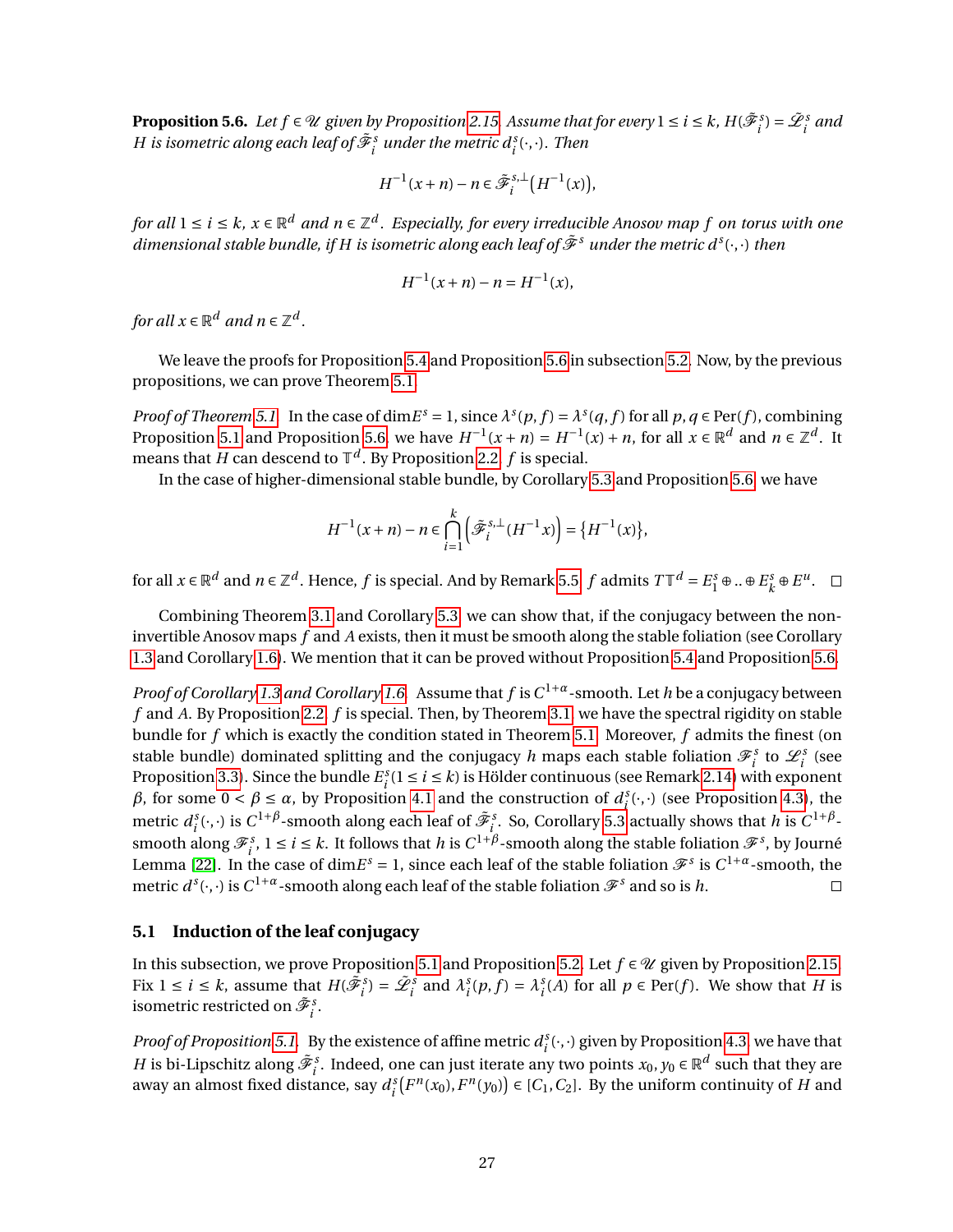$\tilde{\mathcal{F}}_i^s$  (see Remark [2.16\)](#page-12-0), there exist  $C_1'$  $C'_1, C'_2 > 0$  such that for every  $x, y \in \mathbb{R}^d$ , if  $d_i^s(x, y) \in [C_1, C_2]$  then  $d(H(x), H(y)) \in [C_1]$  $'_{1}$ ,  $C'_{2}$  $\mathcal{Z}_2$ ]. Hence, by Proposition [4.3](#page-22-1) we have

$$
\frac{d\big(H(x_0),H(y_0)\big)}{d_i^s(x_0,y_0)}=\frac{d\big(H\circ F^n(x_0),H\circ F^n(y_0)\big)}{d_i^s\big(F^n(x_0),F^n(y_0)\big)}\in\left[\frac{C_1'}{C_2},\frac{C_2'}{C_1}\right].
$$

Similarly, we have  $H^{-1}$  is Lipschitz along  $\tilde{\mathcal{L}}_i^s$ .

It is convenient to prove that  $H^{-1}$  is isometric along  $\tilde{\mathscr{L}}_i^s$ . Thus, so is  $H$  along  $\tilde{\mathscr{F}}_i^s$ .

By Lipschitz continuity, there exists a point  $x \in \tilde{\mathcal{L}}_i^s(0)$  differentiable and we assume  $(H^{-1}|\tilde{\mathcal{L}}_i^s)'(x)$ *C*<sub>0</sub>. It means that, for any  $ε > 0$  small enough, there exists  $δ > 0$  such that

$$
\left| \frac{d_i^s(H^{-1}(x), H^{-1}(w))}{d(x, w)} - C_0 \right| < \frac{\varepsilon}{2},\tag{5.1}
$$

for every  $w \in \tilde{\mathcal{L}}_i^s(x, \delta)$ . Fix  $y \in \mathbb{R}^d$ , for every  $z \in \tilde{\mathcal{L}}_i^s(y)$  and  $n_m \in \mathbb{Z}^d$ , we denote

$$
y_m = \tilde{\mathcal{L}}^s(y + n_m) \cap \tilde{\mathcal{L}}^u(x), \ z_m = \tilde{\mathcal{L}}^s_i(y_m) \cap \tilde{\mathcal{L}}^{s,\perp}_i(z + n_m) \text{ and } x_m = \tilde{\mathcal{L}}^s_i(x) \cap \tilde{\mathcal{L}}^u(z_m).
$$

<span id="page-27-0"></span>**Claim 5.7.** *There exists a sequence*  $\{n_m\} \subset \mathbb{Z}^d$  *with*  $n_m \in A^m \mathbb{Z}^d$ , such that when  $m \to +\infty$ ,

<span id="page-27-7"></span><span id="page-27-6"></span><span id="page-27-1"></span>
$$
d(x, x_m) \to d(y, z), \tag{5.2}
$$

*and*

$$
d_i^s\big(H^{-1}(x), H^{-1}(x_m)\big) \to d_i^s\big(H^{-1}(z), H^{-1}(y)\big). \tag{5.3}
$$

*Proof of Claim* [5.7.](#page-27-0) Fix  $m \in \mathbb{N}$ , we consider the point  $A^{-m}y$ . Since *A* is irreducible, the unstable foliation  $\mathscr{L}^u$  is minimal on  $\mathbb{T}^d$ . Thus we can choose  $\tilde{n}_m \in \mathbb{Z}^d$  such that  $d(A^{-m}y + \tilde{n}_m, \tilde{\mathscr{L}}^u(A^{-m}x)) \leq 1$ . Let  $y(m) = \tilde{L}^s(A^{-m}y + \tilde{n}_m) \cap \tilde{L}^u(A^{-m}x)$  and  $n_m = A^m \tilde{n}_m$ . Note that  $y_m = A^m y(m)$  and

$$
d(y_m, y + n_m) \le ||A|_{L^s}||^m d(y(m), A^{-m}y + \tilde{n}_m) \to 0,
$$

as *m* → +∞. The sequence { $n_m$ } is what we need. Let *m* → +∞, we have

$$
d(y_m, y + n_m) \to 0 \quad \text{and} \quad d(z + n_m, z_m) \to 0. \tag{5.4}
$$

Moreover,

<span id="page-27-4"></span><span id="page-27-3"></span><span id="page-27-2"></span>
$$
\left|d(y+n_m, z+n_m) - d(y_m, z_m)\right| \to 0.
$$

Note that  $d(x, x_m) = d(y_m, z_m)$ , then we get [\(5.2\)](#page-27-1). See Figure 3.

Now, by the uniform continuity of  $H^{-1}$  and [\(5.4\)](#page-27-2), one has

$$
d(H^{-1}(z_m), H^{-1}(z+n_m)) \to 0
$$
 and  $d(H^{-1}(y_m), H^{-1}(y+n_m)) \to 0,$  (5.5)

as  $m \to +\infty$ . By  $H^{-1}(\tilde{L}^s) = \tilde{\mathcal{F}}^s_i$  and  $H^{-1}(\tilde{L}^u) = \tilde{\mathcal{F}}^u$ , we have  $\tilde{E}^s_i \oplus \tilde{E}^u$  is jointly integrable. Thus, by the forth item of Proposition [4.3,](#page-22-1) one has

<span id="page-27-5"></span>
$$
d_i^s\big(H^{-1}(x), H^{-1}(x_m)\big) = d_i^s\big(H^{-1}(z_m), H^{-1}(y_m)\big). \tag{5.6}
$$

Combining [\(5.5\)](#page-27-3) and [\(5.6\)](#page-27-4), we get

$$
\left| d_i^s \left( H^{-1}(x), H^{-1}(x_m) \right) - d_i^s \left( H^{-1}(z + n_m), H^{-1}(y + n_m) \right) \right| \to 0. \tag{5.7}
$$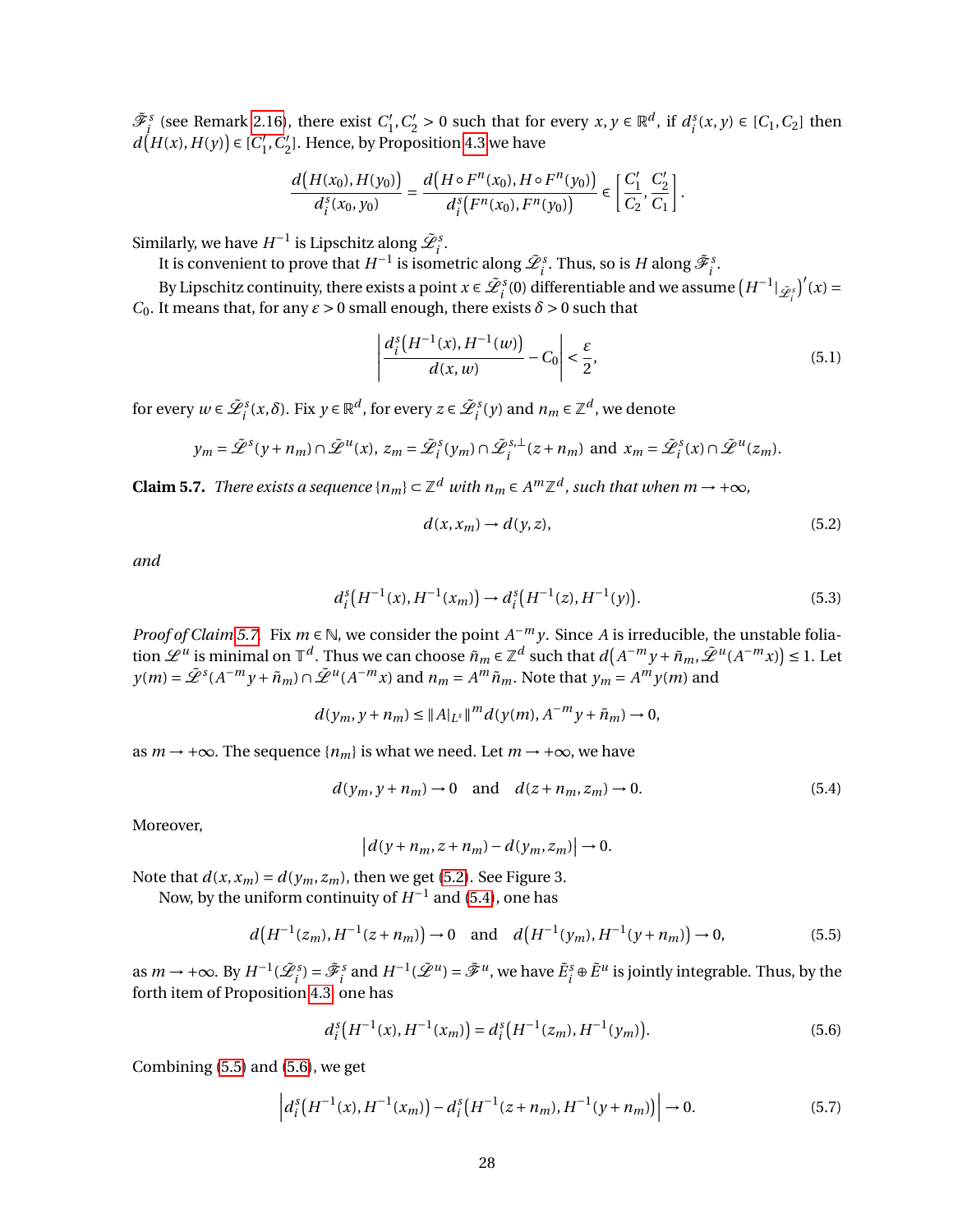

Figure 3: Approaching by *n<sup>m</sup>* sequence.

On the other hand, by Proposition [2.6,](#page-5-2) we have

$$
(H^{-1}(z+n_m)-n_m)\to H^{-1}(z) \text{ and } (H^{-1}(y+n_m)-n_m)\to H^{-1}(y),
$$
 (5.8)

as  $m \to +\infty$ . Note that  $H^{-1}(z) + n_m$  may not belong to  $\tilde{\mathscr{F}}_i^s(H^{-1}(y) + n_m)$ . But, by Proposition [2.7,](#page-6-2)

$$
d\left(H^{-1}(z) + n_m, \tilde{\mathcal{F}}_i^s(H^{-1}(y) + n_m)\right) \to 0. \tag{5.9}
$$

Hence, by [\(5.8\)](#page-28-0) and [\(5.9\)](#page-28-1), one has

$$
d_i^s\big(H^{-1}(z+n_m), H^{-1}(y+n_m)\big) \to d_i^s\big(H^{-1}(z), H^{-1}(y)\big). \tag{5.10}
$$

Consequently, according to [\(5.7\)](#page-27-5) and [\(5.10\)](#page-28-2), when  $m \rightarrow +\infty$ , we get [\(5.3\)](#page-27-6).

<span id="page-28-3"></span><span id="page-28-2"></span><span id="page-28-1"></span><span id="page-28-0"></span> $\Box$ 

Now, by Claim [5.7,](#page-27-0) for any  $\varepsilon > 0$  and  $z \in \tilde{\mathcal{L}}_i^s(y)$ , there exists  $N_0 \in \mathbb{N}$  such that when  $m > N_0$ , one has

$$
\left| \frac{d_i^s(H^{-1}(y), H^{-1}(z))}{d(y, z)} - \frac{d_i^s(H^{-1}(x), H^{-1}(x_m))}{d(x, x_m)} \right| < \frac{\varepsilon}{2}.\tag{5.11}
$$

Moreover, let  $z \in \tilde{\mathcal{L}}_i^s(y, \frac{\delta}{2})$ , we have  $d(x, x_m) < \delta$ , for all  $m > N_0$ . Combining [\(5.1\)](#page-27-7) and [\(5.11\)](#page-28-3), for every  $y \in \mathbb{R}^d$  and every  $\varepsilon > 0$ , there exists  $\delta > 0$  such that

$$
\left|\frac{d_i^{\mathcal{S}}\big(H^{-1}(y),H^{-1}(z)\big)}{d(y,z)}-C_0\right|<\varepsilon,
$$

for every  $z \in \tilde{\mathscr{L}}_i^s(y, \frac{\delta}{2})$ . It follows that  $H$  is differentiable along  $\tilde{\mathscr{L}}_i^s$  and the derivative is the constant *C*<sub>0</sub>. Note that we can change the metric  $d_i^s(\cdot, \cdot)$  by scaling such that *C*<sub>0</sub> = 1.

 $\Box$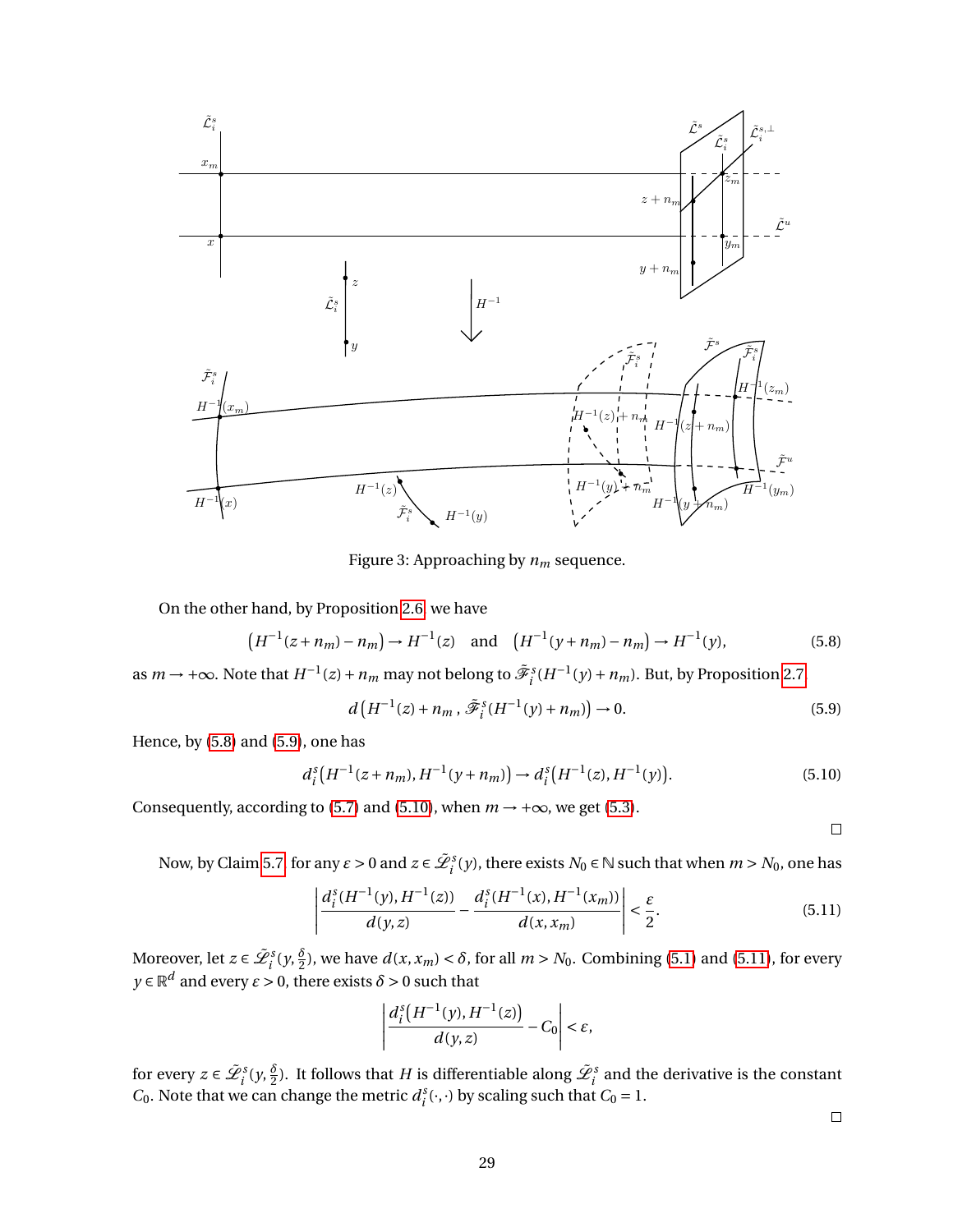Now, fix  $1 < i \leq k$ , suppose that  $H(\tilde{\mathscr{F}}_{(1,i)}^s) = \tilde{\mathscr{L}}_{(1,i)}^s$ . Note that since  $H$  always preserves weak stable foliations,  $H(\tilde{\mathscr{F}}^s_{(1,i)})=\tilde{\mathscr{L}}^s_{(1,i)}$  implies  $H(\tilde{\mathscr{F}}^s_i)=H(\tilde{\mathscr{F}}^s_{(1,i)}\cap \tilde{\mathscr{F}}^s_{(i,k)})=\tilde{\mathscr{L}}^s_i.$  Assume that  $H$  is isometric restricted on each leaf of  $\tilde{\mathscr{F}}_i^s$  under the metric  $d_i^s(\cdot,\cdot)$ . We show  $H(\tilde{\mathscr{F}}_{(1,i-1)}^s) = \tilde{\mathscr{L}}_{(1,i-1)}^s$ .

*Proof of Proposition* [5.2.](#page-25-1) By the assumption  $H(\tilde{\mathcal{F}}_{(1,i)}^s) = \tilde{\mathcal{L}}_{(1,i)}^s$ , the foliation  $\tilde{\mathcal{F}} = H(\tilde{\mathcal{F}}_{(1,i-1)}^s)$  is a subfoliation of  $\tilde{\mathscr{L}}^s_{(1,i)}$ . It is clear that  $\tilde{\mathscr{F}}$  and  $\tilde{\mathscr{L}}^s_i$  give the Global Product Structure on  $\tilde{\mathscr{L}}^s_{(1,i)}$ . By Proposition [4.3,](#page-22-1) the holonomy maps of  $\tilde{\mathscr{F}}^s_i$  along  $\tilde{\mathscr{F}}^s_{(1,i-1)}$  restricted on  $\tilde{\mathscr{F}}^s_{(1,i)}$  are isometric under the metric  $d^s_i(\cdot,\cdot).$ Combining with the assumption that  $H^{-1}$ :  $\tilde{\mathcal{L}}_i^s \to \tilde{\mathcal{F}}_i^s$  is isometric, we have that the holonomy maps of  $\tilde{\mathscr{L}}^s_i$  along  $\tilde{\mathscr{F}}$  restricted on  $\tilde{\mathscr{L}}^s_{(1,i)}$  are isometric.

Assume that  $H^{-1}(\tilde{\mathcal{L}}_{(1,i-1)}^s) \neq \tilde{\mathcal{F}}_{(1,i-1)}^s$ . It follows that there exist points  $x_0$  and  $x_1$  such that  $x_1 \in$  $\tilde{\mathscr{F}}(x_0) \setminus \tilde{\mathscr{L}}_{{(1,i-1)}}^{s}(x_0).$ 

<span id="page-29-0"></span>**Claim 5.8.** *There exist*  $b_m \in \tilde{\mathcal{L}}_i^s(x_0)$ ,  $k_m \in A^m \mathbb{Z}^d$  and  $x_2 \in \tilde{\mathcal{F}}(x_0)$  such that when  $m \to +\infty$ ,

- *1.*  $(b_m + k_m) \to x_1$ .
- 2.  $d(y_m + k_m, \tilde{\mathcal{F}}(b_m + k_m)) \to 0$ , where  $y_m = \tilde{\mathcal{F}}(b_m) \cap \tilde{\mathcal{L}}_i^s(x_1)$ .

$$
3. \ \left(y_m + k_m\right) \to x_2.
$$

*Proof of Claim* [5.8.](#page-29-0) By the first item of Proposition [2.9,](#page-7-1) we can choose  $k_m \in A^m \mathbb{Z}^d$  and  $b_m \in \tilde{\mathcal{L}}_i^s(x_0)$ such that when  $m \rightarrow +\infty$ ,  $(b_m + k_m) \rightarrow x_1$ .

Now, let  $y_m = \tilde{\mathscr{F}}(b_m) \cap \tilde{\mathscr{L}}_i^s(x_1)$ . Since  $|H^{-1} - Id|$  is bounded,  $H^{-1}(\tilde{\mathscr{L}}_i^s(x_1))$  is located in a neighborhood of  $H^{-1}(\tilde{\mathcal{L}}_i^s(x_0))$ . Hence, there exists  $R > 0$  such that  $d_{\tilde{\mathcal{L}}_i^s(x_0)}(H^{-1}(b_m), H^{-1}(y_m)) < R$ , for all *b*<sup>*m*</sup> ∈  $\tilde{\mathcal{L}}$ <sup>*s*</sup>(*x*<sub>0</sub>). By Proposition [2.6,](#page-5-2) *y*<sup>*m*</sup> ∈  $\tilde{\mathcal{F}}$ (*b*<sup>*m*</sup>) implies

$$
d\left(H^{-1}(y_m)\, , \, \tilde{\mathcal{F}}_{(1,i-1)}^s\left(H^{-1}(b_m+k_m)-k_m, R\right)\right]\to 0.
$$

Since  $\tilde{\mathscr{F}}^s_{(1,i-1)}$  is always  $\mathbb{Z}^d$ -periodic (see Proposition [2.15\)](#page-11-0), one has

$$
d\left(H^{-1}(y_m) + k_m \,, \,\tilde{\mathcal{F}}_{(1,i-1)}^s\left(H^{-1}(b_m + k_m), R\right)\right) \to 0.
$$

Again, by Proposition [2.6,](#page-5-2)

$$
d\left(H^{-1}(y_m + k_m), \tilde{\mathcal{F}}_{(1,i-1)}^s\left(H^{-1}(b_m + k_m), R\right)\right) \to 0. \tag{5.12}
$$

It follows that

$$
d(y_m + k_m, \tilde{\mathcal{F}}(b_m + k_m)) \to 0.
$$

So, we complete the second item of claim.

Note that since  $(b_m + k_m) \rightarrow x_1$ , [\(5.12\)](#page-29-1) also implies

$$
d\left(H^{-1}(y_m + k_m), \tilde{\mathcal{F}}_{(1,i-1)}^s\left(H^{-1}(x_1), R\right)\right) \to 0.
$$

Hence,  $d(y_m + k_m, \tilde{\mathcal{F}}(x_0)) \to 0$  and we get the third item.

Let  $z_1 = \tilde{\mathcal{L}}_i^s(x_1) \cap \tilde{\mathcal{L}}_{(1,i-1)}^s(x_0)$  and  $z_2 = \tilde{\mathcal{L}}_i^s(x_2) \cap \tilde{\mathcal{L}}_{(1,i-1)}^s(x_0)$ . Since  $x_1 \notin \tilde{\mathcal{L}}_{(1,i-1)}^s(x_0)$ , we have  $d(z_1, x_1) > 0$ . See Figure 4.

<span id="page-29-2"></span>**Claim 5.9.**  $d(z_2, x_2) = 2 \cdot d(z_1, x_1)$  *and*  $d(x_0, z_2) = 2 \cdot d(x_0, z_1)$ *.* 

<span id="page-29-1"></span> $\Box$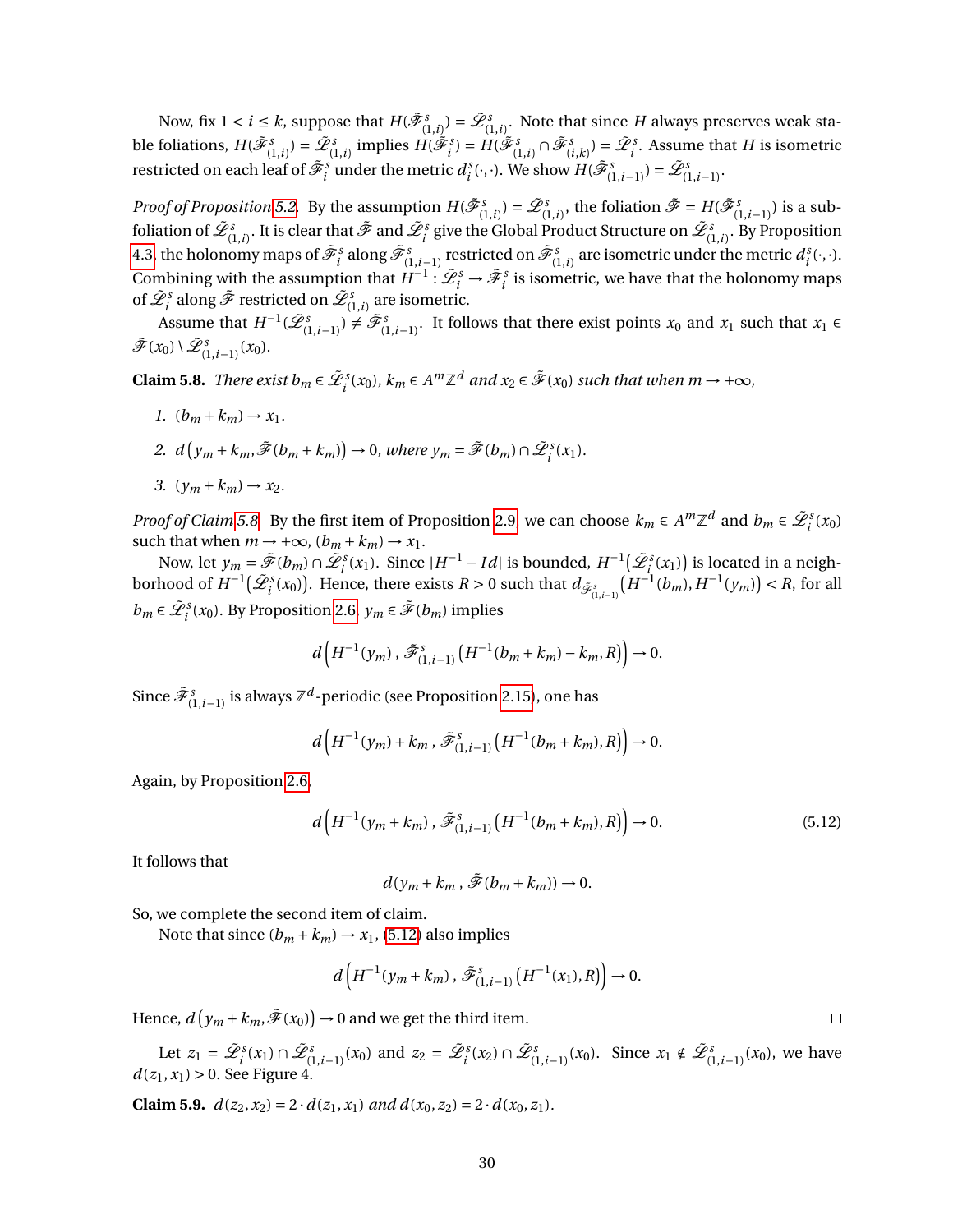

Figure 4: Deduction of *H* preserving the strong stable foliations.

*Proof of Claim* [5.9.](#page-29-2) Let  $y_m \in \mathbb{Z}^d$  and  $b_m \in \tilde{\mathcal{L}}_i^s(x_0)$  given by Claim [5.8.](#page-29-0) Denote

$$
c_m = \tilde{\mathcal{L}}_{(1,i-1)}^s(b_m) \cap \tilde{\mathcal{L}}_i^s(x_1), \quad z_2' = \tilde{\mathcal{L}}_{(1,i-1)}^s(x_1) \cap \tilde{\mathcal{L}}_i^s(x_2) \quad \text{and} \quad y_m' = \tilde{\mathcal{F}}(b_m + k_m) \cap \tilde{\mathcal{L}}_i^s(y_m + k_m).
$$

By the proof of Claim [5.8,](#page-29-0) we actually have  $d(y'_m, y_m + k_m) \to 0$ ,  $y'_m \to x_2$  and  $c_m + k_m \to z'_2$  $\frac{7}{2}$ . Since the holonomy maps of  $\tilde{\mathscr{L}}_i^s$  along  $\tilde{\mathscr{F}}$  restricted on  $\tilde{\mathscr{L}}_{(1,i)}^s$  are isometric, we have  $d(c_m,y_m)=d(z_1,x_1).$  It follows that  $d(c_m + k_m, y_m + k_m) = d(z_1, x_1)$ . Hence,

$$
d(z'_2, x_2) = \lim_{m \to +\infty} d(c_m + k_m, y'_m) = \lim_{m \to +\infty} d(c_m + k_m, y_m + k_m) = d(z_1, x_1).
$$

Since the foliation  $\tilde{\mathcal{L}}_i^s$  is one-dimensional,  $d(z_2, x_2) = d(z_2, z_2')$  $l'_{2}$ ) +  $d(z'_{2})$  $Z_2$ ,  $x_2$ ) = 2 $d(z_1, x_1)$ .

For the other equation,

$$
d(z_1, z_2) = d(x_1, z_2') = \lim_{m \to +\infty} d(b_m + k_m, c_m + k_m) = \lim_{m \to +\infty} d(b_m, c_m) = d(x_0, z_1).
$$

Note that the dimension of  $\tilde{\mathscr{L}}^s_{(1,i-1)}$  could be more than one, but the line  $\overline{x_0z_1}$  is parallel to the line  $\overline{b_m c_m}$  and also the line  $\overline{(b_m + k_m)(c_m + k_m)}$ . Hence,  $\overline{x_0 z_1}$  is parallel to  $\overline{x_1 z_2^{\prime}}$  $\frac{1}{2}$  and also  $\overline{z_1 z_2}$ . Thus, we have  $d(x_0, z_2) = d(x_0, z_1) + d(z_1, z_2) = 2d(x_0, z_1)$ .  $\Box$ 

Repeating the construction in Claim [5.8](#page-29-0) and Claim [5.9,](#page-29-2) there exists a sequence  $\{x_l\} \subset \tilde{\mathscr{F}}(x_0), l \in \mathbb{N}$ with  $z_l = \tilde{\mathcal{L}}_i^s(x_l) \cap \tilde{\mathcal{L}}_{(1,i-1)}^s(x_0)$  such that  $d(z_l,x_l) = l \cdot d(z_1,x_1)$  and  $d(x_0,z_l) = l \cdot d(x_0,z_1)$ . Fix  $\delta > 0$ , let  $N_l > 0$  be the minimal number such that  $A^{N_l} z_l \in \tilde{\mathcal{L}}_{(1,i-1)}^s(A^{N_l} x_0, \delta)$ . Since  $\mu_i^s(A) > \mu_{i-1}^s(A)$ , we have  $d(A^{N_l}z_l, A^{N_l}x_l) \to +\infty$ . It contradicts with the fact that  $d(y, y')$  is bounded, for every  $y \in \tilde{\mathcal{L}}_{(1,i-1)}^s(x_0, \delta)$ and  $y' = \tilde{\mathcal{L}}_i^s(y) \cap \tilde{\mathcal{F}}(x_0)$ .  $\Box$ 

## <span id="page-30-0"></span>**5.2** Z *d* **-periodic foliations**

Let  $f \in \mathcal{U}$  given by Proposition [2.15](#page-11-0) with  $\lambda_i^s(p, f) = \lambda_i^s(q, f)$ , for all  $p, q \in Per(f)$  and  $1 \le i \le k$ . Now, we already have gotten Corollay [5.3](#page-25-2) that is for each  $1 \le i \le k$ ,  $H(\tilde{\mathscr{F}}_i^s) = \tilde{\mathscr{L}}_i^s$  and  $H$  is isometric along  $\tilde{\mathscr{F}}_i^s$ under the metric  $d_i^s(\cdot,\cdot)$ . It follows that the holonomy maps of  $\tilde{\mathscr{F}}_i^s$  along  $\tilde{\mathscr{F}}_j^s\oplus\cdots\oplus\tilde{\mathscr{F}}_{j_l}^s$  restricted on  $(\tilde{\mathscr{F}}_{j_1}^s \oplus \cdots \oplus \tilde{\mathscr{F}}_{j_l}^s \oplus \tilde{\mathscr{F}}_i^s)$  are isometric under  $d_i^s(\cdot, \cdot)$ , where  $1 \le j_1 < j_2 < ... < j_l \le k$ .

Fix  $1\le i < k$ , assume that  $\tilde{\mathscr{F}}^s_{(i,k)}$  is  $\mathbb{Z}^d$  -periodic, we show that  $\tilde{\mathscr{F}}^s_{(i+1,k)}$  is also  $\mathbb{Z}^d$  -periodic. Note that the assumption  $\mathbb{Z}^d$  -periodic property for foliation  $\tilde{\mathscr{F}}^s_{(i,k)}$  implies one for  $\tilde{\mathscr{F}}^s_i = \tilde{\mathscr{F}}^s_{(1,i)} \cap \tilde{\mathscr{F}}^s_{(i,k)}.$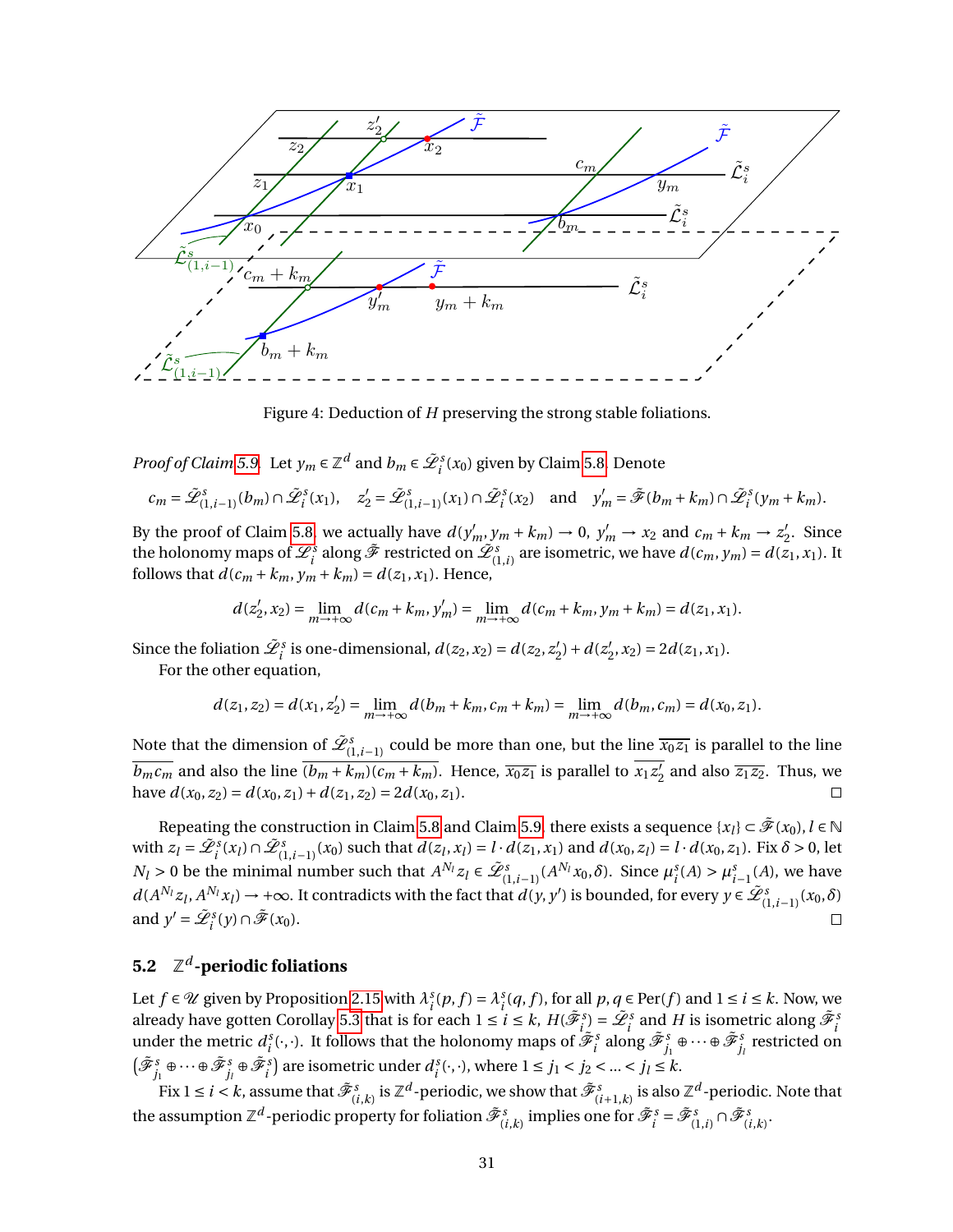*Proof of Proposition* [5.4.](#page-25-3) Assume that there exist  $x_0 \in \mathbb{R}^d$ ,  $n \in \mathbb{Z}^d$  and  $x_1 \in \tilde{\mathcal{F}}_{(i+1,k)}^s(x_0+n)-n$ , but  $x_1 \notin$  $\tilde{\mathcal{F}}_{(i+1,k)}^s(x_0)$ . Note that, for every  $x \in \mathbb{R}^d$  and  $n \in \mathbb{Z}^d$ ,  $\tilde{\mathcal{F}}_{(i+1,k)}^s(x+n) - n \subset \tilde{\mathcal{F}}_{(i,k)}^s(x+n) - n = \tilde{\mathcal{F}}_{(i,k)}^s(x)$ . Thus we have  $x_1 \in \tilde{\mathcal{F}}_{(i,k)}^s(x_0)$ . Let  $z_1 = \tilde{\mathcal{F}}_i^s(x_1) \cap \tilde{\mathcal{F}}_{(i+1,k)}^s(x_0)$ . By the assumption,  $a := d_i^s(x_1, z_1) > 0$ .

For every  $b_m \in \tilde{\mathcal{F}}_i^s(x_0)$ , we denote

$$
c_m = \tilde{\mathcal{F}}_{(i+1,k)}^s(b_m) \cap \tilde{\mathcal{F}}_i^s(x_1) \quad \text{and} \quad y_m = \left(\tilde{\mathcal{F}}_{(i+1,k)}^s(n+b_m) - n\right) \cap \tilde{\mathcal{F}}_i^s(x_1).
$$

We claim  $d_i^s(y_m, c_m) = a$ . Indeed, since  $d_i^s(\cdot, \cdot)$  is holonomy invariant, we have

$$
d_i^s(x_0, b_m) = d_i^s(z_1, c_m)
$$
 and  $d_i^s(x_0 + n, b_m + n) = d_i^s(x_1 + n, y_m + n)$ .

Again,  $\tilde{\mathscr{F}}^s_{(i,k)}$  is  $\mathbb{Z}^d$  -periodic implies that for  $\tilde{\mathscr{F}}^s_i$  . It follows that

$$
d_i^s(x_0, b_m) = d_i^s(x_0 + n, b_m + n)
$$
 and  $d_i^s(x_1 + n, y_m + n) = d_i^s(x_1, y_m)$ .

Hence,  $d_i^s(y_m, c_m) = d_i^s(x_1, z_1) = a$ . See Figure 5.



Figure 5: Deduction of  $\mathbb{Z}^d$ -periodic foliations.

Since we already have  $H(\tilde{\mathcal{F}}_i^s) = \tilde{\mathcal{L}}_i^s$ , by the second item of Proposition [2.9,](#page-7-1) we can choose  $b_m \in$  $\tilde{\mathcal{F}}_i^s(x_0)$  and  $k_m \in A^m \mathbb{Z}^d$  such that  $(b_m + k_m) \to x_1$ . By Proposition [2.7,](#page-6-2) for a fixed size  $R > 0$ , one has

$$
d_H\left(\tilde{\mathcal{F}}_{(i+1,k)}^s(b_m+n,R)+k_m\right),\ \tilde{\mathcal{F}}_{(i+1,k)}^s(b_m+n+k_m,R)\right)\to 0,
$$

as  $m \to +\infty$ , where  $d_H(\cdot, \cdot)$  is Hausdorff distance. Since  $(b_m + k_m) \to x_1$  and  $(x_1 + n) \in \tilde{\mathcal{F}}_{(i+1,k)}^s(x_0 + n)$ , we have that

$$
d_H\left(\tilde{\mathcal{F}}_{(i+1,k)}^s(b_m+n,R)+k_m-n\ ,\ \tilde{\mathcal{F}}_{(i+1,k)}^s(x_1+n,R)-n\right)\to 0.
$$

It means that the sequence  $(y_m + k_m) \in \tilde{\mathcal{F}}_{(i+1,k)}^s(b_m + n) + k_m - n$  converges to  $x_2 \in \tilde{\mathcal{F}}_{(i+1,k)}^s(x_0 + n) - n$ . Similarly, we can get

$$
d_H\left(\tilde{\mathcal{F}}_{(i+1,k)}^s(b_m,R)+k_m\;,\;\tilde{\mathcal{F}}_{(i+1,k)}^s(x_1,R)\right)\to 0.
$$

It follows that  $(c_m + k_m) \in \tilde{\mathcal{F}}_{(i+1,k)}^s(b_m) + k_m$  converges to  $z_2'$  $\mathscr{F}_2' \in \tilde{\mathscr{F}}_{(i+1,k)}^s(x_1)$ . Moreover, since  $\tilde{\mathscr{F}}_i^s$  is  $\mathbb{Z}^d$ periodic, we have

$$
d_i^s(x_2, z_2') = \lim_{m \to +\infty} d_i^s(y_m + k_m, c_m + k_m) = \lim_{m \to +\infty} d_i^s(y_m, c_m) = a.
$$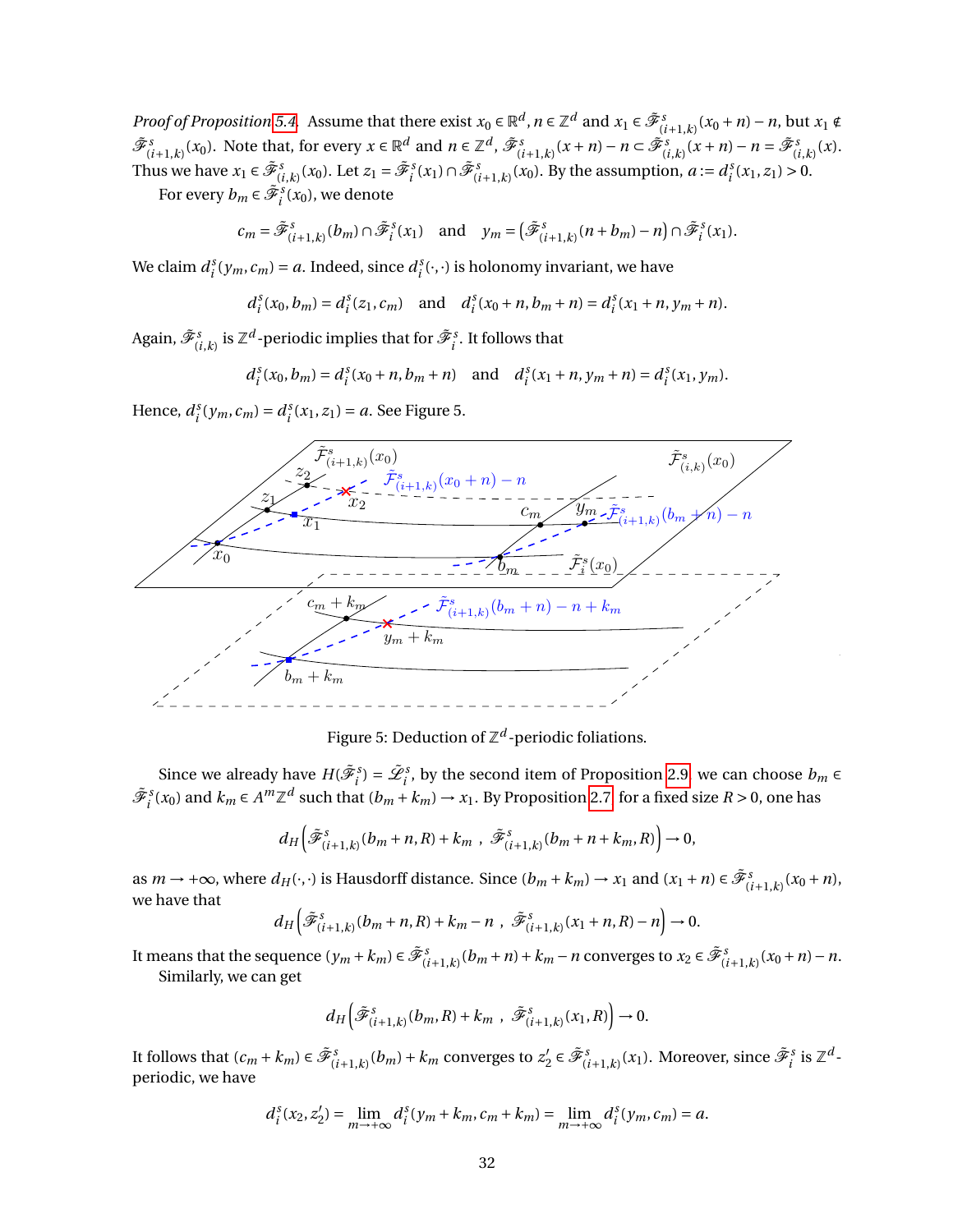Let  $z_2 = \tilde{\mathcal{F}}_i^s(x_2) \cap \tilde{\mathcal{F}}_{(i+1,k)}^s(x_0)$ , by the holonomy-invariant metric, we have  $d_i^s(x_2, z_2) = 2a$ .

Repeating the preceding method, we can pick  $x_l \in \tilde{\mathcal{F}}_{(i+1,k)}^s(x_0+n) - n$  and  $z_l = \tilde{\mathcal{F}}_i^s(x_l) \cap \tilde{\mathcal{F}}_{(i+1,k)}^s(x_0)$ such that

<span id="page-32-0"></span>
$$
d_i^s(x_l, z_l) = la \rightarrow +\infty,
$$

as *l* → +∞. Since  $\tilde{\mathscr{F}}_i^s$  is quasi-isometric (Proposition [2.15\)](#page-11-0), it follows that

$$
d(x_l, z_l) \to +\infty, \quad \text{as } l \to +\infty. \tag{5.13}
$$

On the other hand, since there exists  $C_0 > 0$  such that  $|H - Id| < C_0$ , one has

$$
\tilde{\mathcal{F}}_{(i+1,k)}^{s}(x_0+n) \subset B_{C_0}\Big(\tilde{\mathcal{L}}_{(i+1,k)}^{s}(H(x_0+n))\Big),
$$
  
\n
$$
\subset B_{3C_0}\Big(\tilde{\mathcal{L}}_{(i+1,k)}^{s}(H(x_0)+n)\Big),
$$
  
\n
$$
=B_{3C_0}\Big(\tilde{\mathcal{L}}_{(i+1,k)}^{s}(H(x_0))\Big)+n\subset B_{4C_0}\Big(\tilde{\mathcal{F}}_{(i+1,k)}^{s}(x_0)\Big)+n.
$$

It follows that there exists  $C \ge 4C_0$  such that  $d(x_l, z_l) \le C$ , for all  $l \in \mathbb{N}$ . This contradicts with [\(5.13\)](#page-32-0).

By Remark [5.5,](#page-25-4) we have that  $\tilde{\mathscr{F}}_i^s (1 \leq i \leq k)$  is  $\mathbb{Z}^d$ -periodic. By Corollary [5.3,](#page-25-2)  $H: \tilde{\mathscr{F}}_i^s \to \tilde{\mathscr{L}}_i^s$  is isomtric along each leaf of  $\tilde{\mathcal{F}}_i^s$ . Now, we can show that there is no deviation between  $H^{-1}(x+n)$  and  $H^{-1}(x)+n$ along  $\tilde{\mathcal{F}}_i^s$ . We mention that the following proof can also apply for the case of dim $E^s = 1$  without small perturbation, since  $H: \tilde{\mathscr{F}}^s \to \tilde{\mathscr{L}}^s$  is also isometric by Proposition [5.1.](#page-25-0)

*Proof of Proposition* [5.6.](#page-26-1) Recall that  $H^{-1}(x+n) - n \in \tilde{\mathcal{F}}^s(H^{-1}(x))$  (see Proposition [2.5\)](#page-5-1). Hence, we just need focus on  $\tilde{\mathscr{F}}^s.$  For any  $x \in \mathbb{R}^d$  and  $y \in \tilde{\mathscr{F}}^s(x),$  let

$$
\tilde{d}_i^s(x,y) := d_i^s(x,y'),
$$

where  $y' = \tilde{\mathcal{F}}_i^{s,\perp}$ *i s*,⊥ (*y*) ∩  $\tilde{\mathscr{F}}_i^s(x)$ . Note that the metric  $\tilde{d}_i^s(\cdot,\cdot)$  is well defined, since the holonomy maps of  $\tilde{\mathscr{F}}_{i}^{s}$  along  $\tilde{\mathscr{F}}_{i}^{s, \perp}$  $\sum_i^{s,\perp}$  restricted on  $\tilde{\mathscr{F}}^s$  are isometric under  $d^s_i(\cdot,\cdot)$ . For proving Proposition [5.6,](#page-26-1) it suffices to show that  $\tilde{d}^s_i(H^{-1}(x), H^{-1}(x+n)-n) = 0$ , for all  $x \in \mathbb{R}^d$  and  $n \in \mathbb{Z}^d$ .

Assume that there exist  $x \in \mathbb{R}^d$  and  $n \in \mathbb{Z}^d$  such that

<span id="page-32-3"></span><span id="page-32-2"></span>
$$
\tilde{d}_i^s\left(H^{-1}(x)\,,\,H^{-1}(x+n)-n\right)=\alpha\neq 0.
$$

<span id="page-32-1"></span>**Claim 5.10.** *For every y*  $\in \mathbb{R}^d$ ,  $\tilde{d}_i^s(H^{-1}(y), H^{-1}(y+n) - n) = \alpha$ .

*Proof of Claim [5.10](#page-32-1)*. By Proposition [2.9,](#page-7-1) there exist  $z_m \in \tilde{\mathcal{L}}_i^s(x)$  and  $k_m \in A^m \mathbb{Z}^d$  such that  $(z_m + k_m) \to z_m$ *y*. By Proposition [2.6](#page-5-2) and the uniform continuity of *H*, as  $m \rightarrow +\infty$ ,

$$
d\left(H^{-1}(z_m + k_m), H^{-1}(z_m) + k_m\right) \to 0 \quad \text{and} \quad d\left(H^{-1}(z_m + k_m), H^{-1}(y)\right) \to 0,
$$
  

$$
d\left(H^{-1}(z_m + n) + k_m, H^{-1}(z_m + n + k_m)\right) \to 0 \quad \text{and} \quad d\left(H^{-1}(z_m + k_m + n), H^{-1}(y + n)\right) \to 0.
$$

Hence,

$$
d\left(H^{-1}(z_m) + k_m, H^{-1}(z_m + n) - n + k_m\right) \to d\left(H^{-1}(y), H^{-1}(y + n) - n\right). \tag{5.14}
$$

On the other hand, since foliations  $\tilde{\mathscr{F}}_i^s$  and  $\tilde{\mathscr{F}}_i^{s,\perp}$  $a_i^{s,\perp}$  are both  $\mathbb{Z}^d$ -periodic,

$$
\tilde{d}_{i}^{s}\left(H^{-1}(z_{m})+k_{m}, H^{-1}(z_{m}+n)-n+k_{m}\right)=\tilde{d}_{i}^{s}\left(H^{-1}(z_{m}), H^{-1}(z_{m}+n)-n\right).
$$
 (5.15)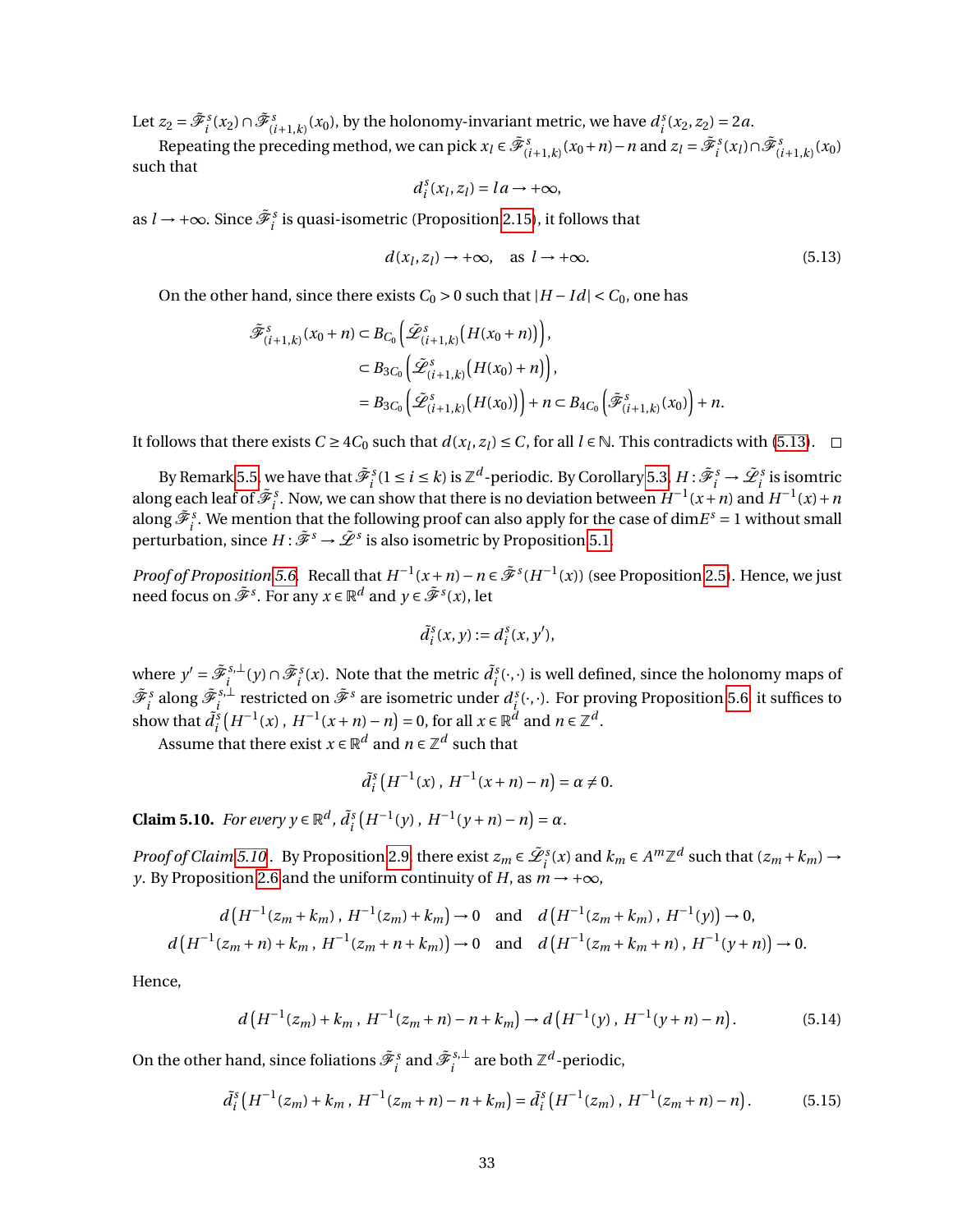Since  $H^{-1}$  is isometric along  $\tilde{\mathscr{L}}^s_i$  , we have

$$
d_i^s\left(H^{-1}(z_m), H^{-1}(x)\right) = d_i^s\left(H^{-1}(z_m+n), H^{-1}(x+n)\right),
$$
  
=  $d_i^s\left(H^{-1}(z_m+n)-n, H^{-1}(x+n)-n\right).$ 

It follows that

$$
\tilde{d}_i^s \left( H^{-1}(z_m) \, , \, H^{-1}(z_m + n) - n \right) = \tilde{d}_i^s \left( H^{-1}(x) \, , \, H^{-1}(x + n) - n \right) = \alpha. \tag{5.16}
$$

Now, combining [\(5.14\)](#page-32-2) with [\(5.15\)](#page-32-3) and [\(5.16\)](#page-33-9), we get

$$
\tilde{d}_{i}^{s}(H^{-1}(y), H^{-1}(y+n)-n) = \lim_{m \to +\infty} \tilde{d}_{i}^{s}(H^{-1}(z_{m})+k_{m}, H^{-1}(z_{m}+n)-n+k_{m}) = \alpha.
$$

For every  $l \in \mathbb{N}$ , applying the previous claim for  $H^{-1}y = H^{-1}(x + (l-1)n) - (l-1)n$ , one has

$$
\tilde{d}_{i}^{s}(H^{-1}(x + ln) - ln, H^{-1}(x)) = \tilde{d}_{i}^{s}(H^{-1}y, H^{-1}(x)) + \tilde{d}_{i}^{s}(H^{-1}y, H^{-1}(x + ln) - ln),
$$
  
=  $(l - 1) \cdot \alpha + \alpha = l \cdot \alpha \to +\infty$ ,

as  $l \to +\infty$ . Since  $\tilde{\mathscr{F}}_i^s$  is quasi-isometric (Proposition [2.15\)](#page-11-0), it contradicts with the fact that for all  $x \in \mathbb{R}^d$ and all  $m \in \mathbb{Z}^d$ ,  $d(H^{-1}(x+m)-m, H^{-1}(x))$  is bounded.

<span id="page-33-9"></span> $\Box$ 

## **References**

- <span id="page-33-2"></span>[1] N. Aoki, K. Hiraide, Topological theory of dynamical systems, Recent advances, North-Holland Mathematical Library, **52**, *North-Holland Publishing Co., Amsterdam*, 1994, viii+416 pp.
- <span id="page-33-5"></span>[2] C. Bonatti, L.J. Díaz, and M. Viana, Dynamics beyond uniform hyperbolicity, A global geometric and probabilistic perspective, Encyclopaedia of Mathematical Sciences, **102**, Mathematical Physics, III *Springer-Verlag, Berlin*, 2005, xviii+384 pp.
- <span id="page-33-7"></span>[3] M. Brin, On dynamical coherence, *Ergodic Theory Dynam. Systems*, **23** (2003), no. 2, 395–401.
- <span id="page-33-8"></span>[4] M. Brin, D. Burago, and S. Ivanov, Dynamical coherence of partially hyperbolic diffeomorphisms of the 3-torus *J. Mod. Dyn.*, **3** (2009), no. 1, 1–11.
- <span id="page-33-6"></span>[5] S. Crovisier, R. Potrie Introduction to partially hyperbolic dynamics, Unpublished course notes, School on Dynamical Systems, ICTP, Trieste, 2015.
- <span id="page-33-3"></span>[6] J. De Simoi, C. Liverani, Statistical properties of mostly contracting fast-slow partially hyperbolic systems, *Invent. Math.*, **206** (2016), no. 1, 147–227.
- <span id="page-33-4"></span>[7] J. De Simoi, C. Liverani, Limit theorems for fast-slow partially hyperbolic systems, *Invent. Math.*, **213** (2018), no. 3, 811–1016.
- <span id="page-33-1"></span>[8] J. Franks, Anosov diffeomorphisms on tori, *Trans. Amer. Math. Soc.*, **145** (1969), 117–124.
- <span id="page-33-0"></span>[9] J. Franks, Anosov diffeomorphisms, 1970 *Global Analysis (Proc. Sympos. Pure Math., Vol. XIV, Berkeley, Calif., 1968)* pp. 61–93, *Amer. Math. Soc., Providence, R.I.*.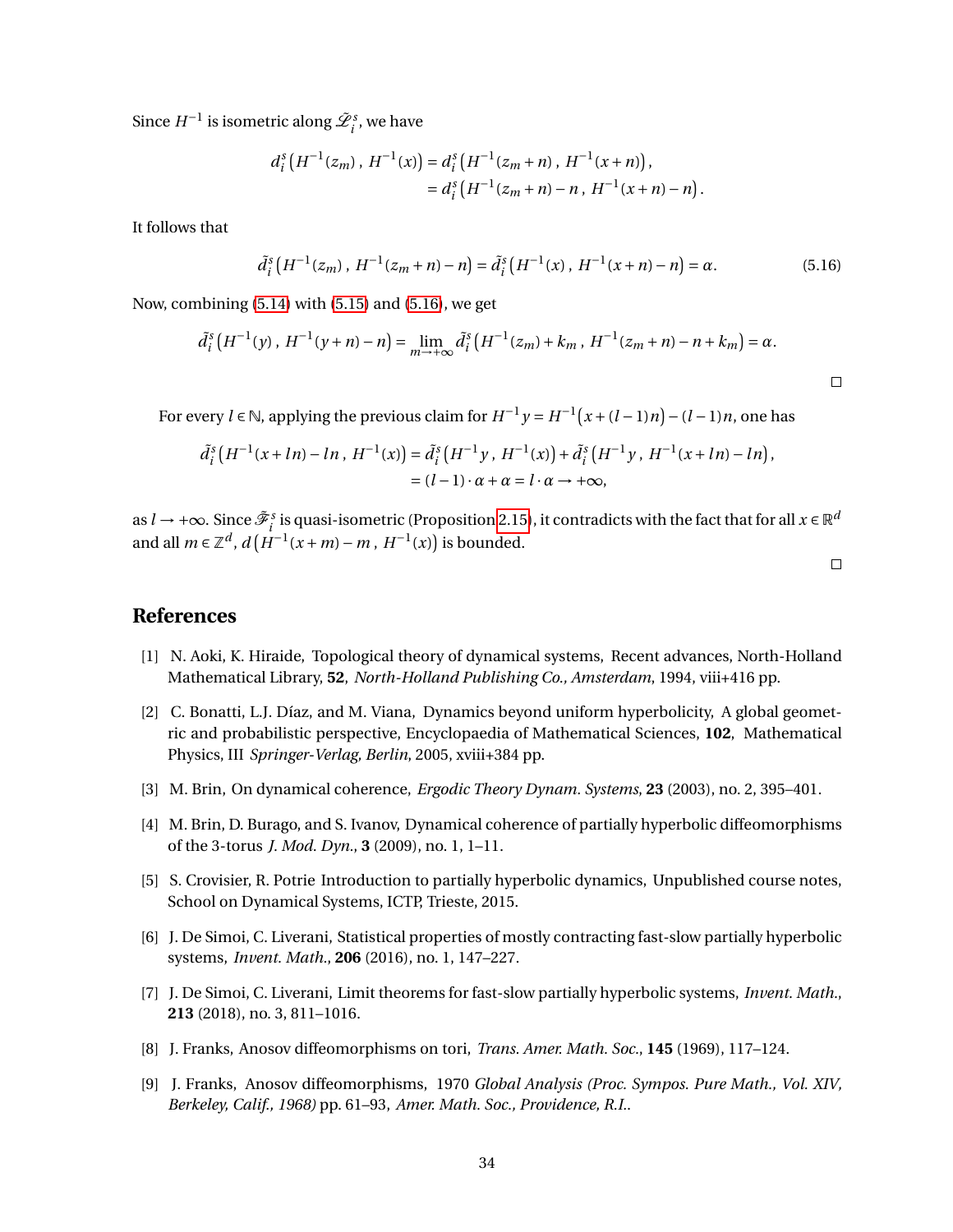- <span id="page-34-13"></span>[10] S. Gan, Y. Ren, and P. Zhang, Accessibility and homology bounded strong unstable foliation for Anosov diffeomorphisms on 3-torus, *Acta Math. Sin. (Engl. Ser.)*, **33** (2017), no. 1, 71–76.
- <span id="page-34-5"></span>[11] S. Gan, Y. Shi, Rigidity of center Lyapunov exponents and *su*-integrability, *Comment. Math. Helv.*, **95** (2020), no. 3, 569–592.
- <span id="page-34-3"></span>[12] A. Gogolev, Smooth conjugacy of Anosov diffeomorphisms on higher-dimensional tori, *J. Mod. Dyn.*, **2** (2008), no. 4, 645–700.
- <span id="page-34-8"></span>[13] A. Gogolev, Bootstrap for local rigidity of Anosov automorphisms on the 3-torus, *Comm. Math. Phys.*, **352** (2017), no. 2, 439–455.
- <span id="page-34-2"></span>[14] A. Gogolev, M. Guysinsky, C<sup>1</sup>-differentiable conjugacy of Anosov diffeomorphisms, on three dimensional torus, *Discrete Contin. Dyn. Syst.*, **22** (2008), no. 1–2, 183–200.
- <span id="page-34-4"></span>[15] A. Gogolev, B. Kalinin and V. Sadovskaya, Local rigidity for Anosov automorphisms, *Math. Res. Lett.*, **18** (2011), no. 5, 843–858.
- <span id="page-34-9"></span>[16] A. Gogolev, B. Kalinin, and V. Sadovskaya, Local rigidity of Lyapunov spectrum for toral automorphisms, *Israel J. Math.*, **238** (2020), no. 1, 389–403.
- <span id="page-34-6"></span>[17] A. Gogolev, Y. Shi, Spectrum rigidity and jointly integrability for Anosov diffeomorphisms, Preprint.
- <span id="page-34-11"></span>[18] L. Hall, A. Hammerlindl, Partially hyperbolic surface endomorphisms, *Theory Dynam. Systems*, **41** (2021), no. 1, 272–282.
- <span id="page-34-12"></span>[19] L. Hall, A. Hammerlindl, Classification of partially hyperbolic surface endomorphisms, *Geom. Dedicata*, **216** (2022), no. 3, Paper No. 29.
- <span id="page-34-10"></span>[20] B. He, Y. Shi, and X. Wang, Dynamical coherence of specially absolutely partially hyperbolic endomorphisms on  $\mathbb{T}^2$ , *Nonlinearity*, **32** (2019), no. 5, 1695–1704.
- <span id="page-34-14"></span>[21] M. Hirsch, C. Pugh, and M. Shub, Invariant manifolds, Lecture Notes in Mathematics, Vol. 583, *Springer-Verlag, Berlin-New York*, 1977, ii+149 pp.
- <span id="page-34-15"></span>[22] J.-L. Journé, A regularity lemma for functions of several variables, *Rev. Mat. Iberoamericana*, **4** (1988), no. 2, 187–193.
- <span id="page-34-16"></span>[23] A. Katok, B. Hasselblatt, Introduction to the modern theory of dynamical systems, With a supplementary chapter by Katok and Leonardo Mendoza, Encyclopedia of Mathematics and its Applications, **102**, *Cambridge University Press, Cambridge*, 1995, xviii+802 pp.
- <span id="page-34-7"></span>[24] R. de la Llave, Smooth conjugacy and S-R-B measures for uniformly and non-uniformly hyperbolic systems, *Comm. Math. Phys.*, **150** (1992), no. 2, 289–320.
- <span id="page-34-1"></span>[25] R. Mañé, C. Pugh, Stability of endomorphisms, *Dynamical systems—Warwick 1974 (Proc. Sympos. Appl. Topology and Dynamical Systems, Univ. Warwick, Coventry, 1973/1974; presented to E. C. Zeeman on his fiftieth birthday)*, pp 175–184, Lecture Notes in Math., Vol. 468, *Springer, Berlin*, 1975.
- <span id="page-34-0"></span>[26] A. Manning, There are no new Anosov diffeomorphisms on tori, *Amer. J. Math.*, **96** (1974), 422– 429.